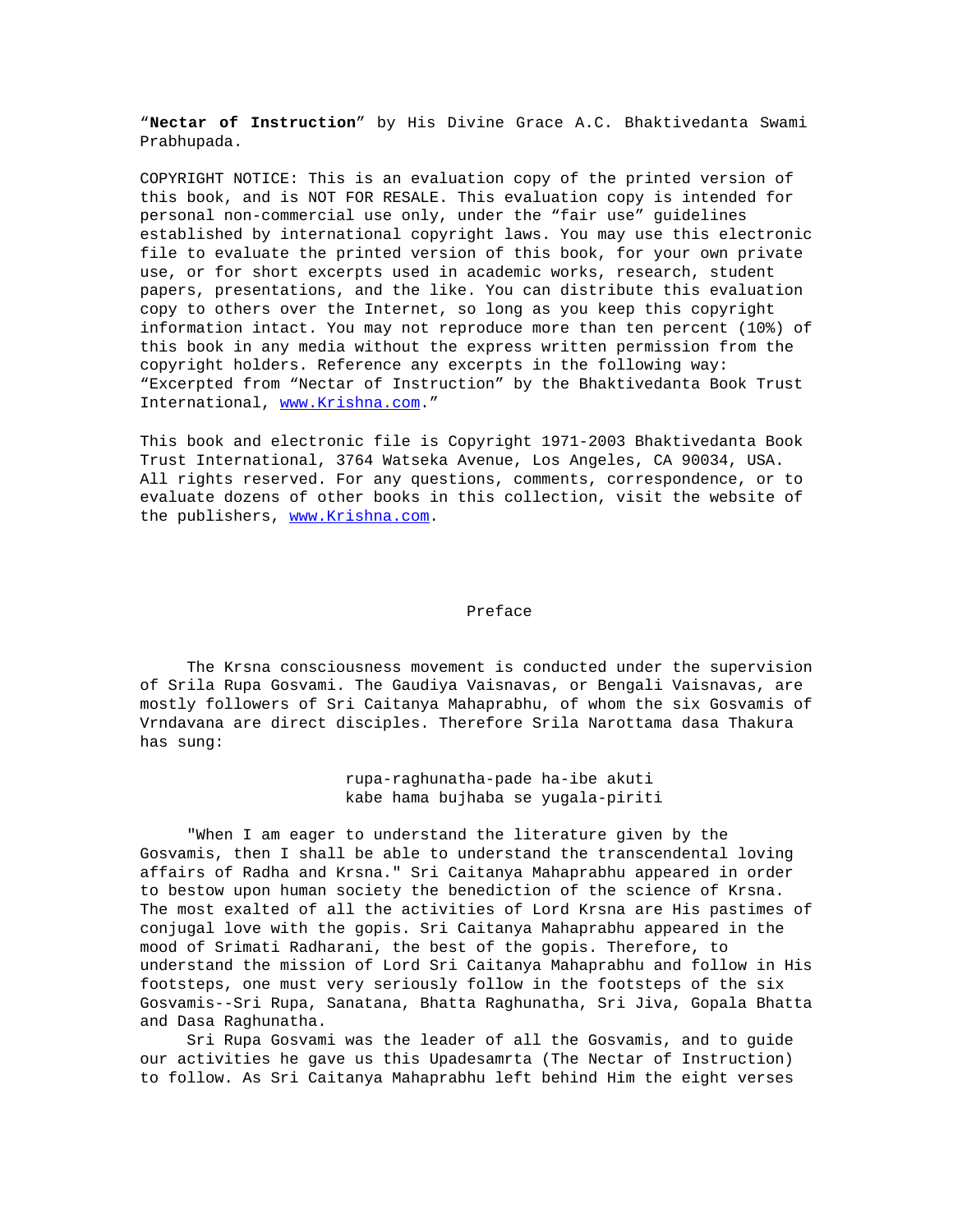known as Siksastaka, Rupa Gosvami gave us Upadesamrta so that we may become pure Vaisnavas.

 In all spiritual affairs, one's first duty is to control his mind and senses. Unless one controls his mind and senses, one cannot make any advancement in spiritual life. Everyone within this material world is engrossed in the modes of passion and ignorance. One must promote himself to the platform of goodness, sattva-guna, by following the instructions of Rupa Gosvami, and then everything concerning how to make further progress will be revealed.

 Advancement in Krsna consciousness depends on the attitude of the follower. A follower of the Krsna consciousness movement should become a perfect gosvami. Vaisnavas are generally known as gosvamis. In Vrndavana, this is the title by which the director of each temple is known. One who wants to become a perfect devotee of Krsna must become a gosvami. Go means "the senses," and svami means "the master." Unless one controls his senses and mind, one cannot become a gosvami. To achieve the highest success in life by becoming a gosvami and then a pure devotee of the Lord, one must follow the instructions known as Upadesamrta, which have been given by Srila Rupa Gosvami. Srila Rupa Gosvami has given many other books, such as Bhakti-rasamrta-sindhu, Vidagdha-madhava and Lalita-madhava, but Upadesamrta constitutes the first instructions for neophyte devotees. One should follow these instructions very strictly. Then it will be easier to make one's life successful. Hare Krsna.

A. C. Bhaktivedanta Swami Visvarupa-mahotsava Krsna-Balarama Mandira Ramana-reti Vrndavana, India

### TEXT ONE

 vaco vegam manasah krodha-vagam jihva-vegam udaropastha-vegam etan vegan yo visaheta dhirah sarvam apimam prthivim sa sisyat

vacah--of speech; vegam--urge; manasah--of the mind; krodha--of anger; vegam--urge; jihva--of the tongue; vegam--urge; udara-upastha--of the belly and genitals; vegam--urge; etan--these; vegan--urges; yah- whoever; visaheta--can tolerate; dhirah--sober; sarvam--all; api- certainly; imam--this; prthivim--world; sah--that personality; sisyat- can make disciples.

#### TRANSLATION

 A sober person who can tolerate the urge to speak, the mind's demands, the actions of anger and the urges of the tongue, belly and genitals is qualified to make disciples all over the world.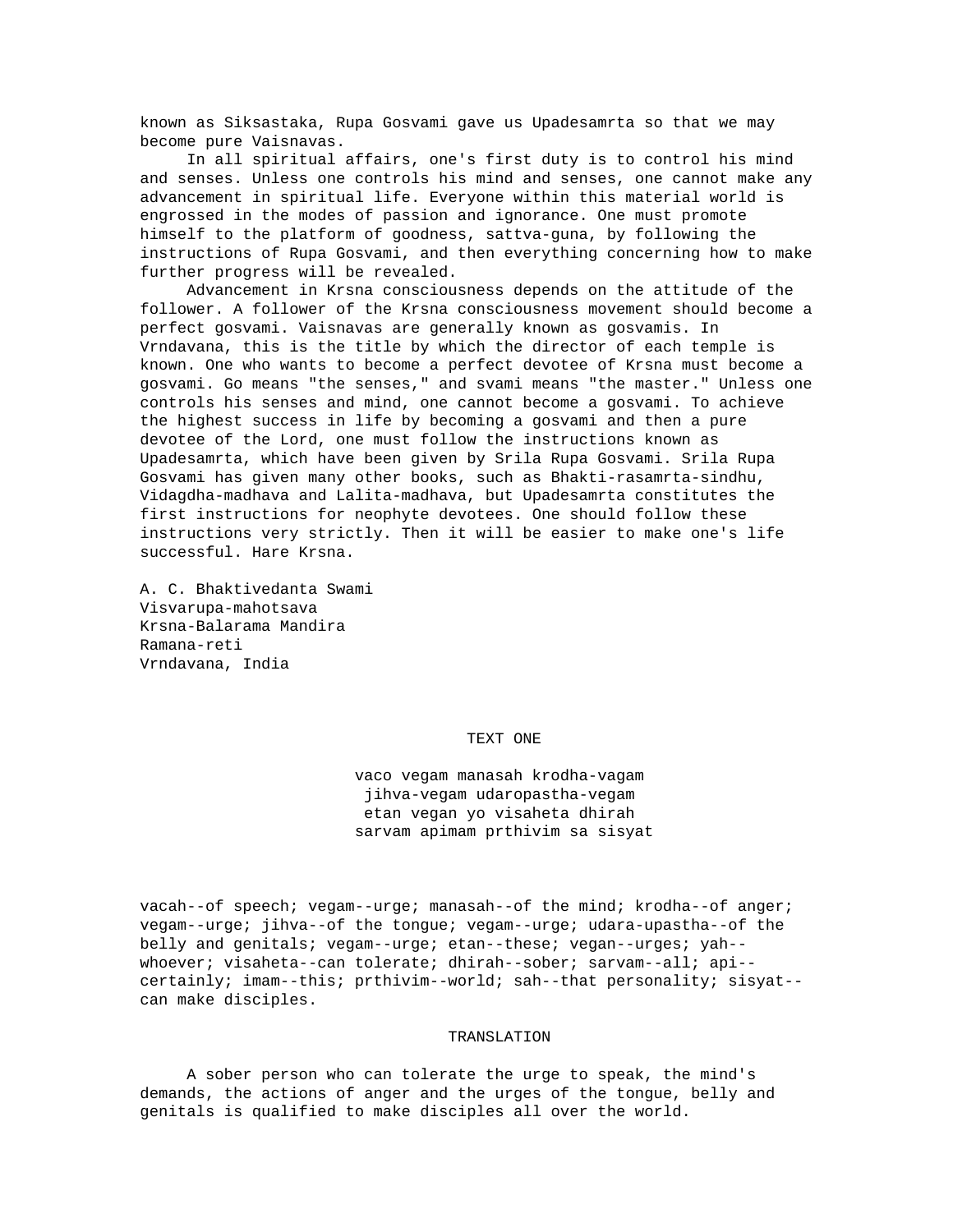# PURPORT

 In Srimad-Bhagavatam (6.1.9-10) Pariksit Maharaja placed a number of intelligent questions before Sukadeva Gosvami. One of these questions was: "Why do people undergo atonement if they cannot control their senses?" For instance, a thief may know perfectly well that he may be arrested for his stealing, and he may actually even see a thief arrested by the police, yet he continues to steal. Experience is gathered by hearing and seeing. One who is less intelligent gathers experience by seeing, and one who is more intelligent gathers experience by hearing. When an intelligent person hears from the lawbooks and sastras, or scriptures, that stealing is not good and hears that a thief is punished when arrested, he refrains from theft. A less intelligent person may first have to be arrested and punished for stealing to learn to stop stealing. However, a rascal, a foolish man, may have the experience of both hearing and seeing and may even be punished, but still he continues to steal. Even if such a person atones and is punished by the government, he will again commit theft as soon as he comes out of jail. If punishment in jail is considered atonement, what is the benefit of such atonement? Thus Pariksit Maharaja inquired:

> drsta-srutabhyam yat papam janann apy atmano 'hitam karoti bhuyo vivasah prayascittam atho katham kvacin nivartate 'bhadrut kvacic carati tat punah prayascittam atho 'partham manye kunjara-saucavat

 He compared atonement to an elephant's bathing. The elephant may take a very nice bath in the river, but as soon as it comes onto the bank, it throws dirt all over its body. What, then, is the value of its bathing? Similarly, many spiritual practitioners chant the Hare Krsna maha-mantra and at the same time commit many forbidden things, thinking that their chanting will counteract their offenses. Of the ten types of offenses one can commit while chanting the holy name of the Lord, this offense is called namno balad yasya hi papa-buddhih, committing sinful activities on the strength of chanting the Hare Krsna maha-mantra. Similarly, certain Christians go to church to confess their sins, thinking that confessing their sins before a priest and performing some penance will relieve them from the results of their weekly sins. As soon as Saturday is over and Sunday comes, they again begin their sinful activities, expecting to be forgiven the next Saturday. This kind of pruyascitta, or atonement, is condemned by Pariksit Maharaja, the most intelligent king of his time. Sukadeva Gosvami, equally intelligent, as befitting the spiritual master of Maharaja Pariksit, answered the King and confirmed that his statement concerning atonement was correct. A sinful activity cannot be counteracted by a pious activity. Thus real pruyascitta, atonement, is the awakening of our dormant Krsna consciousness.

 Real atonement involves coming to real knowledge, and for this there is a standard process. When one follows a regulated hygienic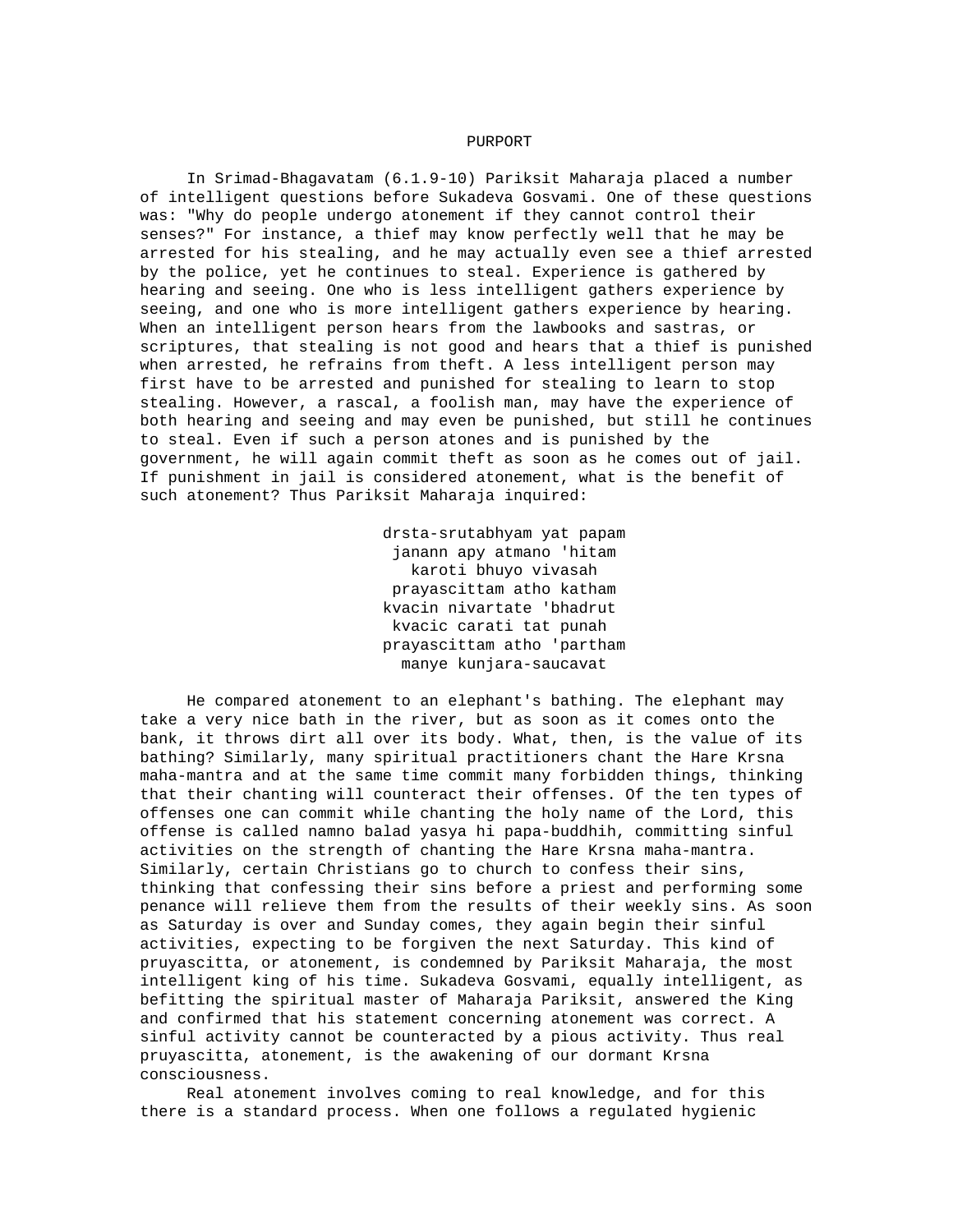process, he does not fall sick. A human being is meant to be trained according to certain principles to revive his original knowledge. Such a methodical life is described as tapasya. One can be gradually elevated to the standard of real knowledge, or Krsna consciousness, by practicing austerity and celibacy (brahmacarya), by controlling the mind, by controlling the senses, by giving up one's possessions in charity, by being avowedly truthful, by keeping clean and by practicing yoga-asanas. However, if one is fortunate enough to get the association of a pure devotee, he can easily surpass all the practices for controlling the mind by the mystic yaga process simply by following the regulative principles of Krsna consciousness--refraining from illicit sex, meateating, intoxication and gambling--and by engaging in the service of the Supreme Lord under the direction of the bona fide spiritual master. This easy process is being recommended by Srila Rupa Gosvami.

 First one must control his speaking power. Every one of us has the power of speech; as soon as we get an opportunity we begin to speak. If we do not speak about Krsna consciousness, we speak about all sorts of nonsense. A toad in a field speaks by croaking, and similarly everyone who has a tongue wants to speak, even if all he has to say is nonsense. The croaking of the toad, however, simply invites the snake: "Please come here and eat me." Nevertheless, although it is inviting death, the toad goes on croaking. The talking of materialistic men and impersonalist Mayavadi philosophers may be compared to the croaking of frogs. They are always speaking nonsense and thus inviting death to catch them. Controlling speech, however, does not mean self-imposed silence (the external process of mauna), as Mayavadi philosophers think. Silence may appear helpful for some time, but ultimately it proves a failure. The meaning of controlled speech conveyed by Srila Rupa Gosvami advocates the positive process of krsna-katha, engaging the speaking process in glorifying the Supreme Lord Sri Krsna. The tongue can thus glorify the name, form, qualities and pastimes of the Lord. The preacher of krsna-katha is always beyond the clutches of death. This is the significance of controlling the urge to speak.

 The restlessness or fickleness of the mind (mano-vega) is controlled when one can fix his mind on the lotus feet of Krsna. The Caitanya-caritamrta (Madhya 22.31) says:

> krsna--surya-sama; maya haya andhakara yahan krsna, tahan nahi mayara adhikara

 Krsna is just like the sun, and maya is just like darkness. If the sun is present, there is no question of darkness. Similarly, if Krsna is present in the mind, there is no possibility of the mind's being agitated by maya's influence. The yogic process of negating all material thoughts will not help. To try to create a vacuum in the mind is artificial. The vacuum will not remain. However, if one always thinks of Krsna and how to serve Krsna best, one's mind will naturally be controlled.

 Similarly, anger can be controlled. We cannot stop anger altogether, but if we simply become angry with those who blaspheme the Lord or the devotees of the Lord, we control our anger in Krsna consciousness. Lord Caitanya Mahaprabhu became angry with the miscreant brothers Jagai and Madhai, who blasphemed and struck Nityananda Prabhu. In His Siksastaka Lord Caitanya wrote, trnad api sunicena taror api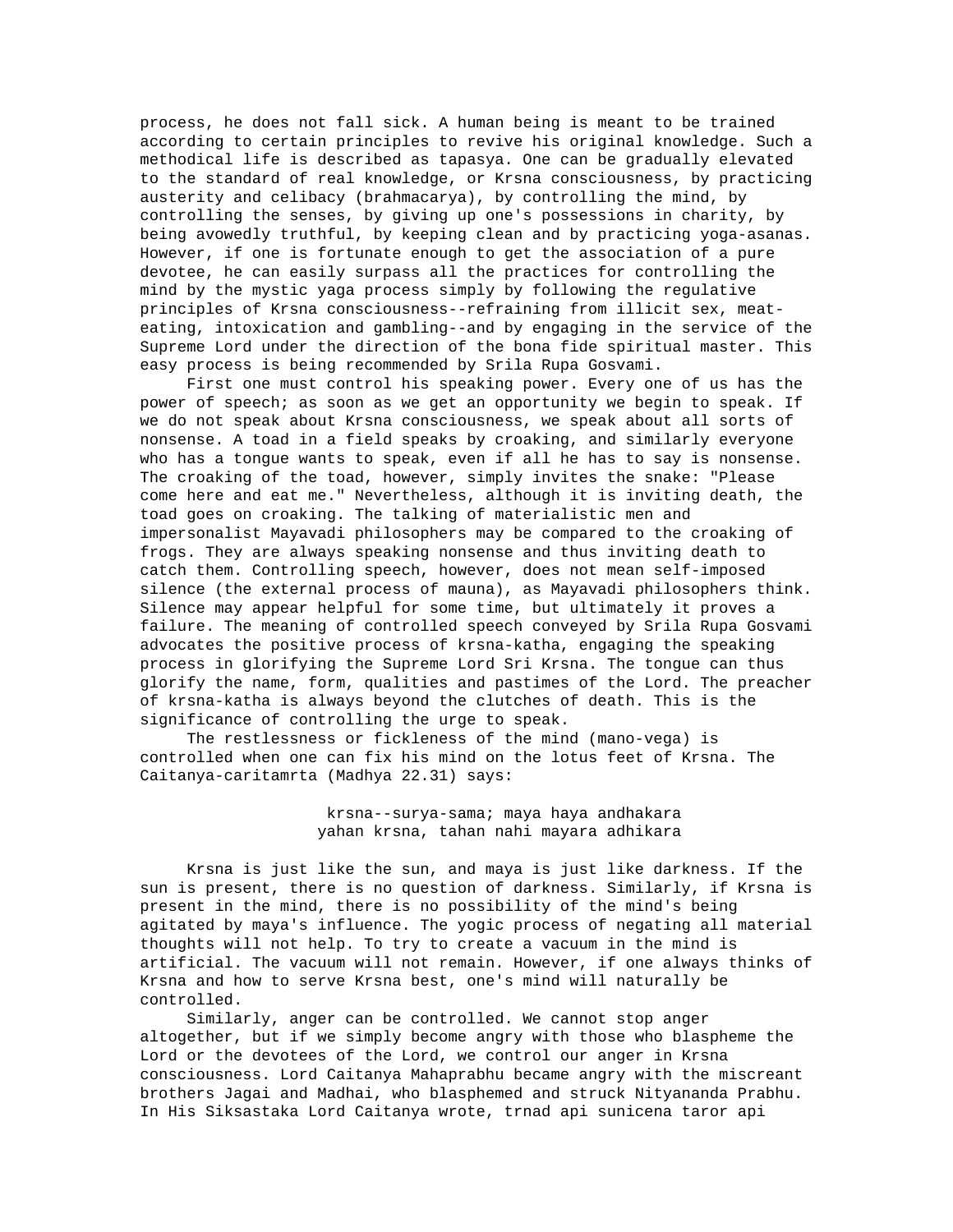sahisnuna: "One should be humbler than the grass and more tolerant than the tree." One may then ask why the Lord exhibited His anger. The point is that one should be ready to tolerate all insults to one's own self, but when Krsna or His pure devotee is blasphemed, a genuine devotee becomes angry and acts like fire against the offenders. Krodha, anger, cannot be stopped, but it can be applied rightly. It was in anger that Hanuman set fire to Lanka, but he is worshiped as the greatest devotee of Lord Ramacandra. This means that he utilized his anger in the right way. Arjuna serves as another example. He was not willing to fight, but Krsna incited his anger: "You must fight!" To fight without anger is not possible. Anger is controlled, however, when utilized in the service of the Lord.

 As for the urges of the tongue, we all experience that the tongue wants to eat palatable dishes. Generally we should not allow the tongue to eat according to its choice, but should control the tongue by supplying prasada. The devotee's attitude is that he will eat only when Krsna gives him prasada. That is the way to control the urge of the tongue. One should take prasada at scheduled times and should not eat in restaurants or sweetmeat shops simply to satisfy the whims of the tongue or belly. If we stick to the principle of taking only prasada, the urges of the belly and tongue can be controlled.

 In a similar manner, the urges of the genitals, the sex impulse, can be controlled when not used unnecessarily. The genitals should be used to beget a Krsna conscious child, otherwise they should not be used. The Krsna consciousness movement encourages marriage not for the satisfaction of the genitals but for the begetting of Krsna conscious children. As soon as the children are a little grown up, they are sent to our Gurukula school in Dallas, Texas, where they are trained to become fully Krsna conscious devotees. Many such Krsna conscious children are required, and one who is capable of bringing forth Krsna conscious offspring is allowed to utilize his genitals.

 When one is fully practiced in the methods of Krsna conscious control, he can become qualified to be a bona fide spiritual master.

 In his Anuvriti explanation of Upadesamria, Srila Bhaktisiddhanta Sarasvati Thakura writes that our material identification creates three kinds of urges--the urge to speak, the urge or demands of the mind and the demands of the body. When a living entity falls victim to these three types of urges, his life becomes inauspicious. One who practices resisting these demands or urges is called tapasvi, or one who practices austerities. By such tapasya one can overcome victimization by the material energy, the external potency of the Supreme Personality of Godhead.

When we refer to the urge to speak, we refer to useless talking, such as that of the impersonal Mayavadi philosophers, or of persons engaged in fruitive activities (technically called karma-kanda), or of materialistic people who simply want to enjoy life without restriction. All such talks or literatures are practical exhibitions of the urge to speak. Many people are talking nonsensically and writing volumes of useless books, and all this is the result of the urge to speak. To counteract this tendency, we have to divert our talking to the subject of Krsna. This is explained in Srimad-Bhagavatam (1.5. 10-11):

> na yad vacas citra-padam harer yaso jagat-pavitram pragrnita karhicit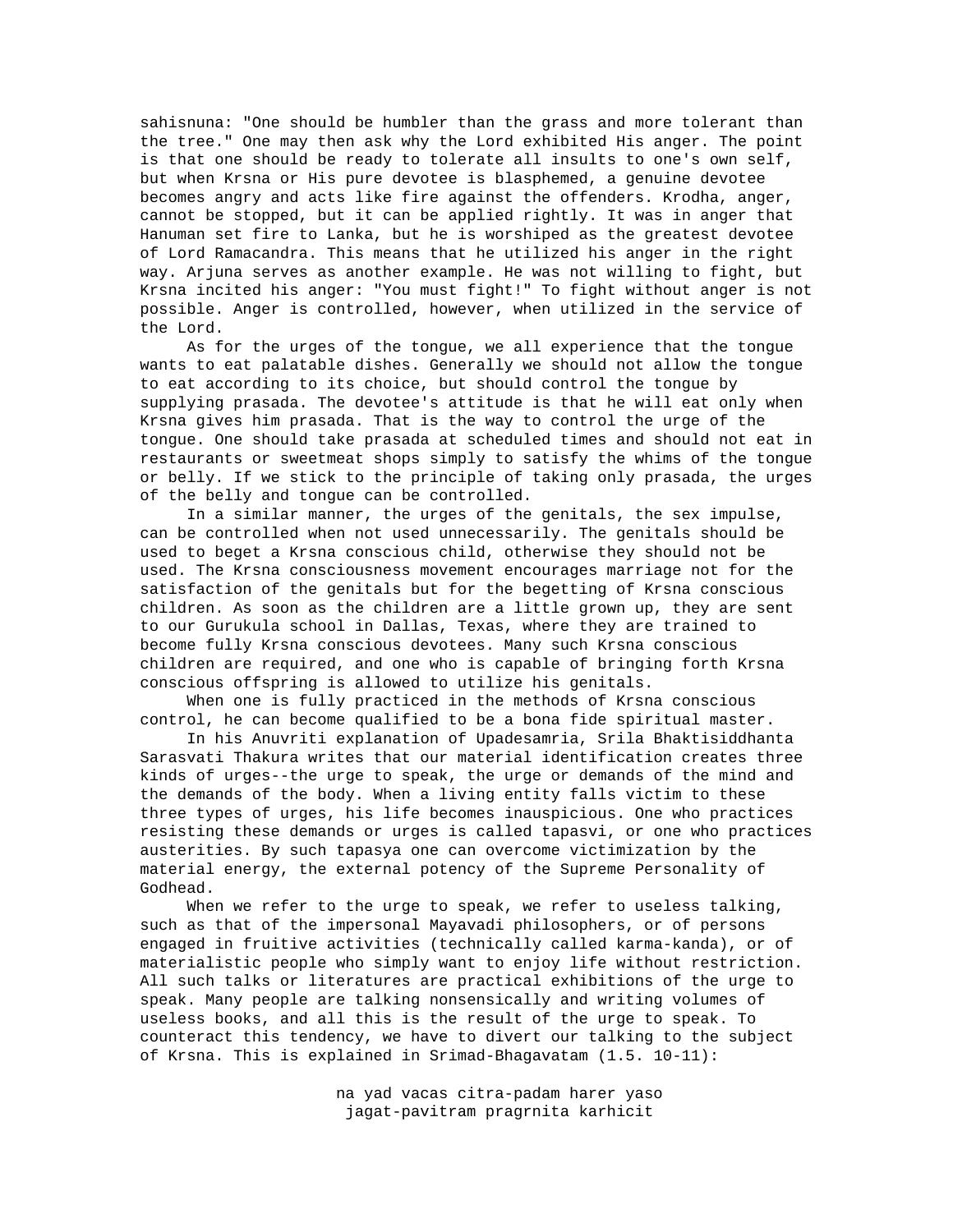tad vayasam tirtham usanti manasa na yatra hamsa niramanty usikksayah

 "Those words which do not describe the glories of the Lord, who alone can sanctify the atmosphere of the whole universe, are considered by saintly persons to be like unto a place of pilgrimage for crows. Since the all-perfect persons are inhabitants of the transcendental abode, they do not derive any pleasure there."

> tad-vag-visargo janatagha-viplavo yasmin prati-slokam abaddhavaty api namany anantasya yaso 'nkitani yat srnvanti gayanti grnanti sadhavah

 "On the other hand, that literature which is full of descriptions of the transcendental glories of the name, fame, forms, pastimes, etc., of the unlimited Supreme Lord is a different creation, full of transcendental words directed toward bringing about a revolution in the impious lives of this world's misdirected civilization. Such transcendental literatures, even though imperfectly composed, are heard, sung and accepted by purified men who are thoroughly honest."

 The conclusion is that only when we talk about devotional service to the Supreme Personality of Godhead can we refrain from useless nonsensical talk. We should always endeavor to use our speaking power solely for the purpose of realizing Krsna consciousness.

 As for the agitations of the bickering mind, they are divided into two divisions. The first is called avircdha-priti, or unrestricted attachment, and the other is called virodha-yukta-krodha, anger arising from frustration. Adherence to the philosophy of the Mayavadis, belief in the fruitive results of the karma-vadis, and belief in plans based on materialistic desires are called avirodha-priti. Jnanis, karmis and materialistic planmakers generally attract the attention of conditioned souls, but when the materialists cannot fulfill their plans and when their devices are frustrated, they become angry. Frustration of material desires produces anger.

 Similarly, the demands of the body can be divided into three categories--the demands of the tongue, the belly and the genitals. One may observe that these three senses are physically situated in a straight line, as far as the body is concerned, and that the bodily demands begin with the tongue. If one can restrain the demands of the tongue by limiting its activities to the eating of prasada, the urges of the belly and the genitals can automatically be controlled. In this connection Srila Bhaktivinoda Thakura says:

> sarira avidya jala, jadendriya tahe kala, jive phele visaya-sagare ta 'ra madhye jihva ati, lobhamaya sudurmati, ta 'ke jeta kathina samsare krsna bada dayamaya, karibare jihva jaya, sva-prasada-anna dila bhai sei annamria khao, radha-krsna-guna gao, preme daka caitanya-nitai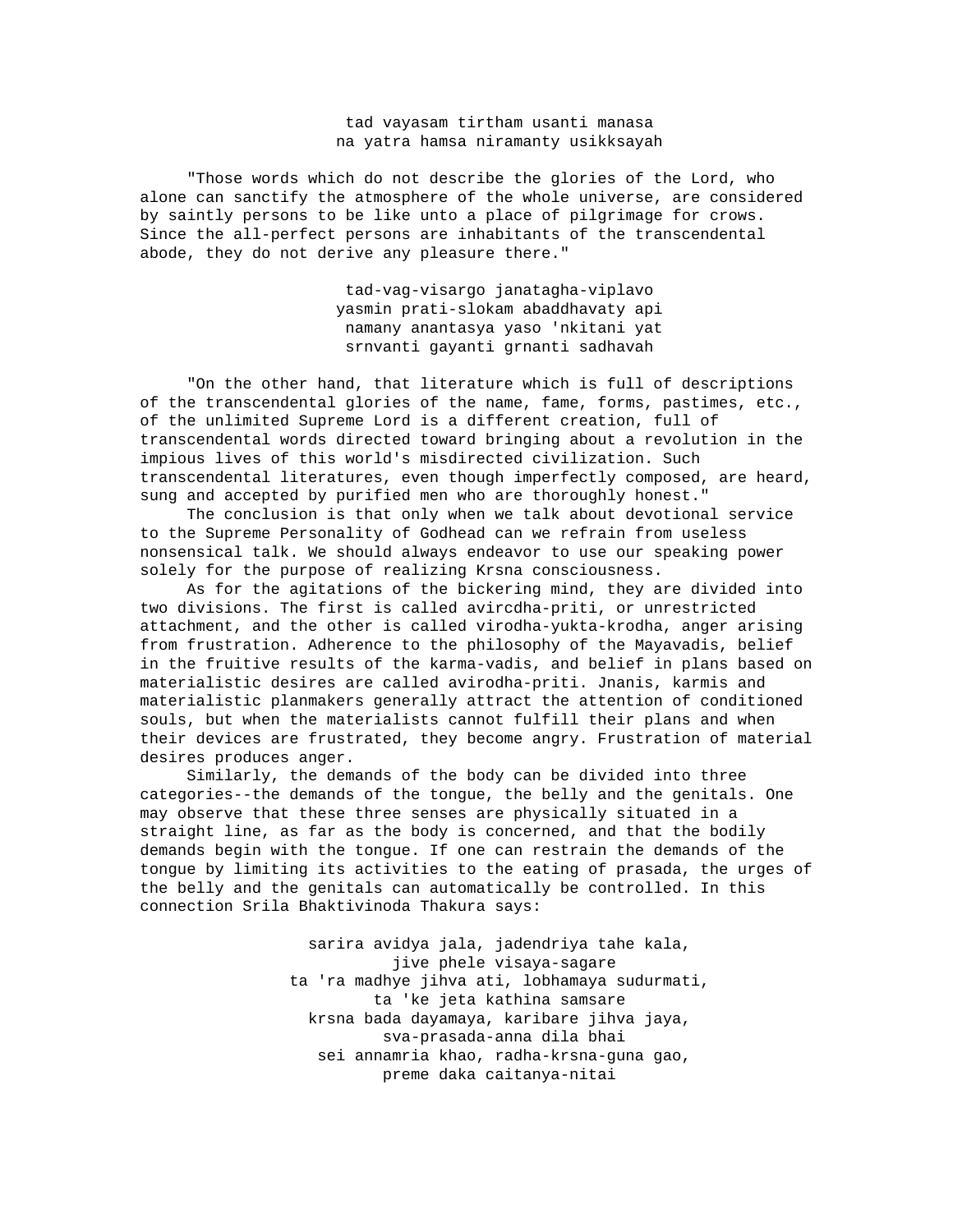"O Lord! This material body is a lump of ignorance, and the senses are a network of paths leading to death. Somehow or other we have fallen into the ocean of material sense enjoyment, and of all the senses the tongue is the most voracious and uncontrollable. It is very difficult to conquer the tongue in this world, but You, dear Krsna, are very kind to us. You have sent this nice prasada to help us conquer the tongue; therefore let us take this prasada to our full satisfaction and glorify Your Lordships Sri Sri Radha and Krsna and in love call for the help of Lord Caitanya and Prabhu Nityananda." There are six kinds of rasas (tastes), and if one is agitated by any one of them, he becomes controlled by the urges of the tongue. Some persons are attracted to the eating of meat, fish, crabs, eggs and other things produced by semina and blood and eaten in the form of dead bodies. Others are attracted by eating vegetables, creepers, spinach or milk products, but all for the satisfaction of the tongue's demands. Such eating for sense gratification--including the use of extra quantities of spices like chili and tamarind--is to be given up by Krsna conscious persons. The use of pan, haritaki, betel nuts, various spices used in pan-making, tobacco, LSD, marijuana, opium, liquor, coffee and tea is indulged in to fulfill illicit demands. If we can practice accepting only remnants of food offered to Krsna, it is possible to get free from maya's victimization. Vegetables, grains, fruits, milk products and water are proper foods to offer to the Lord, as Lord Krsna Himself prescribes. However, if one accepts prasada only because of its palatable taste and thus eats too much, he also falls prey to trying to satisfy the demands of the tongue. Sri Caitanya Mahaprabhu taught us to avoid very palatable dishes even while eating prasada. If we offer palatable dishes to the Deity with the intention of eating such nice food, we are involved in trying to satisfy the demands of the tongue. If we accept the invitation of a rich man with the idea of receiving palatable food, we are also trying to satisfy the demands of the tongue. In Caitanya-caritamrta (Antya 6.227) it is stated:

> jihvara lalase yei iti-uti dhaya sisnodara-parayana krsna nahi paya

 "That person who runs here and there seeking to gratify his palate and who is always attached to the desires of his stomach and genitals is unable to attain Krsna."

 As stated before, the tongue, belly and genitals are all situated in a straight line, and they fall in the same category. Lord Caitanya has said, bhala na khaibe ara bhala naparibe: "Do not dress luxuriously and do not eat delicious foodstuffs." (Cc. Antya 6.236)

 Those who suffer from diseases of the stomach must be unable to control the urges of the belly, at least according to this analysis. When we desire to eat more than necessary we automatically create many inconveniences in life. However, if we observe fasting days like Ekadasi and Janmastami, we can restrain the demands of the belly. As far as the urges of the genitals are concerned, there are two--proper and improper, or legal and illicit sex. When a man is properly mature, he can marry according to the rules and regulations of the sastras and use his genitals for begetting nice children. That is legal and religious. Otherwise, he may adopt many artificial means to satisfy the demands of the genitals, and he may not use any restraint. When one indulges in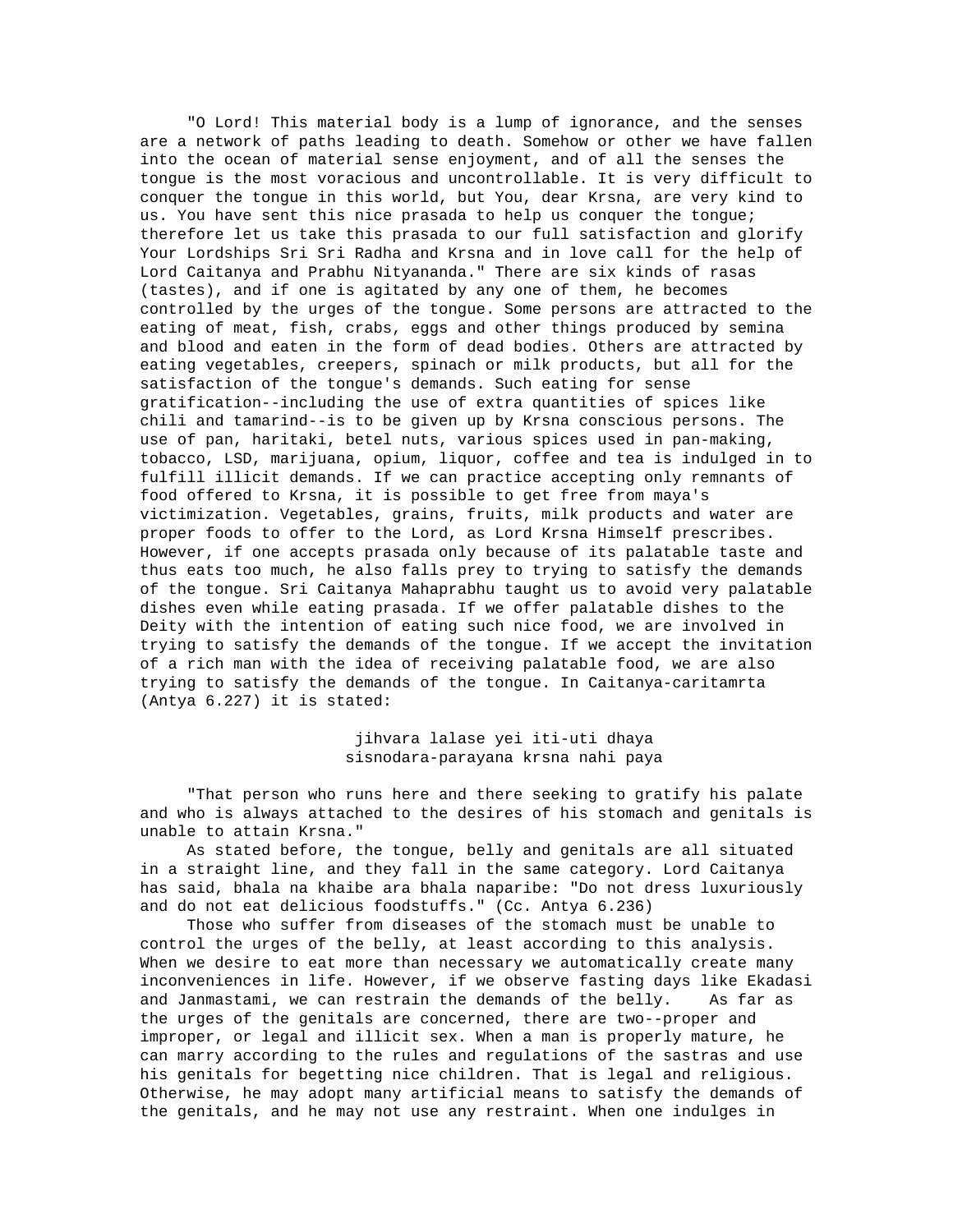illicit sex life, as defined by the sastras, either by thinking, planning, talking about or actually having sexual intercourse, or by satisfying the genitals by artificial means, he is caught in the clutches of maya. These instructions apply not only to householders but also to tyagis, or those who are in the renounced order of life. In his book prema-vivaria, Chapter Seven, Sri Jagadananda Pandita says:

> vairagi bhai grumya-katha na sunibe kane grumya-varta na kahibe yabe milibe ane svapane o na kara bhai stri-sambhasana grhe stri chadiya bhai asiyacha vana yadi caha pranaya rukhite gaurungera sane chota haridasera katha thake yena mane bhala na khaibe ara bhala na paribe hrdayete radha-krsna sarvada sevibe

 "My dear brother, you are in the renounced order of life and should not listen to talk about ordinary worldly things, nor should you talk about worldly things when you meet with others. Do not think of women even in dreams. You have accepted the renounced order of life with a vow that forbids you to associate with women. If you wish to associate with Caitanya Mahaprabhu, you must always remember the incident of Chota Haridasa and how he was rejected by the Lord. Do not eat luxurious dishes or dress in fine garments, but always remain humble and serve Their Lordships Sri Sri Radha-Krsna in your heart of hearts."

 The conclusion is that one who can control these six items--speech, mind, anger, tongue, belly and genitals--is to be called a svami or gosvami. Svami means master, and gosvami means master of the go, or senses. When one accepts the renounced order of life, he automatically assumes the title of svami. This does not mean that he is the master of his family, community or society; he must be master of his senses. Unless one is master of his senses, he should not be called gosvami, but go-dasa, servant of the senses. Following in the footsteps of the six Gosvamis of Vrndavana, all svamis and gosvamis should fully engage in the transcendental loving service of the Lord. As opposed to this, the go-dasas engage in the service of the senses or in the service of the material world. They have no other engagement. Prahlada Maharaja has further described the go-dasa as adanta-go, which refers to one whose senses are not controlled. An adanta-go cannot become a servant of Krsna. In Srimad-Bhagavatam (7.5.30), Prahlada Maharaja has said:

> matir na krsne paratah svato va mitho 'bhipadyeta grhavratanam adanta-gobhir visatam tamisram punah punas carvita-carvana-nam

 "For those who have decided to continue their existence in this material world for the gratification of their senses, there is no chance of becoming Krsna conscious, not by personal endeavor, by instruction from others or by joint conferences. They are dragged by the unbridled senses into the darkest region of ignorance, and thus they madly engage in what is called `chewing the chewed.' "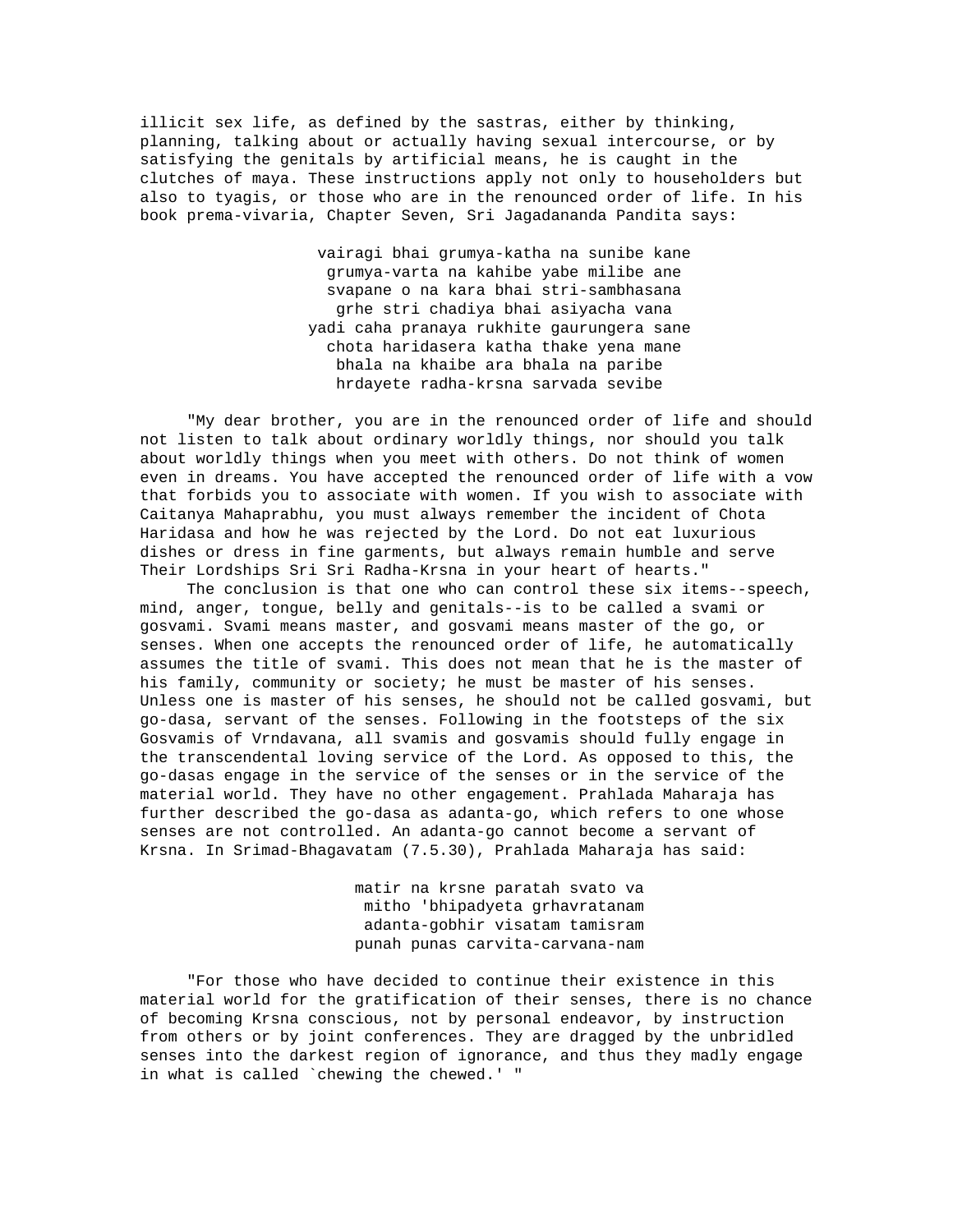#### TEXT TWO

 atyaharah prayasas ca prajalpo niyamagrahah jana-sangas ca laulyam ca sadbhir bhaktir vinasyati

ati-aharah--overeating or too much collecting; prayasah- overendeavoring; ca--and; prajalpah--idle talking; niyama--rules and regulations; agrahah--too much attachment to (or agrahah--too much neglect of); jana-sangah--association with worldly-minded persons; ca- and; laulyam--ardent longing or greed; ca--and; sadbhih--by these six; bhaktih--devotional service; vinasyati--is destroyed.

# TRANSLATION

 One's devotional service is spoiled when he becomes too entangled in the following six activities: (1) eating more than necessary or collecting more funds than required; (2) overendeavoring for mundane things that are very difficult to obtain; (3) talking unnecessarily about mundane subject matters; (4) Practicing the scriptural rules and regulations only for the sake of following them and not for the sake of spiritual advancement, or rejecting the rules and regulations of the scriptures and working independently or whimsically; (5) associating with worldly-minded persons who are not interested in Krsna conscionsness; and (6) being greedy for mundane achievements.

### PURPORT

 Human life is meant for plain living and high thinking. Since all conditioned living beings are under the control of the Lord's third energy, this material world is designed so that one is obliged to work. The Supreme Personality of Godhead has three primary energies, or potencies. The first is called antaranga-sakti, or the internal potency. The second is called tatastha-sakti, or the marginal potency. The third is called bahiranga-sakti, or the external potency. The living entities constitute the marginal potency, and they are situated between the internal and external Potencies. Being subordinate as eternal servants of the Supreme Personality of Godhead, the jivatmas, or atomic living entities, must remain under the control of either the internal or external potency. When they are under the control of the internal potency, they display their natural, constitutional activity--namely, constant engagement in the devotional service of the Lord. This is stated in Bhagavad-gita (9.13):

> mahatmanas tu mam pariha daivim prakrtim asritah bhajanty ananya-manaso jnatva bhutadim avyayam

 "O son of Prtha, those who are not deluded, the great souls, are under the protection of the divine nature. They are fully engaged in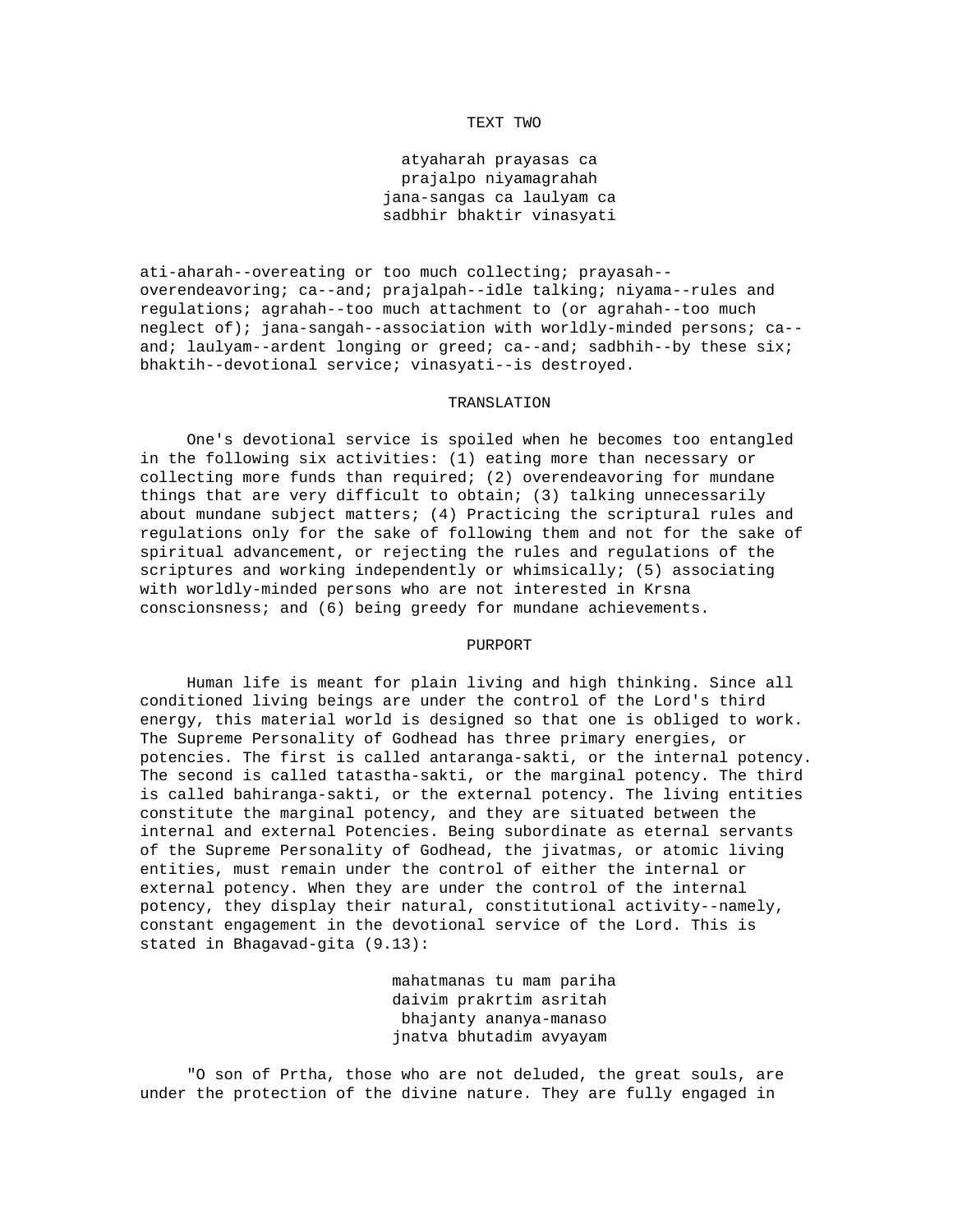devotional service because they know Me as the Supreme Personality of Godhead, original and inexhaustible."

 The word mahatma refers to those who are broadminded, not crippleminded. Cripple-minded persons, always engaged in satisfying their senses, sometimes expand their activities in order to do good for others through some "ism" like nationalism, humanitarianism or altruism. They may reject personal sense gratification for the sense gratification of others, like the members of their family, community or society--either national or international. Actually all this is extended sense gratification, from personal to communal to social. This may all be very good from the material point of view, but such activities have no spiritual value. The basis of such activity is sense gratification, either personal or extended. Only when a person gratifies the senses of the Supreme Lord can he be called a mahatma, or broadminded person.

 In the above-quoted verse from Bhagavad-gita, the words daivim prakrtim refer to the control of the internal potency, or pleasure potency, of the Supreme Personality of Godhead. This pleasure potency is manifested as Srimati Radharani, or Her expansion Laksmi, the goddess of fortune. When the individual jiva souls are under the control of the internal energy, their only engagement is the satisfaction of Krsna, or Visnu. This is the position of a mahatma. If one is not a mahatma, he is a duratma, or a cripple-minded person. Such mentally crippled duratmas are put under the control of the Lord's external potency, mahamaya.

 Indeed, all living entities within this material world are under the control of mahamaya, whose business is to subject them to the influence of threefold miseries: adhidaivika-klesa (sufferings caused by the demigods, such as droughts, earthquakes and storms), adhibhautikaklesa (sufferings caused by other living entities like insects or enemies), and adhyatmika-klesa (sufferings caused by one's own body and mind, such as mental and physical infirmities). Daiva-bhutatma-hetavah: the conditioned souls, subjected to these three miseries by the control of the external energy, suffer various difficulties.

 The main problem confronting the conditioned souls is the repetition of birth, old age, disease and death. In the material world one has to work for the maintenance of the body and soul, but how can one perform such work in a way that is favorable for the execution of Krsna consciousness?

 Everyone requires possessions such as food grains, clothing, money and other things necessary for the maintenance of the body, but one should not collect more than necessary for his actual basic needs. If this natural principle is followed, there will be no difficulty in maintaining the body.

 According to nature's arrangement, living entities lower on the evolutionary scale do not eat or collect more than necessary. Consequently in the animal kingdom there is generally no economic problem or scarcity of necessities. If a bag of rice is placed in a public place, birds will come to eat a few grains and go away. A human being, however, will take away the whole bag. He will eat all his stomach can hold and then try to keep the rest in storage. According to scriptures, this collecting of more than necessary (atyahara) is prohibited. Now the entire world is suffering because of it.

 Collecting and eating more than necessary also causes prayasa, or unnecessary endeavor. By God's arrangement, anyone in any part of the world can live very peacefully if he has some land and a milk cow. There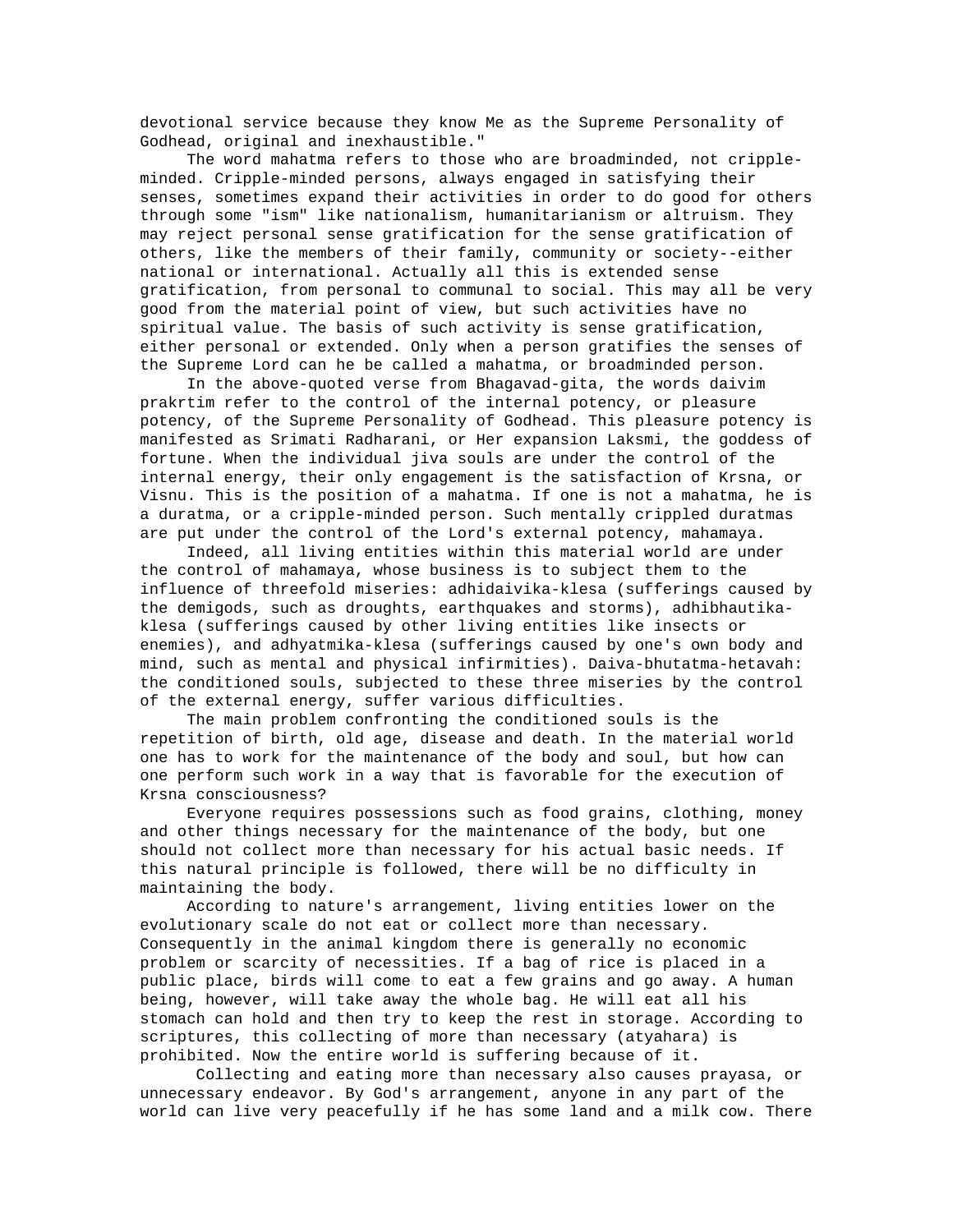is no need for man to move from one place to another to earn a livelihood, for one can produce food grains locally and get milk from cows. That can solve all economic problems. Fortunately, man has been given higher intelligence for the cultivation of Krsna consciousness, or the understanding of God, one's relationship with Him, and the ultimate goal of life, love of God. Unfortunately, so-called civilized man, not caring for God realization, utilizes his intelligence to get more than necessary and simply eat to satisfy the tongue. By God's arrangement there is sufficient scope for the production of milk and grains for human beings all over the world, but instead of using his higher intelligence to cultivate God consciousness, so-called intelligent men misuse their intelligence to produce many unnecessary and unwanted things. Thus factories, slaughterhouses, brothels and liquor shops are opened. If people are advised not to collect too many goods, eat too much or work unnecessarily to possess artificial amenities, they think they are being advised to return to a primitive way of life. Generally people do not like to accept plain living and high thinking. That is their unfortunate position.

 Human life is meant for God realization, and the human being is given higher intelligence for this purpose. Those who believe that this higher intelligence is meant to attain a higher state should follow the instructions of the Vedic literatures. By taking such instructions from higher authorities, one can actually become situated in perfect knowledge and give real meaning to life.

 In Srimad-Bhagavatam (1.2.9) Sri Suta Gosvami describes the proper human dharma in this way:

> dharmausa hy apavargyasya nartho 'rthayopakalpate narihasya dharmaikantasya kamo labhaya hi smriah

 "All occupational engagements [dharma] are certainly meant for ultimate liberation. They should never be performed for material gain. Furthermore, one who is engaged in the ultimate occupational service [dharma] should never use material gain to cultivate sense gratification."

 The first step in human civilization consists of occupational engagements performed according to the scriptural injunctions. The higher intelligence of a human being should be trained to understand basic dharma. In human society there are various religious conceptions characterized as Hindu, Christian, Hebrew, Mohammedan, Buddhist and so on, for without religion, human society is no better than animal society.

 As stated above (dharmaya hy apavargyasya nariho 'rthayopakalpate), religion is meant for attaining emancipation, not for getting bread. Sometimes human society manufactures a system of so-called religion aimed at material advancement, but that is far from the purpose of true dharma. Religion entails understanding the laws of God because the proper execution of these laws ultimately leads one out of material entanglement. That is the true purpose of religion. Unfortunately people accept religion for material prosperity because of atyahara, or an excessive desire for such prosperity. True religion, however, instructs people to be satisfied with the bare necessities of life while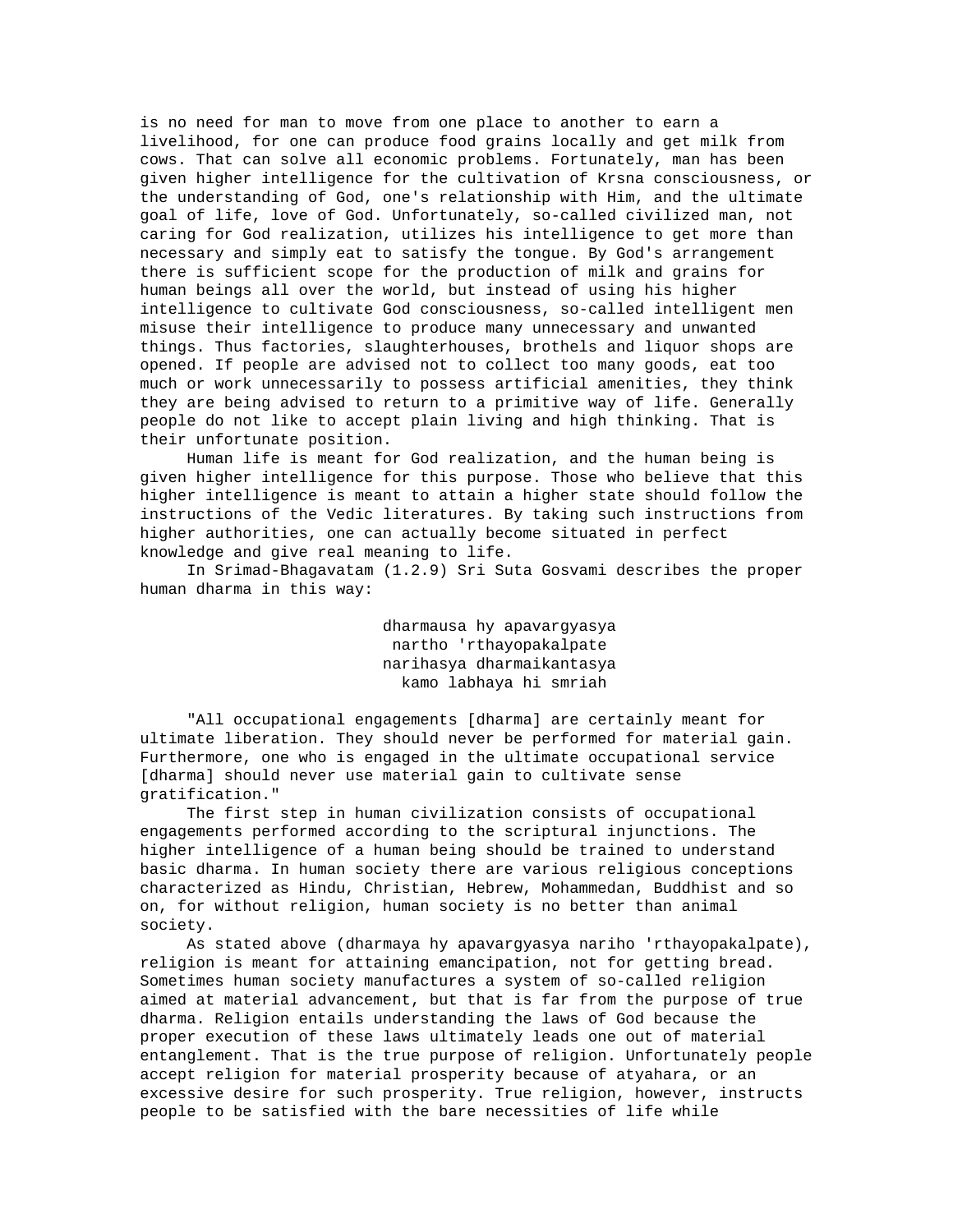cultivating Krsna consciousness. Even though we require economic development, true religion allows it only for supplying the bare necessities of material existence. Jivasya tattva jijnasa: the real purpose of life is to inquire about the Absolute Truth. If our endeavor (prayasa) is not to inquire about the Absolute Truth, we will simply increase our endeavor to satisfy our artificial needs. A spiritual aspirant should avoid mundane endeavor.

 Another impediment is prajalpa, unnecessary talking. When we mix with a few friends, we immediately begin unnecessary talking, sounding just like croaking toads. If we must talk, we should talk about the Krsna consciousness movement. Those outside of the Krsna consciousness movement are interested in reading heaps of newspapers, magazines and novels, solving crossword puzzles and doing many other nonsensical things. In this fashion people simply waste their valuable time and energy. In the Western countries old men, retired from active life, play cards, fish, watch television and debate about useless socio-political schemes. All these and other frivolous activities are included in the prajalpa category. Intelligent persons interested in Krsna consciousness should never take part in such activities.

 Jana-sanga refers to associating with persons not interested in Krsna consciousness. One should strictly avoid such association. Srila Narottama dasa Thakura has therefore advised us to live only in the association of Krsna conscious devotees (bhakta-sane vasa). One should always engage in the service of the Lord in the association of the Lord's devotees. Association with those engaged in a similar line of business is very conducive to advancement in that business. Consequently materialistic persons form various associations and clubs to enhance their endeavors. For example, in the business world we find such institutions as the stock exchange and chamber of commerce. Similarly, we have established the International Society for Krishna Consciousness to give people an opportunity to associate with those who have not forgotten Krsna. This spiritual association offered by our ISKCON movement is increasing day by day. Many people from different parts of the world are joining this Society to awaken their dormant Krsna consciousness.

 Srila Bhaktisiddhanta Sarasvati Thakura writes in his Anuvrtti commentary that too much endeavor to acquire knowledge on the part of mental speculators or dry philosophers falls within the category of atyahara (collecting more than needed). According to Srimad-Bhagavatam, the endeavor of philosophical speculators to write volumes of books on dry philosophy devoid of Krsna consciousness is entirely futile. The work of karmis who write volumes of books on economic development also falls within the category of atyahara. Similarly, those who have no desire for Krsna consciousness and who are simply interested in possessing more and more material things--either in the shape of scientific knowledge or monetary gain--are all included under the control of atyahara.

 Karmis labor to accumulate more and more money for future generations only because they do not know their future position. Interested only in getting more and more money for their sons and grandsons, such foolish persons do not even know what their position is going to be in the next life. There are many incidents that illustrate this point. Once a great karmi accumulated a vast fortune for his sons and grandsons, but later, according to his karma, he took his birth in a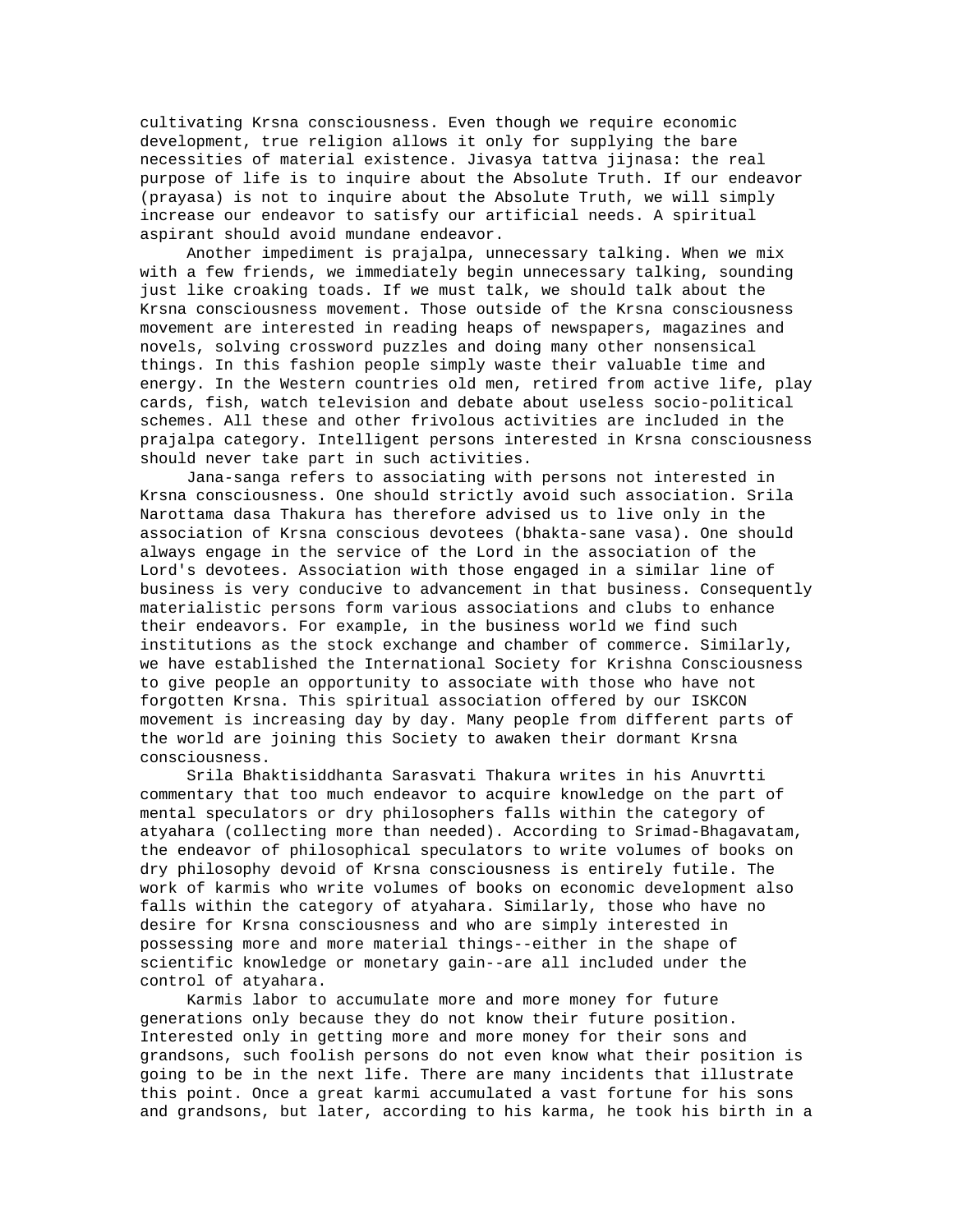cobbler's house located near the building which in his previous life he had constructed for his children. It so happened that when this very cobbler came to his former house, his former sons and grandsons beat him with shoes. Unless the karmis and jnanis become interested in Krsna consciousness, they will simply continue to waste their life in fruitless activities.

 Accepting some of the scriptural rules and regulations for immediate benefit, as utilitarians advocate, is called niyama-agraha, and neglecting the rules and regulations of the sastras, which are meant for spiritual development, is called niyama-agraha. The word agraha means "eagerness to accept," and agraha means "failure to accept." By the addition of either of these two words to the word niyama ("rules and regulations"), the word niyamagraha is formed. Thus niyamagraha has a twofold meaning that is understood according to the particular combination of words. Those interested in Krsna consciousness should not be eager to accept rules and regulations for economic advancement, yet they should very faithfully accept scriptural rules and regulations for the advancement of Krsna consciousness. They should strictly follow the regulative principles by avoiding illicit sex, meat-eating, gambling and intoxication.

 One should also avoid association with Mayavadis, who simply blaspheme Vaisnavas (devotees). Bhukti-kamis, who are interested in material happiness, mukti-kamis, who desire liberation by merging in the existence of the formless Absolute (Brahman), and siddhi-kamis, who desire the perfection of mystic yoga practice, are classified as atyaharis. To associate with such persons is not at all desirable.

 Desires to expand the mind by perfecting mystic yoga, merging in the existence of Brahman, or attaining whimsical material prosperity are all included within the category of greed (laulya). All attempts to acquire such material benefits or so-called spiritual advancement are impediments on the path of Krsna consciousness.

 Modern warfare waged between capitalists and communists is due to their avoiding the advice of Srila Rupa Gosvami regarding atyahara. Modern capitalists accumulate more wealth than necessary, and the communists, envious of their prosperity, want to nationalize all wealth and property. Unfortunately the communists do not know how to solve the problem of wealth and its distribution. Consequently when the wealth of the capitalists falls into the hands of the communists, no solution results. Opposed to these two philosophies, the Krsna conscious ideology states that all wealth belongs to Krsna. Thus unless all wealth comes under the administration of Krsna, there can be no solution to the economic problem of mankind. Nothing can be solved by placing wealth in the hands of the communists or the capitalists. If a hundred-dollar bill is lying on the street, someone may pick it up and put it in his pocket. Such a man is not honest. Another man may see the money and decide to let it remain there, thinking that he should not touch another's property. Although this second man does not steal the money for his own purposes, he is unaware of its proper use. The third man who sees the hundred-dollar bill may pick it up, find the man who lost it and deliver it to him. This man does not steal the money to spend for himself, nor does he neglect it and let it lie in the street. By taking it and delivering it to the man who has lost it, this man is both honest and wise.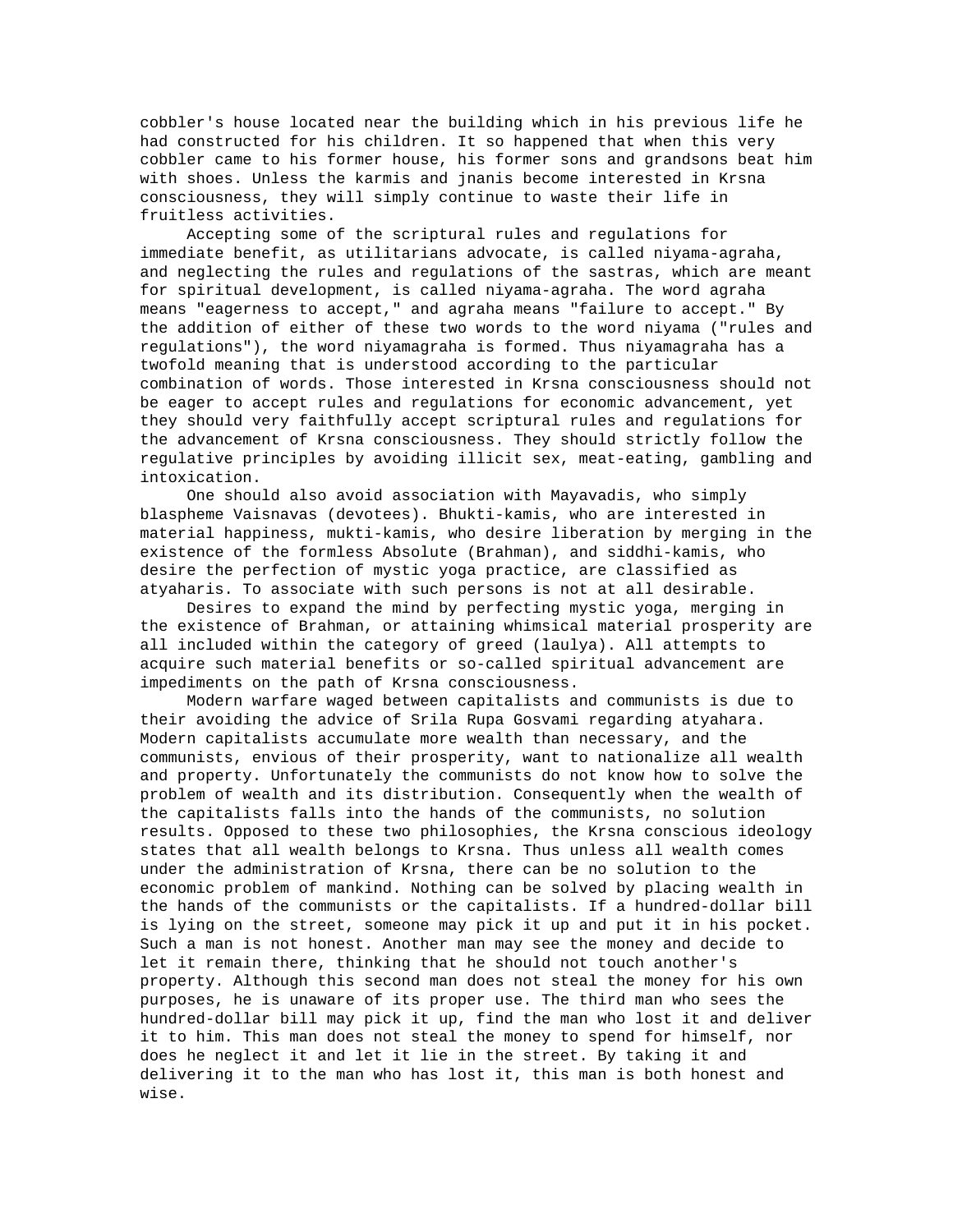Simply transferring wealth from capitalists to communists cannot solve the problem of modern politics, for it has been demonstrated that when a communist gets money, he uses it for his own sense gratification. The wealth of the world actually belongs to Krsna, and every living entity, man and animal, has the birthright to use God's property for his maintenance. When one takes more than his maintenance requires--be he a capitalist or a communist--he is a thief, and as such he is liable to be punished by the laws of nature.

 The wealth of the world should be used for the welfare of all living entities, for that is the plan of Mother Nature. Everyone has the right to live by utilizing the wealth of the Lord. When people learn the art of scientifically utilizing the Lord's property, they will no longer encroach upon one another's rights. Then an ideal society can be formed. The basic principle for such a spiritual society is stated in the first mantra of Sri Isopanisad:

> isavasyam idam sarvam yat kinca jagatyam jagat tena tyaktena bhunjitha ma grdhah kasya svid dhanam

 "Everything animate or inanimate that is within the universe is controlled and owned by the Lord. One should therefore accept only those things necessary for himself, which are set aside as his quota, and should not accept other things, knowing well to whom they belong."

 Krsna conscious devotees know very well that this material world is designed by the complete arrangement of the Lord to fulfill all the necessities of life for all living beings, without their having to encroach upon the life or rights of one another. This complete arrangement affords the proper quota of wealth for everyone according to his real needs, and thus everyone may live peacefully according to the principle of plain living and high thinking. Unfortunately, materialists who have neither faith in the plan of God nor any aspiration for higher spiritual development misuse their God-given intelligence only to augment their material possessions. They devise many systems--such as capitalism and materialistic communism--to advance their material position. They are not interested in the laws of God or in a higher goal. Always anxious to fulfill their unlimited desires for sense gratification, they are conspicuous by their ability to exploit their fellow living beings.

 When human society gives up these elementary faults enumerated by Srila Rupa Gosvami (atyahara, etc.), all enmity will cease between men and animals, capitalists and communists, and so forth. In addition, all problems of economic or political maladjustment and instability will be solved. This pure consciousness is awakened by the proper spiritual education and practice offered scientifically by the Krsna consciousness movement.

 This Krsna consciousness movement offers a spiritual community that can bring about a peaceful condition in the world. Every intelligent man should purify his consciousness and rid himself of the above-mentioned six hindrances to devotional service by taking wholehearted shelter of this Krsna consciousness movement.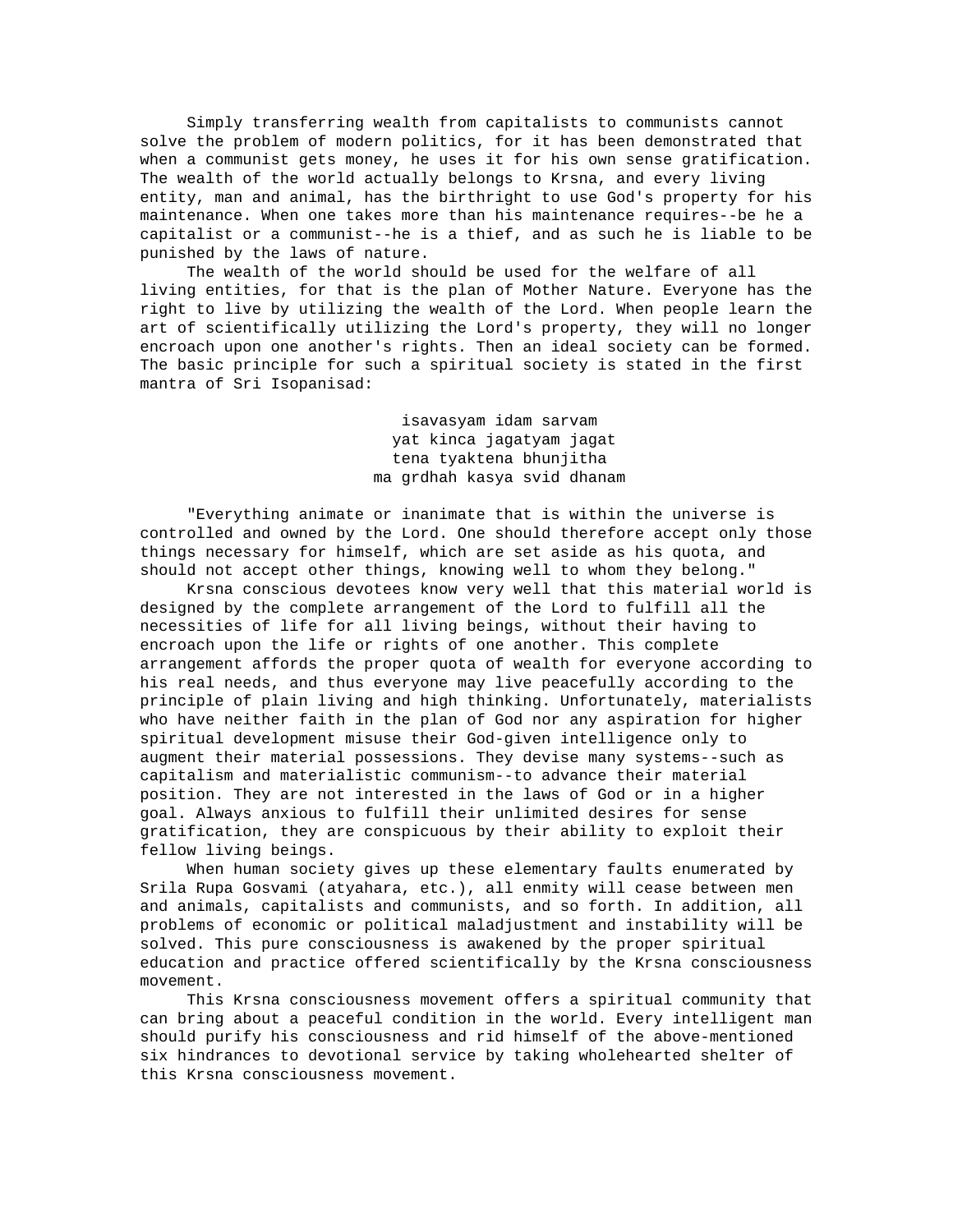#### TEXT THREE

 utsahan niscayad dhairyat tat-tat-karma-pravartanat sanga-tyagat sato vrtteh sadbhir bhaktih prasidhyati

uisahat--by enthusiasm; niscayat--by confidence; dhairyat--by patience; tat-tat-karma--various activities favorable for devotional service; pravarianat--by performing; sanga-tyagat--by giving up the association of nondevotees; satah--of the great previous acaryas; vrtteh--by following in the footsteps; sadbhih--by these six; bhaktih--devotional service; prasidhyati--advances or becomes successful.

## TRANSLATION

 There are six principles favorable to the execution of pure devotional service: (1) being enthusiastic, (2) endeavoring with confidence, (3) being patient, (4) acting according to regulative principles [such as sravanam kirtanam visnoh smaranam--hearing, chanting and remembering Krsna], (5) abandoning the association of nondevotees, and (6) following in the footsteps of the previous acaryas. These six principles undoubtedly assure the complete success of pure devotional service.

#### PURPORT

 Devotional service is not a matter of sentimental speculation or imaginative ecstasy. Its substance is practical activity. Srila Rupa Gosvami, in his Bhakti-rasamrta-sindhu (1.1.11), has defined devotional service as follows:

> anyabhilasita-sunyam jnana-karmady-anavriam anukulyena krsnanu silanam bhaktir uttama

 "Uttama bhakti, or unalloyed devotion unto the Supreme Personality of Godhead, Sri Krsna, involves the rendering of devotional service in a way that is favorable to the Lord. This devotional service should be free from any extraneous motive and devoid of fruitive karma, impersonal jnana and all other selfish desires."

 Bhakti is a sort of cultivation. As soon as we say "cultivation," we must refer to activity. Cultivation of spirituality does not mean sitting down idly for meditation, as some pseudo-yogis teach. Such idle meditation may be good for those who have no information of devotional service, and for this reason it is sometimes recommended as a way to check distracting materialistic activities. Meditation means stopping all nonsensical activities, at least for the time being. Devotional service, however, not only puts an end to all nonsensical mundane activities, but also engages one in meaningful devotional activities. Sri Prahlada Maharaja recommends: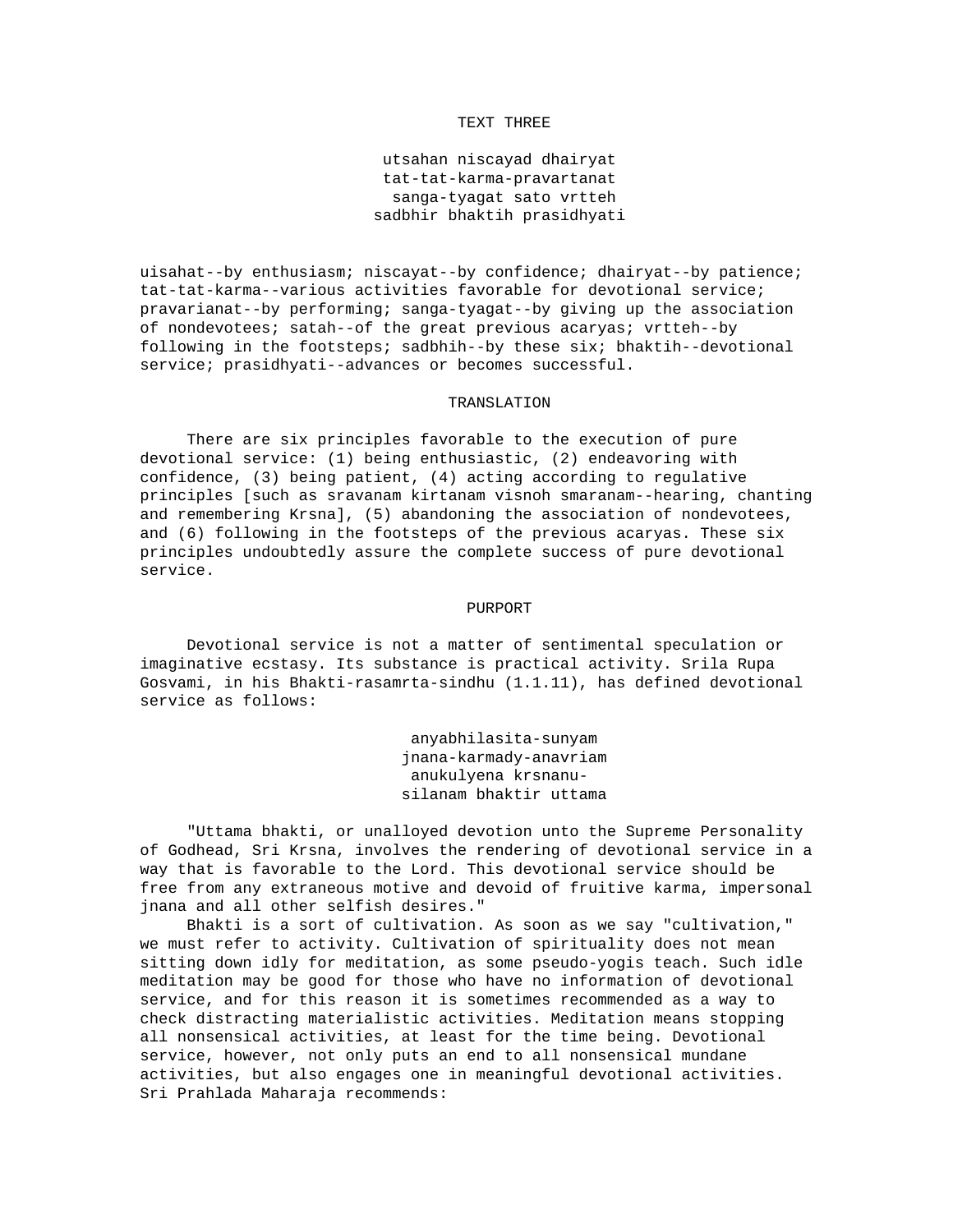# sravanam kirtanam visnoh smaranam pada-sevanam arcanam vandanam dasyam sakhyam atma-nivedanam

The nine processes of devotional service are as follows:

 1. hearing the name and glories of the Supreme Personality of Godhead

- 2. chanting His glories
- 3. remembering the Lord
- 4. serving the Lord's feet
- 5. worshiping the Deity
- 6. offering obeisances unto the Lord
- 7. acting as the Lord's servant
- 8. making friends with the Lord
- 9. surrendering oneself fully to the Lord

 Sravanam, or hearing, is the first step in acquiring transcendental knowledge. One should not give aural reception to unauthorized persons, but should approach the proper person, as recommended in Bhagavad-gita (4.34):

> tad viddhi pranipatena pariprasnena sevaya upadeksyanti te jnanam jnaninas tattva-darsinah

 "Just try to learn the truth by approaching a spiritual master. Inquire from him submissively and render service unto him. The selfrealized soul can impart knowledge unto you because he has seen the truth."

 It is further recommended in the Mundaka Upanisad, tad-vijnanartham sa gurum evabhigacchet: "To understand that transcendental science, one must approach a bona fide spiritual master." Thus this method of submissively receiving transcendental confidential knowledge is not merely based on mental speculation. In this regard, Sri Caitanya Mahaprabhu told Rupa Gosvami:

> brahmanda bhramite kona bhagyavan jiva guru-krsna-prasade paya bhakti-lata-bija

 "In the course of traversing the universal creation of Brahma, some fortunate soul may receive the seed of bhakti-lata, the creeper of devotional service. This is all by the grace of guru and Krsna." (Caitanya-caritamrta, Madhya 19.151) The material world is a place of confinement for the living entities who are by nature anandamaya, pleasure-seeking. They actually want to be free from the confinement of this world of conditional happiness, but not knowing the process of liberation, they are bound to transmigrate from one species of life to another and from one planet to another. In this way the living entities are wandering throughout the material universe. When by good fortune one comes in contact with a pure devotee and hears from him patiently, one begins to follow the path of devotional service. Such an opportunity is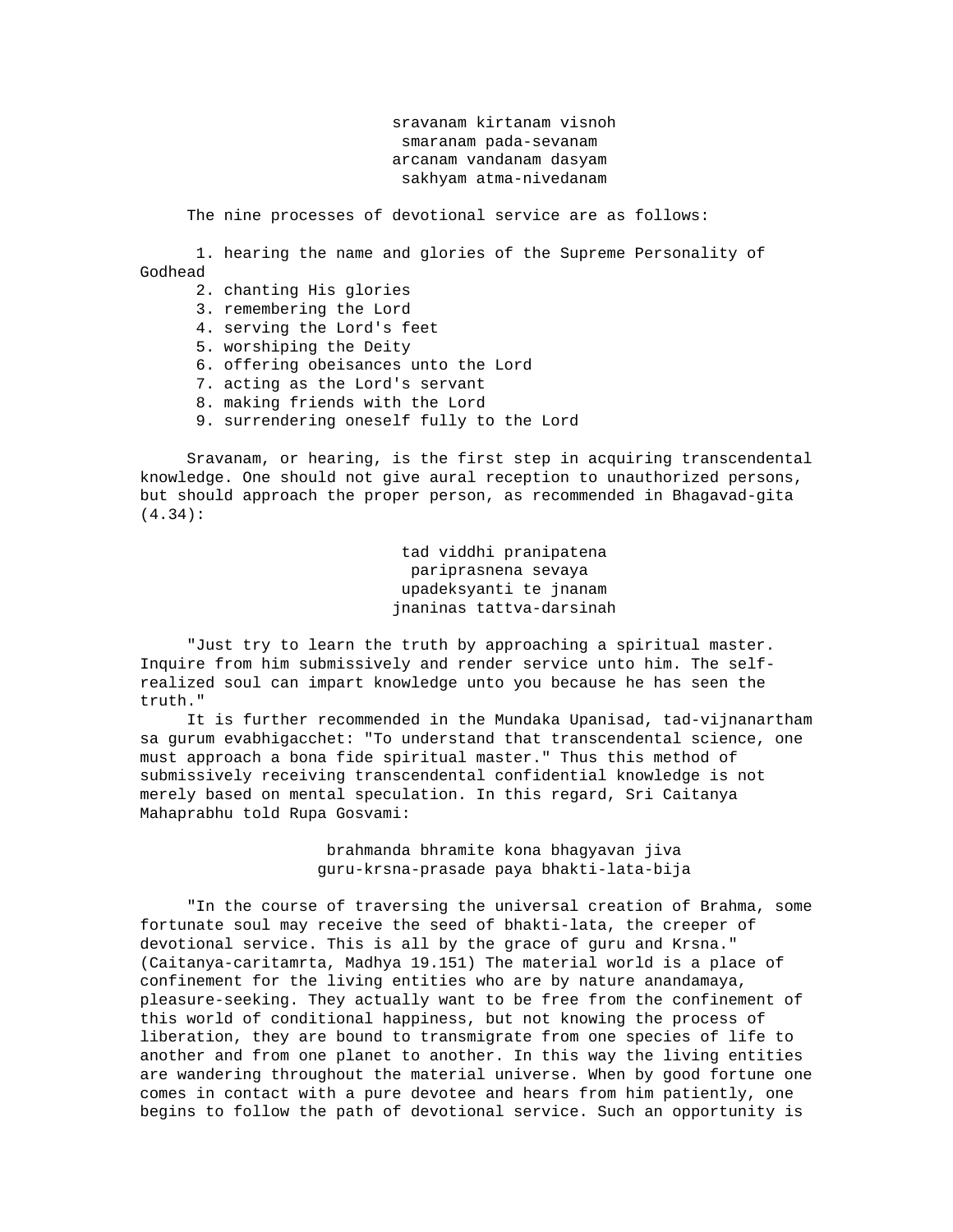offered to a person who is sincere. The International Society for Krishna Consciousness is giving such a chance to humanity at large. If by fortune one takes advantage of this opportunity to engage in devotional service, the path of liberation immediately opens.

 One should accept this opportunity to return home, back to Godhead, very enthusiastically. Without enthusiasm, one cannot be successful. Even in the material world one has to be very enthusiastic in his particular field of activity in order to become successful. A student, businessman, artist or anyone else who wants success in his line must be enthusiastic. Similarly, one has to be very enthusiastic in devotional service. Enthusiasm means action, but action for whom? The answer is that one should always act for Krsna--krsnarthakhila-cesta (Bhaktirasamrta-sindhu).

 In all phases of life one has to perform devotional activities under the direction of the spiritual master in order to attain perfection in bhakti-yoga. It is not that one has to confine or narrow one's activities. Krsna is all-pervading. Therefore nothing is independent of Krsna, as Krsna Himself states in Bhagavad-gita (9.4):

> maya tatam idam sarvam jagad avyakta-murtina mat-sthani sarva-bhutani na caham tesv avasthitah

 "By Me, in My unmanifested form, this entire universe is pervaded. All beings are in Me, but I am not in them." Under the direction of the bona fide spiritual master, one has to make everything favorable for Krsna's service. For example, at present we are using a dictaphone. The materialist who invented this machine intended it for businessmen or writers of mundane subject matters. He certainly never thought of using the dictaphone in God's service, but we are using this dictaphone to write Krsna conscious literature. Of course, the manufacture of the dictaphone is wholly within the energy of Krsna. All the parts of the instrument, including the electronic functions, are made from different combinations and interactions of the five basic types of material energy--namely, bhumi, jala, agni, vayu and akasa. The inventor used his brain to make this complicated machine, and his brain, as well as the ingredients, were supplied by Krsna. According to the statement of Krsna, mat-sthani sarva-bhutani: "Everything is depending on My energy." Thus the devotee can understand that since nothing is independent of Krsna's energy, everything should be dovetailed in His service.

 Endeavor executed with intelligence in Krsna consciousness is called utsaha, or enthusiasm. The devotees find the correct means by which everything can be utilized in the service of the Lord (nirbandhah krsna-sambandhe yuktam vairagyam ucyate). The execution of devotional service is not a matter of idle meditation but practical action in the foreground of spiritual life.

 These activities must be executed with patience. One should not be impatient in Krsna consciousness. Indeed, this Krsna consciousness movement was started single-handedly, and in the beginning there was no response, but because we continued to execute our devotional activities with patience, people gradually began to understand the importance of this movement, and now they are eagerly participating. One should not be impatient in discharging devotional service, but should take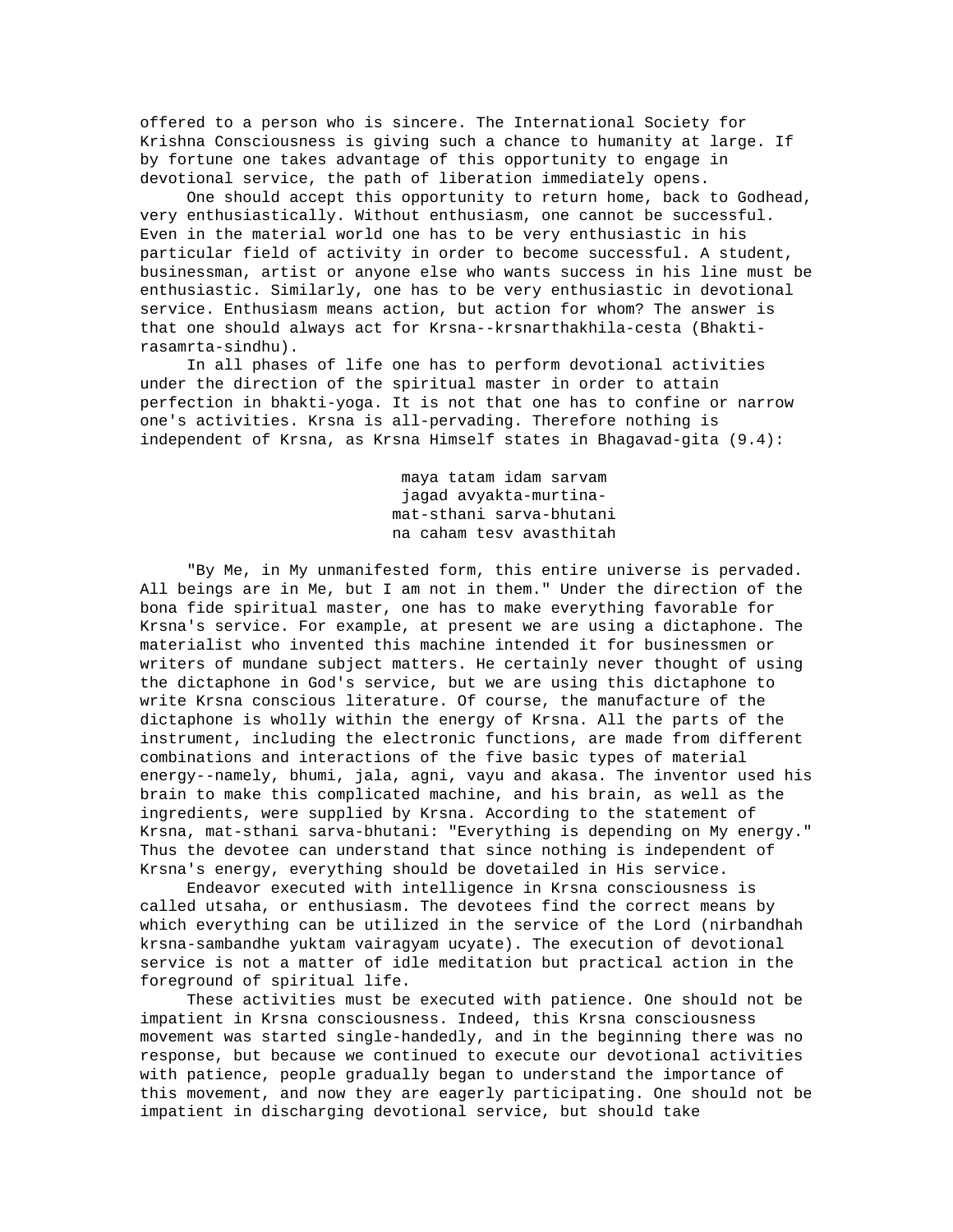instructions from the spiritual master and execute them with patience, depending on the mercy of guru and Krsna. The successful execution of Krsna conscious activities requires both patience and confidence. A newly married girl naturally expects offspring from her husband, but she cannot expect to have them immediately after marriage. Of course, as soon as she is married she can attempt to get a child, but she must surrender to her husband, confident that her child will develop and be born in due time. Similarly, in devotional service surrender means that one has to become confident. The devotee thinks, avasya raksibe krsna: "Krsna will surely protect me and give me help for the successful execution of devotional service." This is called confidence.

 As already explained, one should not be idle but should be very enthusiastic about executing the regulative principles--tat-tat-karmapravartana. Neglect of the regulative principles will destroy devotional service. In this Krsna consciousness movement there are four basic regulative principles, forbidding illicit sex, meat-eating, gambling and intoxication. A devotee must be very enthusiastic about following these principles. If he becomes slack in following any of them, his progress will certainly be checked. Srila Rupa Gosvami therefore recommends, tattat-karma-pra-varianat: "One must strictly follow the regulative principles of vaidhi bhakti." In addition to these four prohibitions (yama), there are positive regulative principles (niyama), such as the daily chanting of sixteen rounds on japa-mala beads. These regulative activities must be faithfully performed with enthusiasm. This is called tat-tat-karma-pra-vartana, or varied engagement in devotional service.

 Furthermore, in order to be successful in devotional service one must give up the association of undesirable people. This includes karmis, jnanis, yagis and other nondevotees. Once Sri Caitanya Mahaprabhu was asked by one of His householder devotees about the general principles of Vaisnavism, as well as the general routine activities of the Vaisnava, and Sri Caitanya Mahaprabhu immediately replied, asat-sanga-tyaga,--ei vaisnava-acara: "Characteristically, a Vaisnava is one who gives up the association of worldly people, or nondevotees." Srila Narottama dasa Thakura has therefore recommended, tandera carana sevi bhakta-sane vasa: one has to live in the company of pure devotees and execute the regulative principles laid down by the previous acaryas, the six Gosvamis (namely, Sri Rupa Gosvami, Sri Sanatana Gosvami, Sri Jiva Gosvami, Sri Raghunatha dasa Gosvami, Sri Gopala Bhatta Gosvami and Sri Raghunatha Bhatta Gosvami). If one lives in the association of devotees, there is little chance of associating with nondevotees. The International Society for Krishna Consciousness is opening many centers just to invite people to live in the company of devotees and practice the regulative principles of spiritual life.

 Devotional service means transcendental activities. On the transcendental platform there is no contamination by the three modes of material nature. This is called visuddha-sat-tva, the platform of pure goodness, or goodness free from contamination by the qualities of passion and ignorance. In this Krsna consciousness movement we require everyone to rise early in the morning, by four A.M.,and attend mangalaarati, or morning worship, then read Srimad-Bhagavatam, perform kirtana, and so forth. Thus we hold continuous activities in devotional service twenty-four hours daily. This is called sato vriti, or following in the footsteps of the previous acaryas who expertly filled every moment of time with Krsna conscious activities.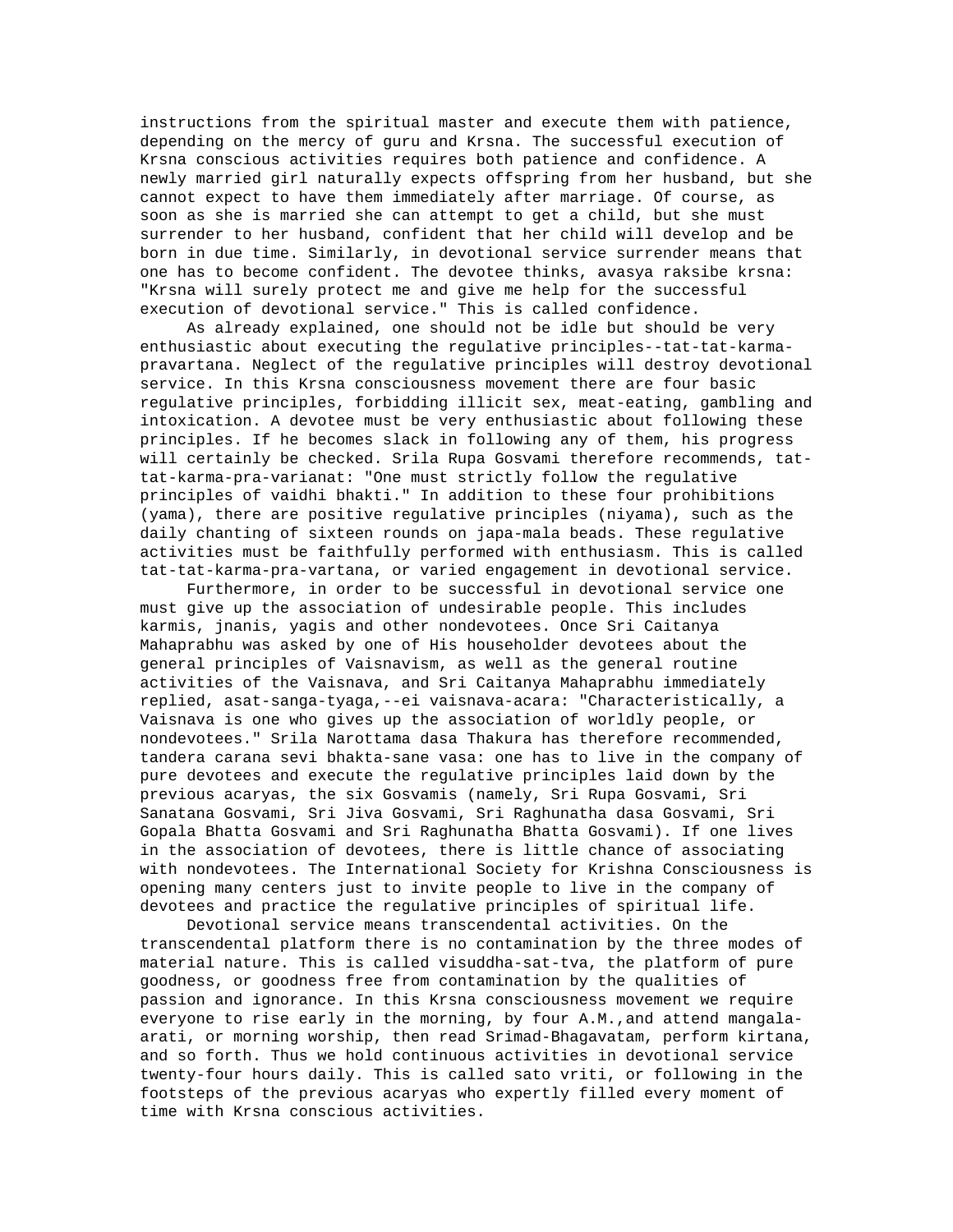If one strictly follows the advice given in this verse by Srila Rupa Gosvami--namely, being enthusiastic, being confident, being patient, giving up the association of unwanted persons, following the regulative principles and remaining in the association of devotees--one is sure to advance in devotional service. In this regard Srila Bhaktisiddhanta Sarasvati Thakura remarks that the cultivation of knowledge by philosophical speculation, the collection of mundane opulence by the advancement of fruitive activities, and the desire for yoga-siddhis, material perfections, are all contrary to the principles of devotional service. One has to become thoroughly callous to such nonpermanent activities and turn his intention instead to the regulative principles of devotional service. According to Bhagavad-gita (2.69):

> ya nisa sarva-bhutanam tasyam jagarti samyami yasyam jagrati bhutani sa nisa pasyato muneh

 "What is night for all beings is the time of awakening for the self-controlled; and the time of awakening for all beings is night for the introspective sage."

 Engagement in the devotional service of the Lord is the life and soul of the living entity. It is the desired goal and supreme perfection of human life. One has to become confident about this, and one also has to be confident that all activities other than devotional service--such as mental speculation, fruitive work or mystic endeavor--will never yield any enduring benefit. Complete confidence in the path of devotional service will enable one to attain his desired goal, but attempting to follow other paths will only succeed in making one restless. In the Seventh Canto of the Srimad-Bhagavatam it is stated: "One must be calmly convinced that those who have given up devotional service to engage in severe austerities for other purposes are not purified in their minds, despite their advanced austerities, because they have no information of the transcendental loving service of the Lord."

 It is further stated in the Seventh Canto: "Although mental speculators and fruitive actors may perform great austerities and penances, they still fall down because they do not have information about the lotus feet of the Lord." The devotees of the Lord, however, never fall down. In Bhagavad-gita (9.31), the Supreme Personality of Godhead assures Arjuna, kaunteya pratijanihi na me bhaktah pranasyati: "O son of Kunti, declare it boldly that My devotee never perishes."

Again in Bhagavad-gita (2.40) Krsna says:

 nehabhikrama-naso 'sti pratyavayo na vidyate svalpam apy asya dharmasya trayate mahato bhayat

 "In this endeavor there is no loss or diminution, and a little advancement on this path can protect one from the most dangerous type of fear."

 Devotional service is so pure and perfect that once having begun, one is forcibly dragged to ultimate success. Sometimes a person will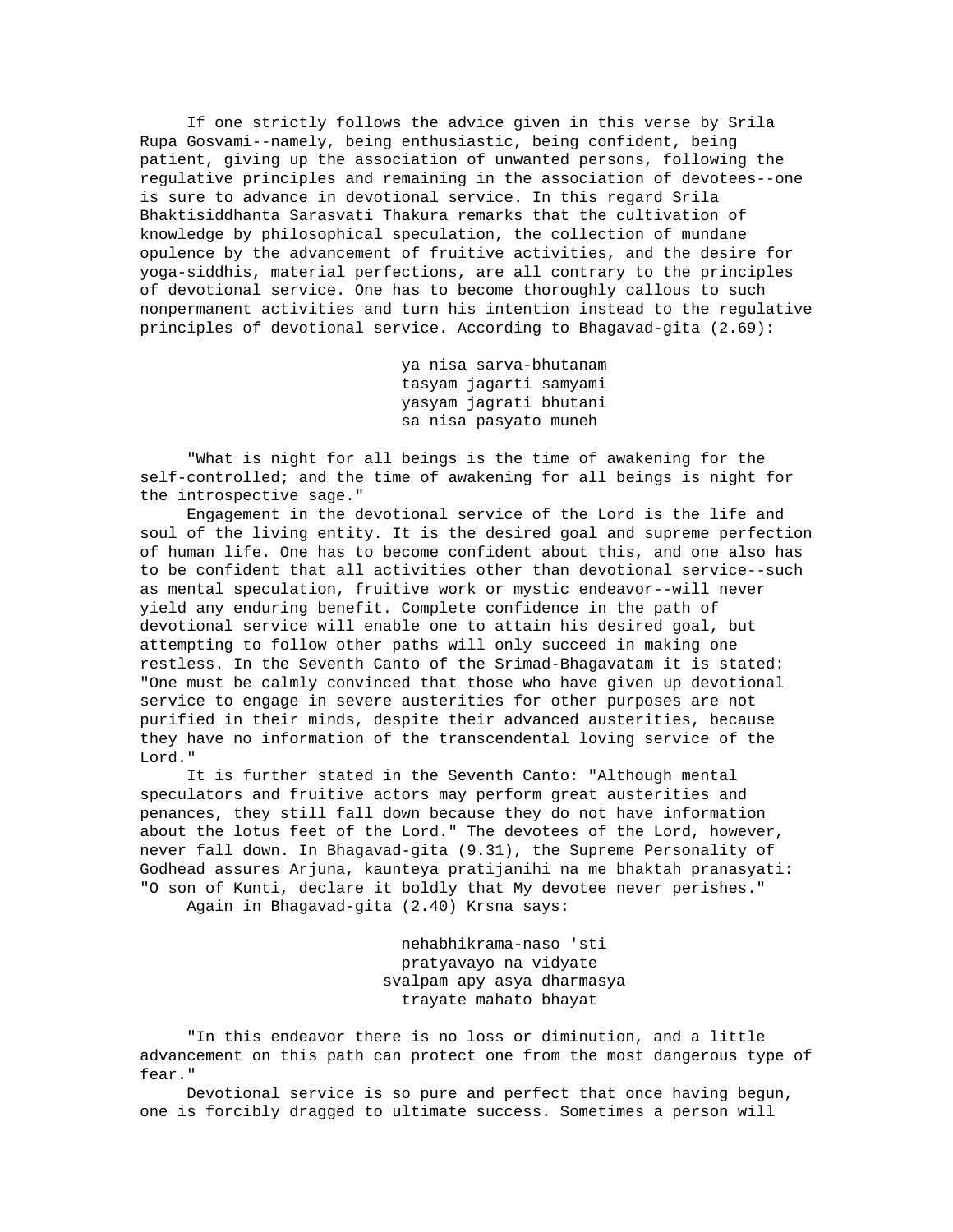give up his ordinary material engagements and out of sentiment take shelter of the lotus feet of the Supreme Lord and thus begin the preliminary execution of devotional service. Even if such an immature devotee falls down, there is no loss on his part. On the other hand, what is the gain of one who executes the prescribed duties according to his varna and asrama but does not take to devotional service? Although a fallen devotee may take his next birth in a low family, his devotional service will nonetheless resume from where it left off. Devotional service is ahaituky apratihata; it is not the effect of any mundane cause, nor can it be terminated by any mundane cause or permanently curtailed by any material interruption. Therefore a devotee should be confident about his engagement and should not be very interested in the activities of the karmis, jnanis and yogis.

 There are certainly many good qualities among fruitive actors, philosophical speculators and mystic yogis, but all good qualities automatically develop in the character of a devotee. No extraneous endeavor is needed. As confirmed by Srimad-Bhagavatam (5.18.12), all the good qualities of the demigods manifest progressively in one who has developed pure devotional service. Because a devotee is not interested in any material activity, he does not become materially contaminated. He is immediately situated on the platform of transcendental life. However, one who engages in mundane activity--be he a so-called jnani, yogi, karmi, philanthropist, nationalist, or whatever--cannot attain the higher stage of mahatma. He remains a duratma, or cripple-minded person. According to Bhagavad-gita (9.13):

> mahatmanas tu mam partha daivim prakrtim asritah bhajanty ananya-manaso jnatva bhutadim avyayam

 "O son of Prtha, those who are not deluded, the great souls, are under the protection of the divine nature. They are fully engaged in devotional service because they know Me as the Supreme Personality of Godhead, original and inexhaustible."

 Since all the devotees of the Lord are under the protection of His supreme potency, they should not deviate from the path of devotional service and take to the path of the karmi, jnani or yogi. This is called utsahan niscayad dhairyat tat-tat-karma-pravartanat, enthusiastically executing the regulative activities of devotional service with patience and confidence. In this way one can advance in devotional service without hindrance.

TEXT FOUR

 dadati pratigrhnati guhyam akhyati prcchati bhunkte bhojayate caiva sad-vidham priti-laksanam

dadati--gives charity; pratigrhnati--accepts in return; guhyam- confidential topics; akhyati--explains; prcchati--inquires; bhunkte--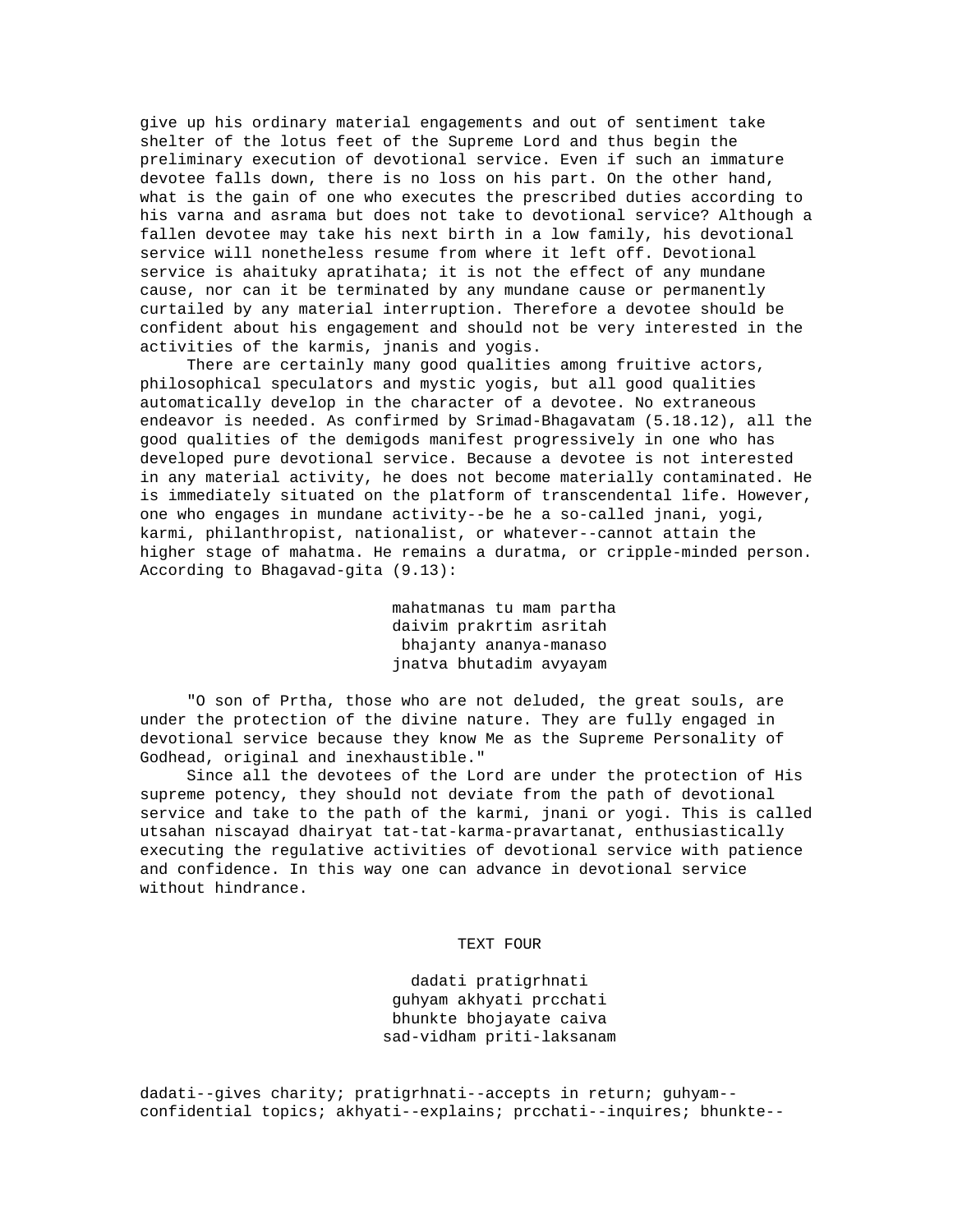eats; bhojayate--feeds; ca--also; eva--certainly; sat-vidham--six kinds; priti--of love; laksanam--symptoms.

## TRANSLATION

 Offering gifts in charity, accepting charitable gifts, revealing one's mind in confidence, inquiring confidentially, accepting prasada and offering prasada are the six symptoms of love shared by one devotee and another.

## PURPORT

 In this verse Srila Rupa Gosvami explains how to perform devotional activities in the association of other devotees. There are six kinds of activities: (1) giving charity to the devotees, (2) accepting from the devotees whatever they may offer in return, (3) opening one's mind to the devotees, (4) inquiring from them about the confidential service of the Lord, (5) honoring prasada, or spiritual food, given by the devotees, and (6) feeding the devotees with prasada. An experienced devotee explains, and an inexperienced devotee learns from him. This is guhyam akhyati prcchati. When a devotee distributes prasada, remnants of food offered to the Supreme Personality of Godhead, in order to maintain our spirit of devotional service we must accept this prasada as the Lord's grace received through the pure devotees. We should also invite pure devotees to our home, offer them prasada and be prepared to please them in all respects. This is called bhunkte bhojayate caiva.

 Even in ordinary social activities, these six types of dealings between two loving friends are absolutely necessary. For instance, when one businessman wishes to contact another businessman he arranges a feast in a hotel, and over the feast openly expresses what he wishes to do. He then inquires from his business friend how he should act, and sometimes presents are exchanged. Thus whenever there is a dealing of priti, or love in intimate dealings, these six activities are executed. In the previous verse, Srila Rupa Gosvami advised that one should renounce worldly association and keep company with the devotees (sangatyagat sato vrtteh). The International Society for Krishna Consciousness has been established to facilitate these six kinds of loving exchanges between devotees. This Society was started single-handedly, but because people are coming forward and dealing with the give-and-take policy, the Society is now expanding all over the world. We are glad that people are donating very liberally to the development of the Society's activities, and people are also eagerly accepting whatever humble contribution we are giving them in the shape of books and magazines dealing strictly with the subject matter of Krsna consciousness. We sometimes hold Hare Krsna festivals and invite life members and friends to participate in the feasting by accepting prasada. Although most of our members come from the higher rungs of society, they nonetheless come and take whatever little prasada we are able to offer them. Sometimes the members and supporters inquire very confidentially about the methods of performing devotional service, and we try to explain this. In this way our Society is successfully spreading all over the world, and the intelligentsia of all countries is gradually appreciating our Krsna conscious activities. The life of the Krsna conscious society is nourished by these six types of loving exchange among the members;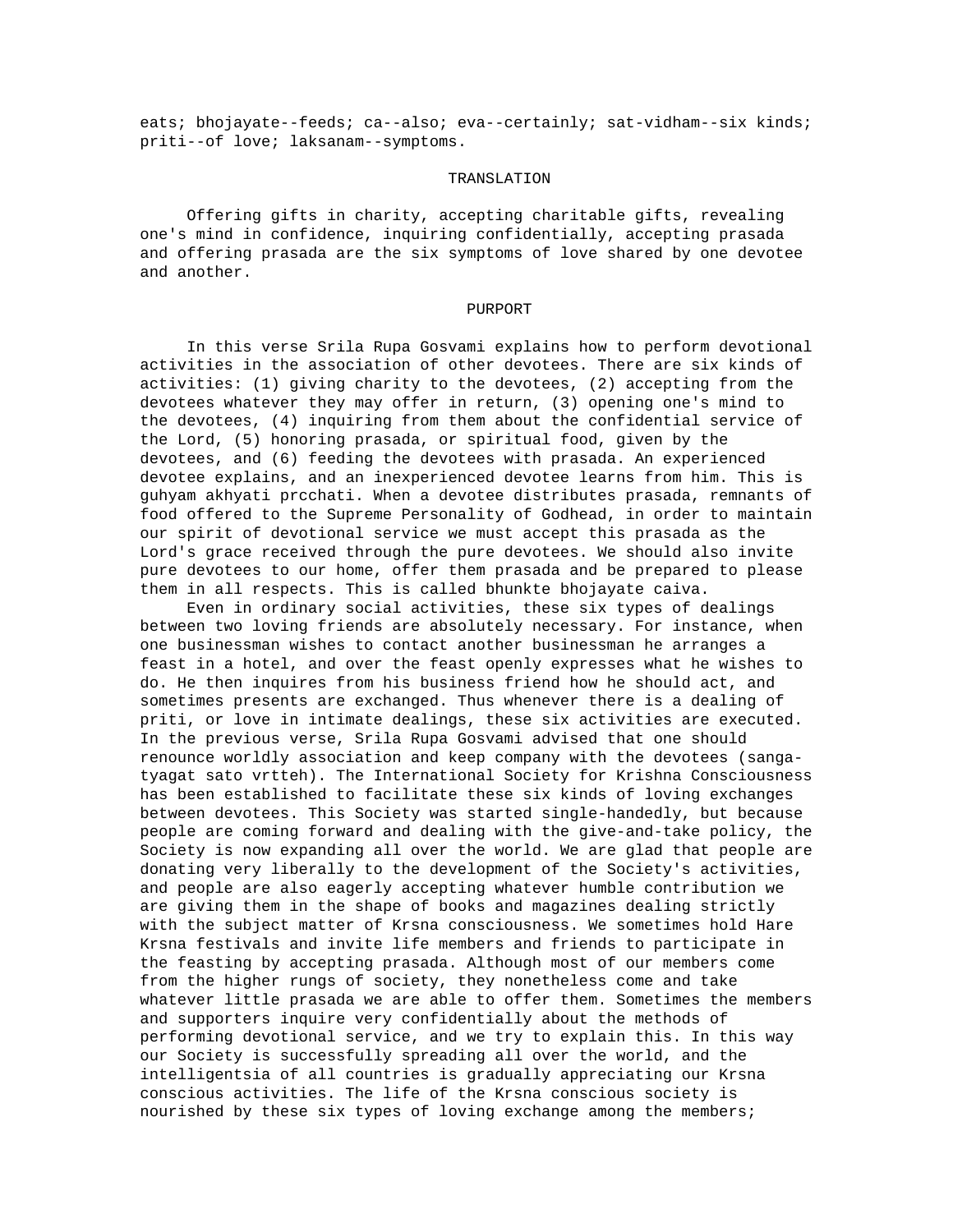therefore people must be given the chance to associate with the devotees of ISKCON because simply by reciprocating in the six ways mentioned above an ordinary man can fully revive his dormant Krsna consciousness. In Bhagavad-gita (2.62) it is stated, sangat sanjayate kamah: one's desires and ambitions develop according to the company one keeps. It is often said that a man is known by his company, and if an ordinary man associates with devotees, he will certainly develop his dormant Krsna consciousness. The understanding of Krsna consciousness is innate in every living entity, and it is already developed to some extent when the living entity takes a human body. It is said in Caitanya-caritamrta (Madhya 22.107):

# nitya-siddha krsna-prema `sadhya' kabhu naya sravanadi-suddha-citte karaye udaya

 "Pure love for Krsna is eternally established in the hearts of living entities. It is not something to be gained from another source. When the heart is purified by hearing and chanting, the living entity naturally awakens." Since Krsna consciousness is inherent in every living entity, everyone should be given a chance to hear about Krsna. Simply by hearing and chanting--sravanam kirtanam--one's heart is directly purified, and one's original Krsna consciousness is immediately awakened. Krsna consciousness is not artificially imposed upon the heart, it is already there. When one chants the holy name of the Supreme Personality of Godhead, the heart is cleansed of all mundane contamination. In the first stanza of His Sri Siksastaka, Lord Sri Caitanya Mahaprabhu says:

> ceto-darpana-marjanam bhava-maha-davagni- nirvapanam sreyah-kairava-candrika-vitaranam vidya-vadhu-jivanam anandambudhi-vardhanam pratipadam purnamrtasvadanam sarvatma-snapanam param vijayate sri-krsna-sankirtanam

 "All glories to the Sri Krsna sankirtana, which cleanses the heart of all the dust accumulated for years and extinguishes the fire of conditional life, of repeated birth and death. This sankirtana movement is the prime benediction for humanity at large because it spreads the rays of the benediction moon. It is the life of all transcendental knowledge. It increases the ocean of transcendental bliss, and it enables us to fully taste the nectar for which we are always anxious."

 Not only is the chanter of the maha-mantra purified, but the heart of anyone who happens to hear the transcendental vibration of Hare Krsna, Hare Krsna, Krsna Krsna, Hare Hare/ Hare Rama, Hare Rama, Rama Rama, Hare Hare is also cleansed. Even the souls embodied in lower animals, insects, trees and other species of life also become purified and prepared to become fully Krsna conscious simply by hearing the transcendental vibration. This was explained by Thakura Haridasa when Caitanya Mahaprabhu inquired from him how living entities lower than human beings can be delivered from material bondage. Haridasa Thakura said that the chanting of the holy names is so powerful that even if one chants in the remotest parts of the jungle, the trees and animals will advance in Krsna consciousness simply by hearing the vibration. This was actually proved by Sri Caitanya Mahaprabhu Himself when He passed through the forest of Jharikhanda. At that time the tigers, snakes, deer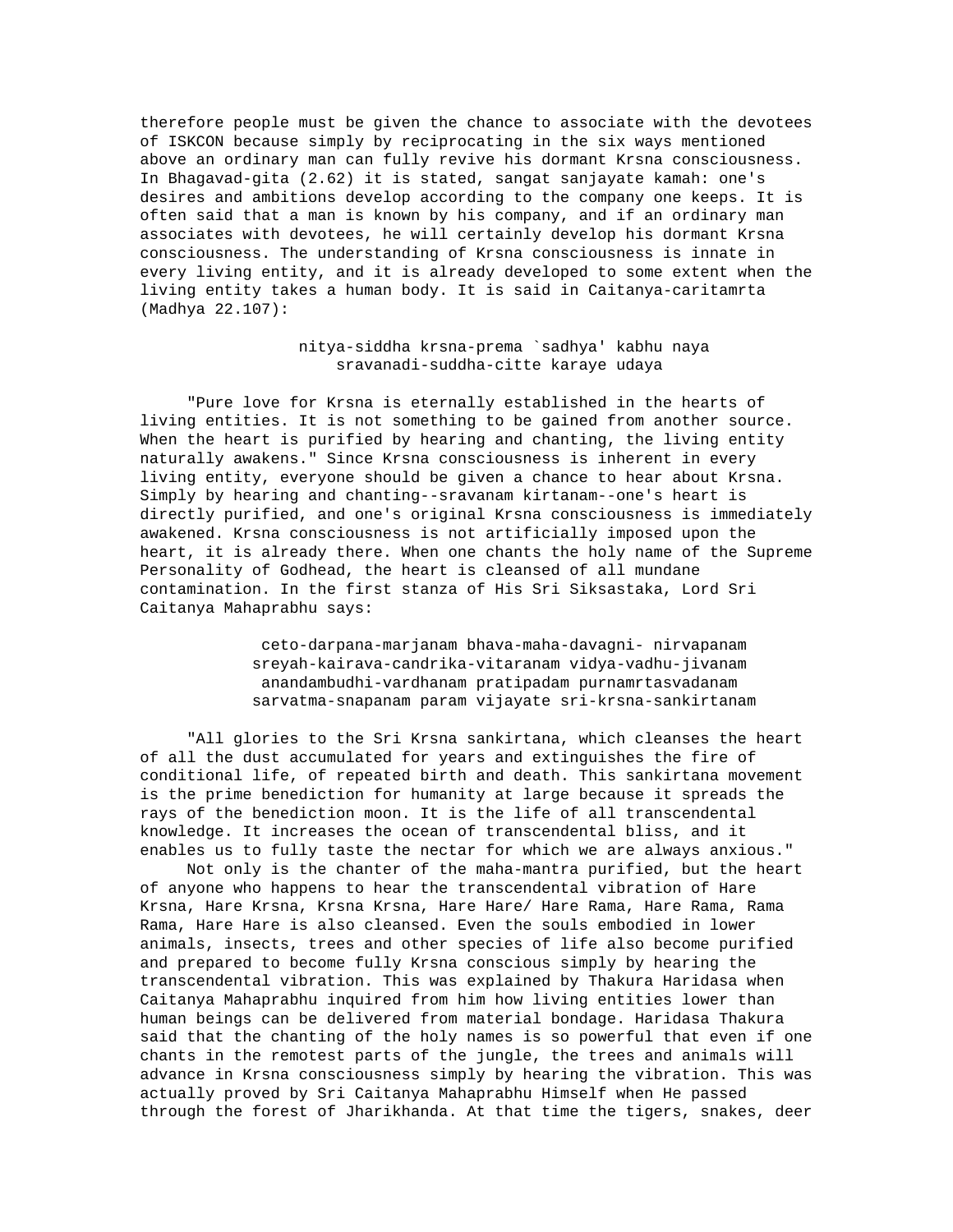and all other animals abandoned their natural animosity and began chanting and dancing in sankirtana. Of course, we cannot imitate the activities of Sri Caitanya Mahaprabhu, but we should follow in His footsteps. We are not powerful enough to enchant the lower animals such as tigers, snakes, cats and dogs or entice them to dance, but by chanting the holy names of the Lord we can actually convert many people throughout the world to Krsna consciousness. Contributing or distributing the holy name of the Lord is a sublime example of contributing or giving charity (the dadati principle). By the same token, one must also follow the pratigrhnati principle and be willing and ready to receive the transcendental gift. One should inquire about the Krsna consciousness movement and open his mind in order to understand the situation of this material world. Thus the guhyam akhyati prcchati principles can be served.

 The members of the International Society for Krishna Consciousness invite the Society's members and supporters to dine with them when they hold love feasts in all their branches every Sunday. Many interested people come to honor prasada, and whenever possible they invite members of the Society to their homes and feed them sumptuously with prasada. In this way both the members of the Society and the general public are benefited. People should give up the company of so-called yogis, jnanis, karmis and philanthropists because their association can benefit no one. If one really wants to attain the goal of human life, he should associate with devotees of the Krsna consciousness movement because it is the only movement that teaches one how to develop love of God. Religion is the special function of human society, and it constitutes the distinction between human society and animal society. Animal society has no church, mosque or religious system. In all parts of the world, however downtrodden human society may be, there is some system of religion. Even tribal aborigines in the jungles also have a system of religion. When a religious system develops and turns into love of God, it is successful. As stated in the First Canto of Srimad-Bhagavatam  $(1.2.6):$ 

> sa vai pumsam paro dharmo yato bhaktir adhoksaje ahaituky apratihata yayatma suprasidati

 "The supreme occupation [dharma] for all humanity is that by which men can attain to loving devotional service unto the transcendent Lord. Such devotional service must be unmotivated and uninterrupted in order to completely satisfy the self."

 If the members of human society actually want Peace of mind, tranquillity and friendly relations between men and nations, they must follow the Krsna conscious system of religion, by which they can develop their dormant love for Krsna, the Supreme Personality of Godhead. As soon as people do so, their minds will immediately be filled with peace and tranquillity.

 In this regard, Srila Bhaktisiddhanta Sarasvati Thakura warns all devotees engaged in broadcasting the Krsna consciousness movement not to speak to the impersonalist Mayavadis who are always determined to oppose such theistic movements. The world is full of Mayavadis and atheists, and the political parties of the world take advantage of Mayavada and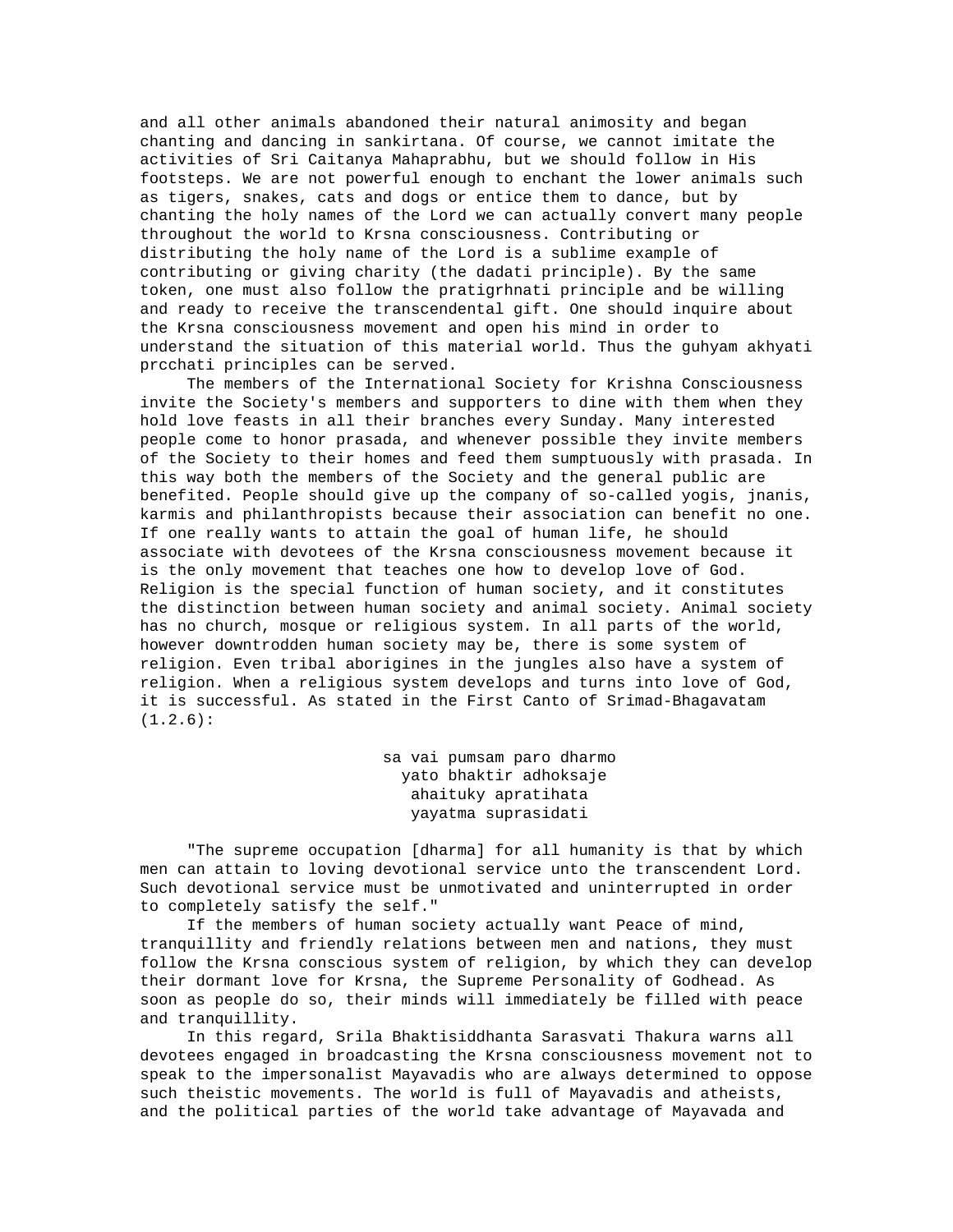other atheistic philosophies to promote materialism. Sometimes they even back a strong party to oppose the Krsna consciousness movement. The Mayavadis and other atheists do not want the Krsna consciousness movement to develop because it educates people in God consciousness. Such is the policy of the atheists. There is no benefit in feeding a snake milk and bananas because the snake will never be satisfied. On the contrary, by taking milk and bananas the snake simply becomes more poisonous (kevalam visa-vardhanam). If a snake is given milk to drink, its poison simply increases. For a similar reason, we should not disclose our minds to the serpent Mayavadis and karmis. Such disclosures will never help. It is best to avoid association with them completely and never ask them about anything confidential because they cannot give good advice. Nor should we extend invitations to Mayavadis and atheists nor accept their invitations, for by such intimate intermingling we may become affected by their atheistic mentality (sangat sanjayate kamah). It is the negative injunction of this verse that we should refrain from giving anything to or accepting anything from the Mayavadis and atheists. Sri Caitanya Mahaprabhu has also warned, visayira anna khaile dusta haya mana: "By eating food prepared by worldly people, one s mind becomes wicked. Unless one is very advanced, he is unable to utilize everyone's contribution to further the Krsna consciousness movement; therefore on principle one should not accept charity from the Mayavadis or atheists. Indeed, Sri Caitanya Mahaprabhu has forbidden devotees to associate even with ordinary men who are too addicted to material sense gratification.

 The conclusion is that we should always keep company with devotees, observe the regulative devotional principles, follow in the footsteps of the acaryas and in full obedience carry out the orders of the spiritual master. In this way we shall be able to develop our devotional service and dormant Krsna consciousness. The devotee who is neither a neophyte nor a maha-bhagavata (a greatly advanced devotee) but is within the middle status of devotional service is expected to love the Supreme Personality of Godhead, make friends with the devotees, show favor to the ignorant and reject the jealous and demoniac. In this verse there is brief mention of the process of making loving transactions with the Supreme Personality of Godhead and making friends with the devotees. According to the dadati principle, an advanced devotee is supposed to spend at least fifty percent of his income on the service of the Lord and His devotees. Srila Rupa Gosvami has set such an example in his life. When he decided to retire, he distributed fifty percent of his life's earnings to Krsna's service and twenty-five percent to his relatives and kept twenty-five percent for personal emergencies. This example should be followed by all devotees. Whatever one's income, fifty percent should be spent on behalf of Krsna and His devotees, and this will fulfill the demands of dadati.

 In the next verse, Srila Rupa Gosvami informs us what kind of Vaisnava should be selected as a friend and how Vaisnavas should be served.

"**Nectar of Instruction**" by His Divine Grace A.C. Bhaktivedanta Swami Prabhupada.

COPYRIGHT NOTICE: This is an evaluation copy of the printed version of this book, and is NOT FOR RESALE. This evaluation copy is intended for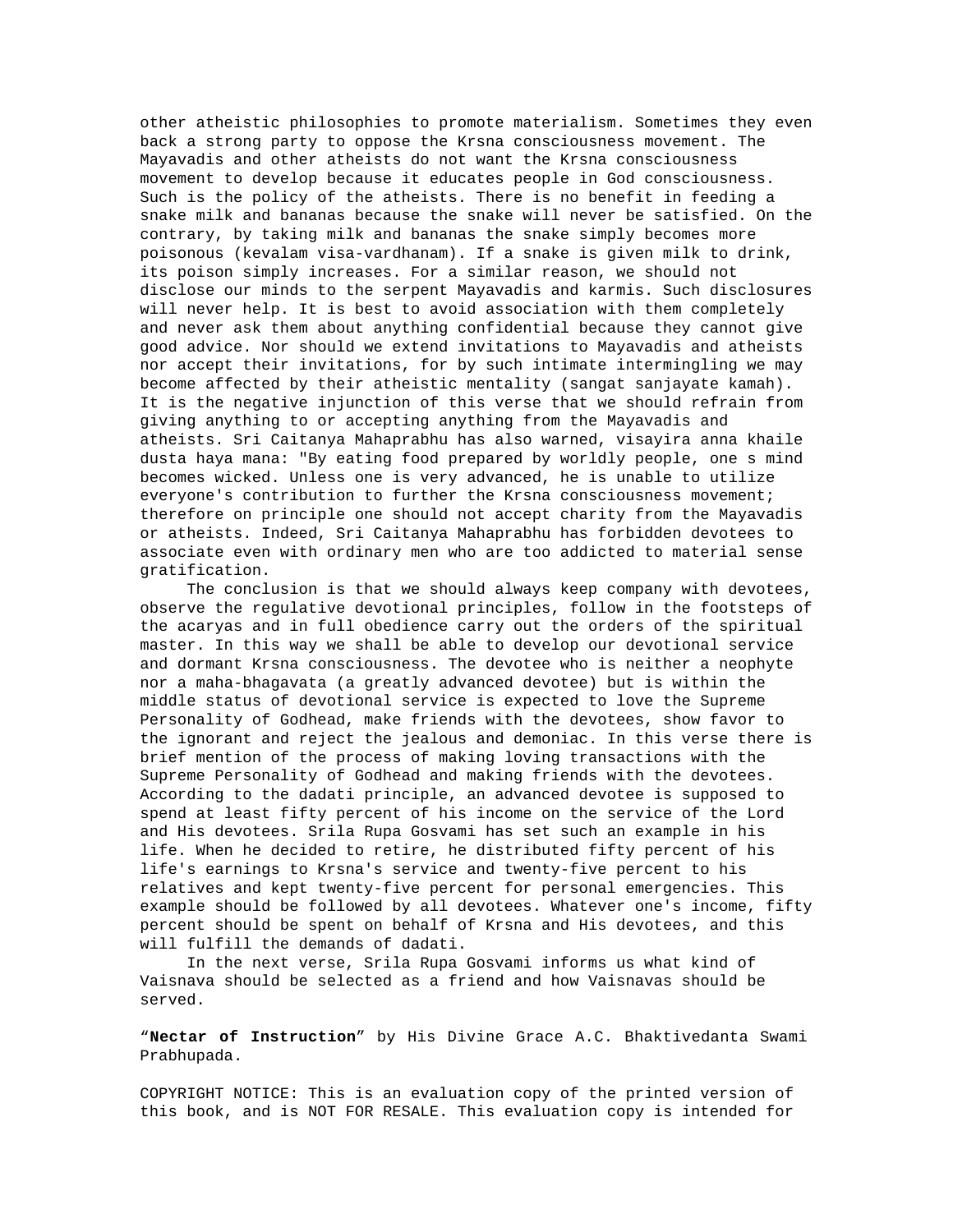personal non-commercial use only, under the "fair use" guidelines established by international copyright laws. You may use this electronic file to evaluate the printed version of this book, for your own private use, or for short excerpts used in academic works, research, student papers, presentations, and the like. You can distribute this evaluation copy to others over the Internet, so long as you keep this copyright information intact. You may not reproduce more than ten percent (10%) of this book in any media without the express written permission from the copyright holders. Reference any excerpts in the following way: "Excerpted from "Nectar of Instruction" by the Bhaktivedanta Book Trust International, www.Krishna.com."

This book and electronic file is Copyright 1971-2003 Bhaktivedanta Book Trust International, 3764 Watseka Avenue, Los Angeles, CA 90034, USA. All rights reserved. For any questions, comments, correspondence, or to evaluate dozens of other books in this collection, visit the website of the publishers, www.Krishna.com.

# TEXT FIVE

 krsneti yasya giri tam manasadriyeta diksasti cet pranatibhis ca bhajantam isam susrusaya bhajana-vijnam ananyam anya nindadi-sunya-hrdam ipsita-sanga-labdhya

krsna--the holy name of Lord Krsna; iti--thus; yasya--of whom; giri--in the words or speech; tam--him; manasa--by the mind; adriyeta--one must honor; diksa--initiation; asti--there is; cet--if; pranatibhih--by obeisances; ca--also; bhajantam--engaged in devotional service; isam- unto the Supreme Personality of Godhead; susrusaya--by practical service; bhajana-vijnam--one who is advanced in devotional service; ananyam--without deviation; anya-ninda-adi--of blasphemy of others, etc.; sunya--completely devoid; hrdam--whose heart; ipsita--desirable; sanga--association; labdhya--by gaining.

#### TRANSLATION

 One should mentally honor the devotee who chants the holy name of Lord Krsna, one should offer humble obeisances to the devotee who has undergone spiritual initiation [diksa] and is engaged in worshiping the Deity, and one should associate with and faithfully serve that Pure devotee who is advanced in undeviated devotional service and whose heart is completely devoid of the propensity to criticize others.

### PURPORT

 In order to intelligently apply the sixfold loving reciprocations mentioned in the previous verse, one must select proper persons with careful discrimination. Srila Rupa Gosvami therefore advises that we should meet with the Vaisnavas in an appropriate way, according to their particular status. In this verse he tells us how to deal with three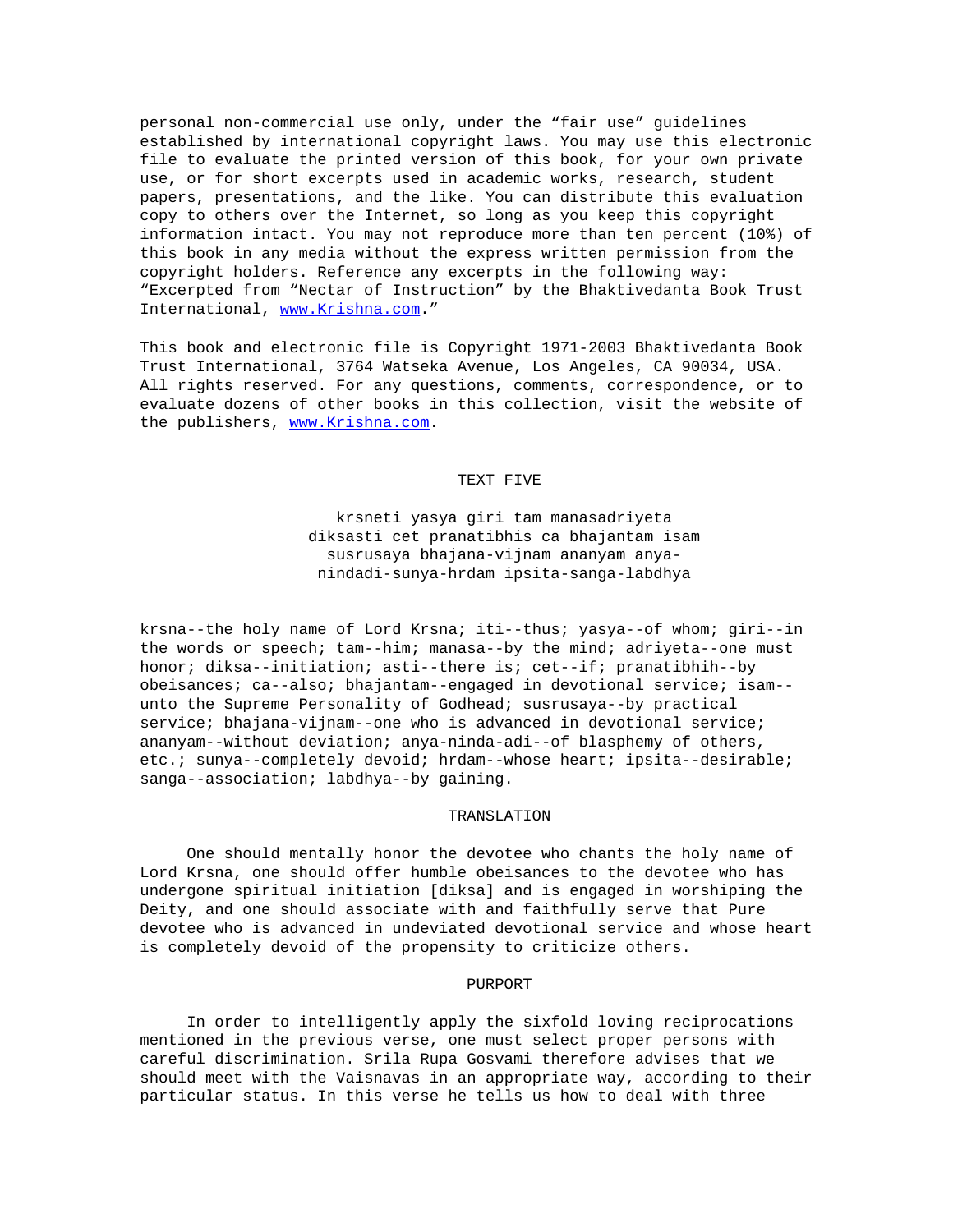types of devotees--the kanistha-adhikari, madhyama-adhikari and uttamaadhikari. The kanistha-adhikari is a neophyte who has received the harinama initiation from the spiritual master and is trying to chant the holy name of Krsna. One should respect such a person within his mind as a kanistha-vaisnava. A madhyama-adhikari has received spiritual initiation from the spiritual master and has been fully engaged by him in the transcendental loving service of the Lord. The madhyama-adhikari should be considered to be situated midway in devotional service. The uttama-adhikari, or highest devotee, is one who is very advanced in devotional service. An uttama-adhikari is not interested in blaspheming others, his heart is completely clean, and he has attained the realized state of unalloyed Krsna consciousness. According to Srila Rupa Gosvami, the association and service of such a maha-bhagavata, or perfect Vaisnava, are most desirable.

 One should not remain a kanistha-adhikari, one who is situated on the lowest platform of devotional service and is interested only in worshiping the Deity in the temple. Such a devotee is described in the Eleventh Canto of Srimad-Bhagavatam (11.2.47):

> arcayam eva haraye pujam yah sraddhayehate na tad-bhaktesu canyesu sa bhaktah prukrtah smrtah

 "A person who is very faithfully engaged in the worship of the Deity in the temple, but who does not know how to behave toward devotees or people in general is called a prakrta-bhakta, or kanistha-adhikari."

 One therefore has to raise himself from the position of kanisthaadhikari to the platform of madhyama-adhikari. The madhyama-adhikari is described in Srimad-Bhagavatam (11.2.46) in this way:

> isvare tad-adhinesu balisesu dvisatsu ca prema-maitri-krpopeksa yah karoti sa madhyamah

 "The madhyama-adhikari is a devotee who worships the Supreme Personality of Godhead as the highest object of love, makes friends with the Lord's devotees, is merciful to the ignorant and avoids those who are envious by nature."

 This is the way to cultivate devotional service properly; therefore in this verse Srila Rupa Gosvami has advised us how to treat various devotees. We can see from practical experience that there are different types of Vaisnavas. The prakrta-sahajiyas generally chant the Hare Krsna maha-mantra, yet they are attached to women, money and intoxication. Although such persons may chant the holy name of the Lord, they are not yet properly purified. Such people should be respected within one's mind, but their association should be avoided. Those who are innocent but simply carried away by bad association should be shown favor if they are eager to receive proper instructions from pure devotees, but those neophyte devotees who are actually initiated by the bona fide spiritual master and are seriously engaged in carrying out the orders of the spiritual master should be offered respectful obeisances.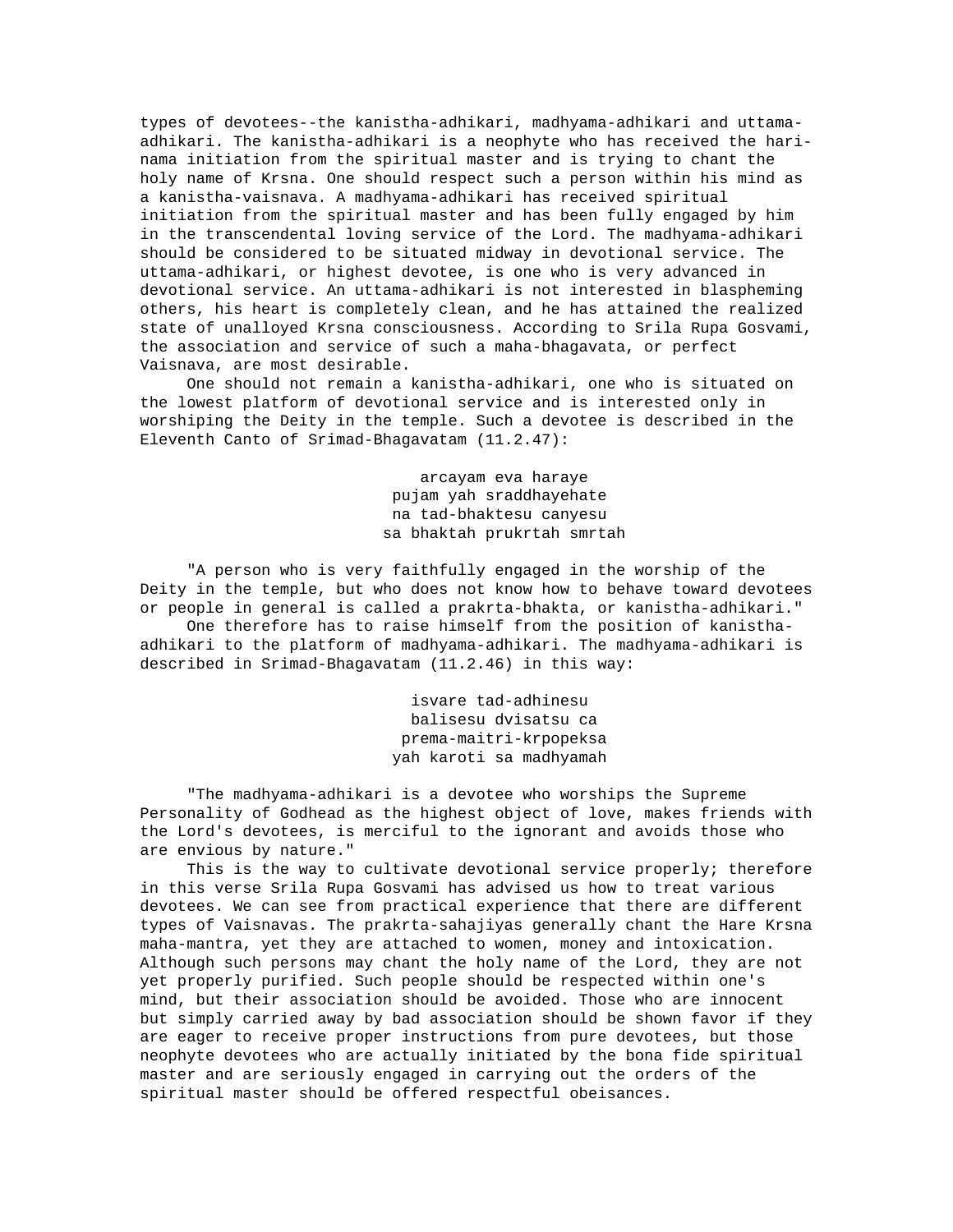In this Krsna consciousness movement a chance is given to everyone without discrimination of caste, creed or color. Everyone is invited to join this movement, sit with us, take prasada and hear about Krsna. When we see that someone is actually interested in Krsna consciousness and wants to be initiated, we accept him as a disciple for the chanting of the holy name of the Lord. When a neophyte devotee is actually initiated and engaged in devotional service by the orders of the spiritual master, he should be accepted immediately as a bona fide Vaisnava, and obeisances should be offered unto him. Out of many such Vaisnavas, one may be found to be very seriously engaged in the service of the Lord and strictly following all the regulative principles, chanting the prescribed number of rounds on japa beads and always thinking of how to expand the Krsna consciousness movement. Such a Vaisnava should be accepted as an uttama-adhikari, a highly advanced devotee, and his association should always be sought.

 The process by which a devotee becomes attached to Krsna is described in Caitanya-caritamrta (Antya 4.192):

> diksa-kale bhakta kare atma-samarpana sei-kale krsna tare kare atma-sama

 "At the time of initiation, when a devotee fully surrenders to the service of the Lord, Krsna accepts him to be as good as He Himself." Diksa, or spiritual initiation, is explained in the Bhaktisandarbha (868) by Srila Jiva Gosvami:

> divyam jnanam yato dadyat kuryat papasya sanksayam tasmad dikseti sa prokta desikais tattva-kovidaih

 "By diksa one gradually becomes disinterested in material enjoyment and gradually becomes interested in spiritual life."

 We have seen many practical examples of this, especially in Europe and America. Many students who come to us from rich and respectable families quickly lose all interest in material enjoyment and become very eager to enter into spiritual life. Although they come from very wealthy families, many of them accept living conditions that are not very comfortable. Indeed, for Krsna's sake they are prepared to accept any living condition as long as they can live in the temple and associate with the Vaisnavas. When one becomes so disinterested in material enjoyment, he becomes fit for initiation by the spiritual master. For the advancement of spiritual life Srimad-Bhagavatam (6.1.13) prescribes: tapasa brahmacaryena samena ca damena ca. When a person is serious about accepting diksa, he must be prepared to practice austerity, celibacy and control of the mind and body. If one is so prepared and is desirous of receiving spiritual enlightenment (divyamjnanam), he is fit for being initiated. Divyam jnanam is technically called tad-vijnana, or knowledge about the Supreme. Tad-vijnanartham sa gurum evabhigacchet: when one is interested in the transcendental subject matter of the Absolute Truth, he should be initiated. Such a person should approach a spiritual master in order to take diksa. Srimad-Bhagavatam (11.3.21) also prescribes: tasmad gurum prapadyeta jijnasuh sreya uttamam. "When one is actually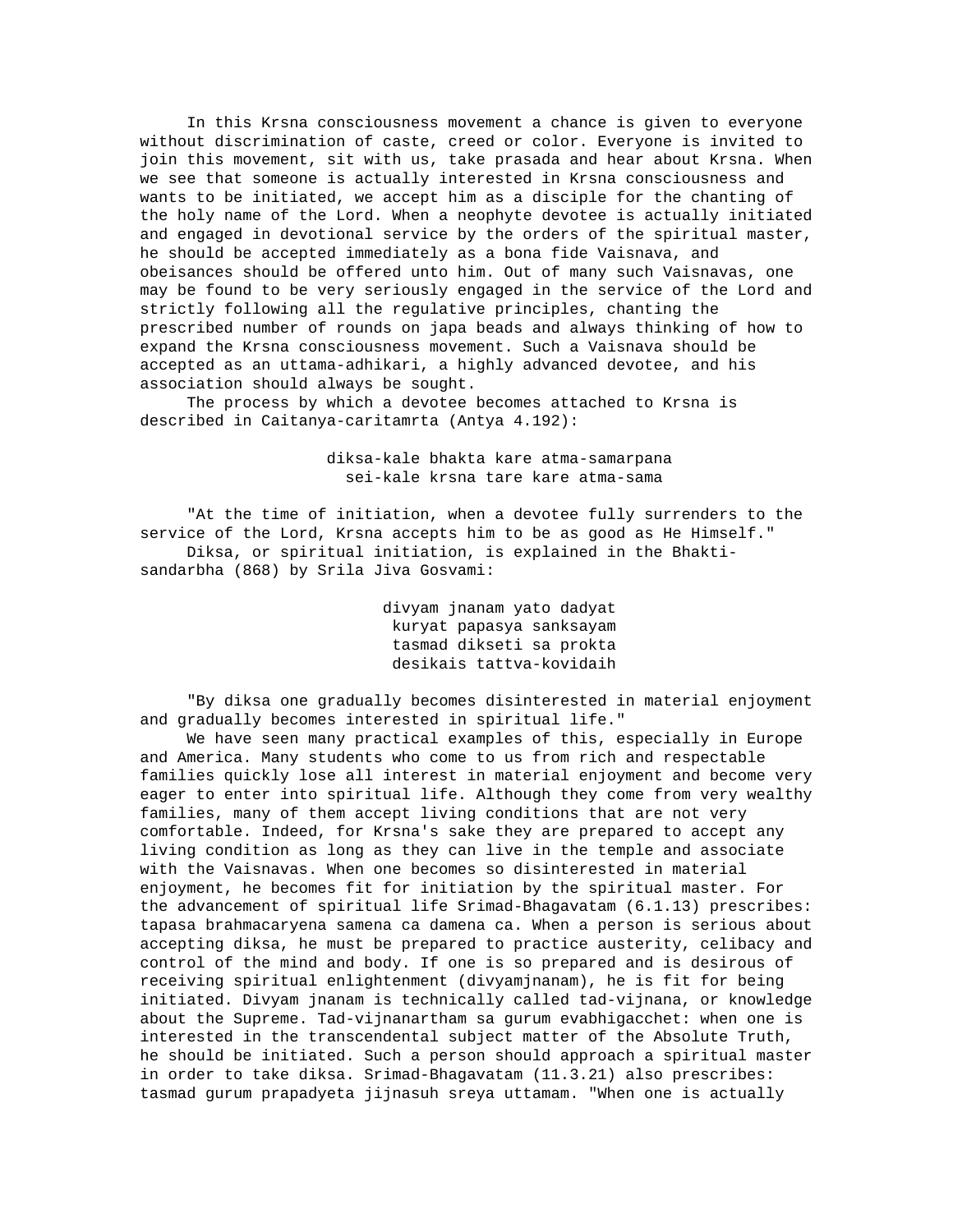interested in the transcendental science of the Absolute Truth, he should approach a spiritual master."

 One should not accept a spiritual master without following his instructions. Nor should one accept a spiritual master just to make a fashionable show of spiritual life. One must be jijnasu, very much inquisitive to learn from the bona fide spiritual master. The inquiries one makes should strictly pertain to transcendental science (jijnasuh sreya uttamam). The word uttamam refers to that which is above material knowledge. Tama means "the darkness of this material world," and ut means "transcendental." Generally people are very interested in inquiring about mundane subject matters, but when one has lost such interest and is simply interested in transcendental subject matters, he is quite fit for being initiated. When one is actually initiated by the bona fide spiritual master and when he seriously engages in the service of the Lord, he should be accepted as a madhyama-adhikari.

 The chanting of the holy names of Krsna is so sublime that if one chants the Hare Krsna maha-mantra offenselessly, carefully avoiding the ten offenses, he can certainly be gradually elevated to the point of understanding that there is no difference between the holy name of the Lord and the Lord Himself. One who has reached such an understanding should be very much respected by neophyte devotees. One should know for certain that without chanting the holy name of the Lord offenselessly, one cannot be a proper candidate for advancement in Krsna consciousness. In Sri Caitanya-caritamrta (Madhya 22.69) it is said:

> yahara komala sraddha, se `kanistha' jana krame krame tenho bhakta haibe `uttama'

 "One whose faith is soft and pliable is called a neophyte, but by gradually following the process, he will rise to the platform of a first-class devotee." Everyone begins his devotional life from the neophyte stage, but if one properly finishes chanting the prescribed number of rounds of harinama, he is elevated step by step to the highest platform, uttama-adhikari. The Krsna consciousness movement prescribes sixteen rounds daily because people in the Western countries cannot concentrate for long periods while chanting on beads. Therefore the minimum number of rounds is prescribed. However, Srila Bhaktisiddhanta Sarasvati Thakura used to say that unless one chants at least sixty-four rounds of japa (one hundred thousand names), he is considered fallen (patita). According to his calculation, practically every one of us is fallen, but because we are trying to serve the Supreme Lord with all seriousness and without duplicity, we can expect the mercy of Lord Sri Caitanya Mahaprabhu, who is famous as patita-pavana, the deliverer of the fallen.

 When Srila Satyaraja Khan, a great devotee of Sri Caitanya Mahaprabhu, asked the Lord how a Vaisnava could be recognized, the Lord replied:

> prabhu kahe--"yanra mukhe suni eka-bara krsna-nama, sei pujya,--srestha sabakara"

"If one hears a person say even once the word `Krsna,' that person should be accepted as the best man out of the common group." (Cc. Madhya 15. 106) Lord Caitanya Mahaprabhu continued: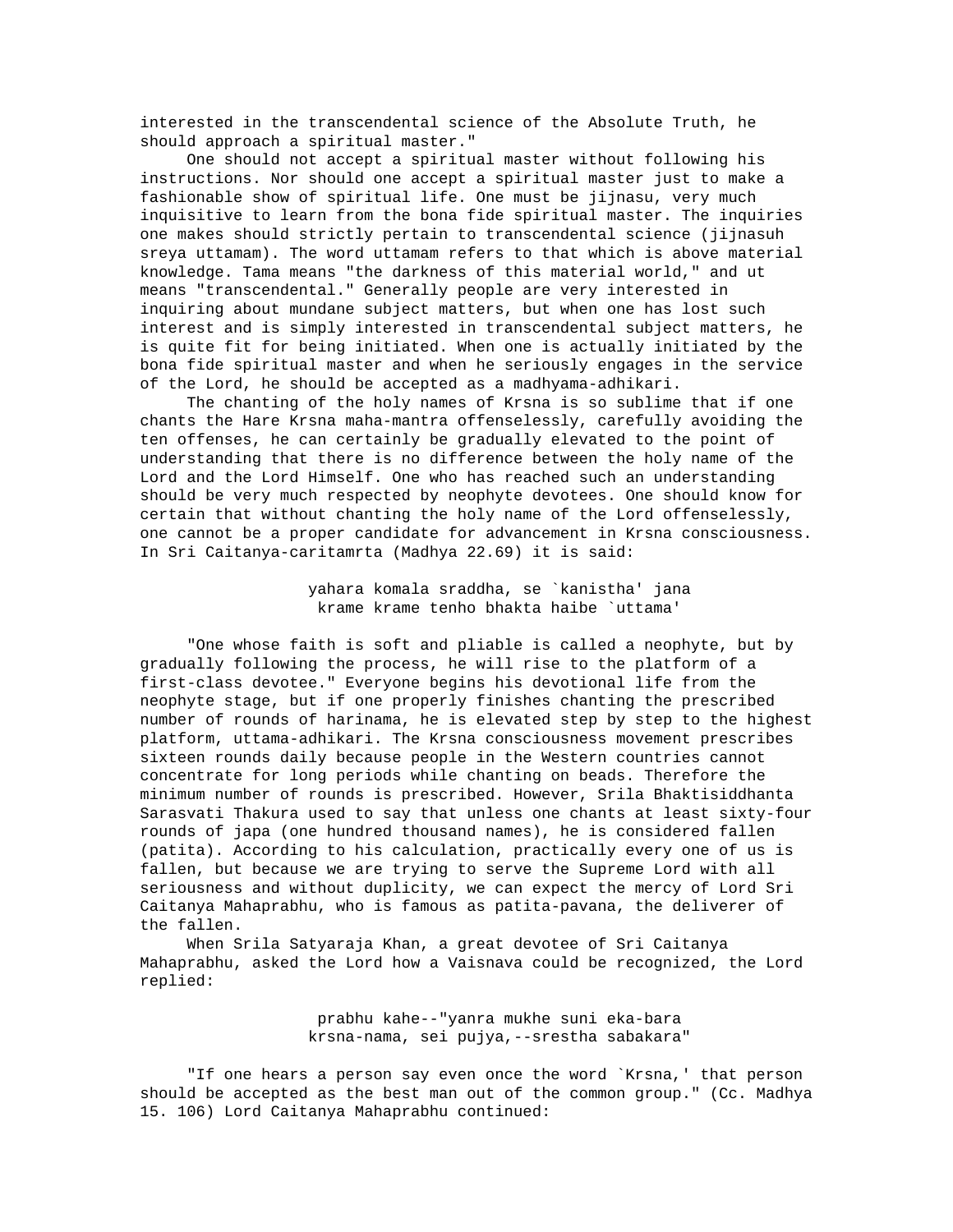# "ataeva yanra mukhe eka krsna-nama sei ta 'vaisnava, kariha tanhara sammana"

 "One who is interested in chanting the holy name of Krsna or who by practice likes to chant Krsna's names should be accepted as a Vaisnava and offered respects as such, at least within one's mind." (Cc. Madhya 15.111) One of our friends, a famous English musician, has become attracted to chanting the holy names of Krsna, and even in his records he has several times mentioned the holy name of Krsna. At his home he offers respect to pictures of Krsna and also to the preachers of Krsna consciousness. In all regards, he has a very high estimation for Krsna's name and Krsna's activities; therefore we offer respects to him without reservation, for we are actually seeing that this gentleman is advancing gradually in Krsna consciousness. Such a person should always be shown respect. The conclusion is that anyone who is trying to advance in Krsna consciousness by regularly chanting the holy name should always be respected by Vaisnavas. On the other hand, we have witnessed that some of our contemporaries who are supposed to be great preachers have gradually fallen into the material conception of life because they have failed to chant the holy name of the Lord.

 While giving instructions to Sanatana Gosvami, Lord Caitanya Mahaprabhu divided devotional service into three categories.

> sastra-yukti nahi jane drdha, sraddhavan `madhyama-adhikari' sei maha-bhagyavan

 "A person whose conclusive knowledge of the sastras is not very strong but who has developed firm faith in chanting the Hare Krsna mahamantra and who is also undeterred in the execution of his prescribed devotional service should be considered a madhyama-adhikari. Such a person is very fortunate." (Cc. Madhya 22.67) A madhyama-adhikari is a sraddhavan, a staunchly faithful person, and he is actually a candidate for further advancement in devotional service. Therefore in the Caitanya-caritamrta (Madhya 22.64) it is said:

> sraddhavan jana haya bhakti-adhikari `uttama', `madhyama', `kanistha'--sraddha-anusari

 "One becomes qualified as a devotee on the elementary platform, the intermediate platform and the highest platform of devotional service according to the development of his sraddha [faith]." Again in Caitanyacaritamrta (Madhya 22.62) it is said:

> `sraddha'-sabde--visvasa kahe sudrdha niscaya krsne bhakti kaile sarva-karma krta haya

 " `By rendering transcendental service to Krsna, one automatically performs all subsidiary activities.' This confident, firm faith, favorable to the discharge of devotional service, is called sraddha." Sraddha, faith in Krsna, is the beginning of Krsna consciousness. Faith means strong faith. The words of Bhagavad-gita are authoritative instructions for faithful men, and whatever Krsna says in Bhagavad-gita is to be accepted as it is, without interpretation. This was the way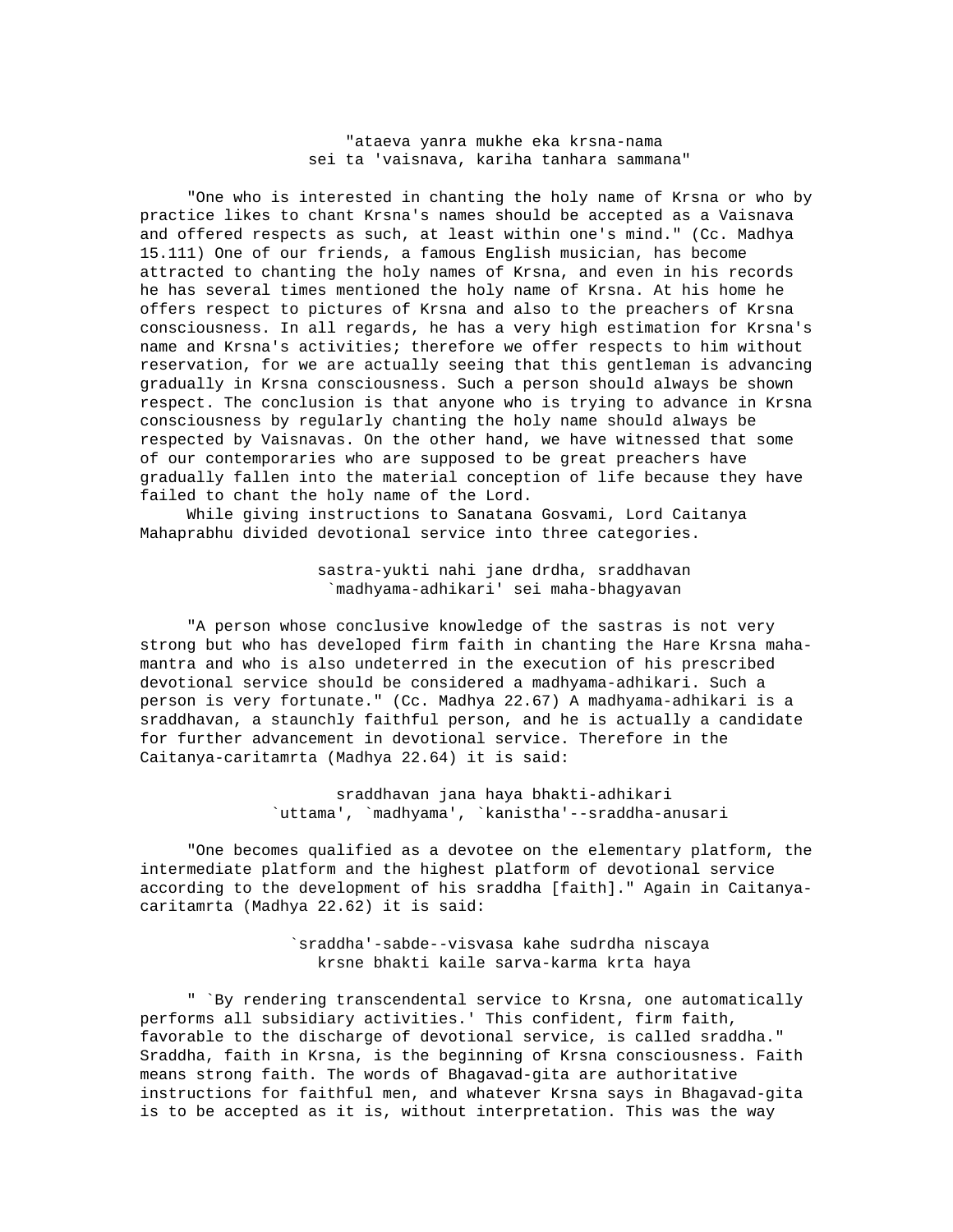Arjuna accepted Bhagavad-gita. After hearing Bhagavad-gita, Arjuna told Krsna: sarvam etad rtam manye yan mam vadasi kesava. "O Krsna, I totally accept as truth all that You have told me." (Bg. 10.14)

 This is the correct way of understanding Bhagavad-gita, and this is called sraddha. It is not that one accepts a portion of Bhagavad-gita according to his own whimsical interpretations and then rejects another portion. This is not sraddha. Sraddha means accepting the instructions of Bhagavad-gita in their totality, especially the last instruction: sarva-dharman parityajya mam ekam saranam vraja. "Abandon all varieties of religion and just surrender unto Me." (Bg. 18.66) When one becomes completely faithful in regard to this instruction, one's strong faith becomes the basis for advancing in spiritual life.

 When one fully engages in chanting the Hare Krsna maha-mantra, he gradually realizes his own spiritual identity. Unless one faithfully chants the Hare Krsna mantra, Krsna does not reveal Himself: sevonmukhe hi jihvadau svayam eva sphuraty adah. (Bhakti-rasamrtasindhu 1.2.234) We cannot realize the Supreme Personality of Godhead by any artificial means. We must engage faithfully in the service of the Lord. Such service begins with the tongue (sevonmukhe hi jihvadau), which means that we should always chant the holy names of the Lord and accept krsnaprasada. We should not chant or accept anything else. When this process is faithfully followed, the Supreme Lord reveals Himself to the devotee.

 When a person realizes himself to be an eternal servitor of Krsna, he loses interest in everything but Krsna's service. Always thinking of Krsna, devising means by which to spread the holy name of Krsna, he understands that his only business is in spreading the Krsna consciousness movement all over the world. Such a person is to be recognized as an uttama-adhikari, and his association should be immediately accepted according to the six processes (dadati pratigrhnati, etc.). Indeed, the advanced uttama-adhikari Vaisnava devotee should be accepted as a spiritual master. Everything one possesses should be offered to him, for it is enjoined that one should deliver whatever he has to the spiritual master. The brahmacari in particular is supposed to beg alms from others and offer them to the spiritual master. However, one should not imitate the behavior of an advanced devotee or maha-bhagavata without being self-realized, for by such imitation one will eventually become degraded.

 In this verse Srila Rupa Gosvami advises the devotee to be intelligent enough to distinguish between the kanistha-adhikari, madhyama-adhikari and uttama-adhikari. The devotee should also know his own position and should not try to imitate a devotee situated on a higher platform. Srila Bhaktivinoda Thakura has given some practical hints to the effect that an uttama-adhikari Vaisnava can be recognized by his ability to convert many fallen souls to Vaisnavism. One should not become a spiritual master unless he has attained the platform of uttama-adhikari. A neophyte Vaisnava or a Vaisnava situated on the intermediate platform can also accept disciples, but such disciples must be on the same platform, and it should be understood that they cannot advance very well toward the ultimate goal of life under his insufficient guidance. Therefore a disciple should be careful to accept an uttama-adhikari as a spiritual master.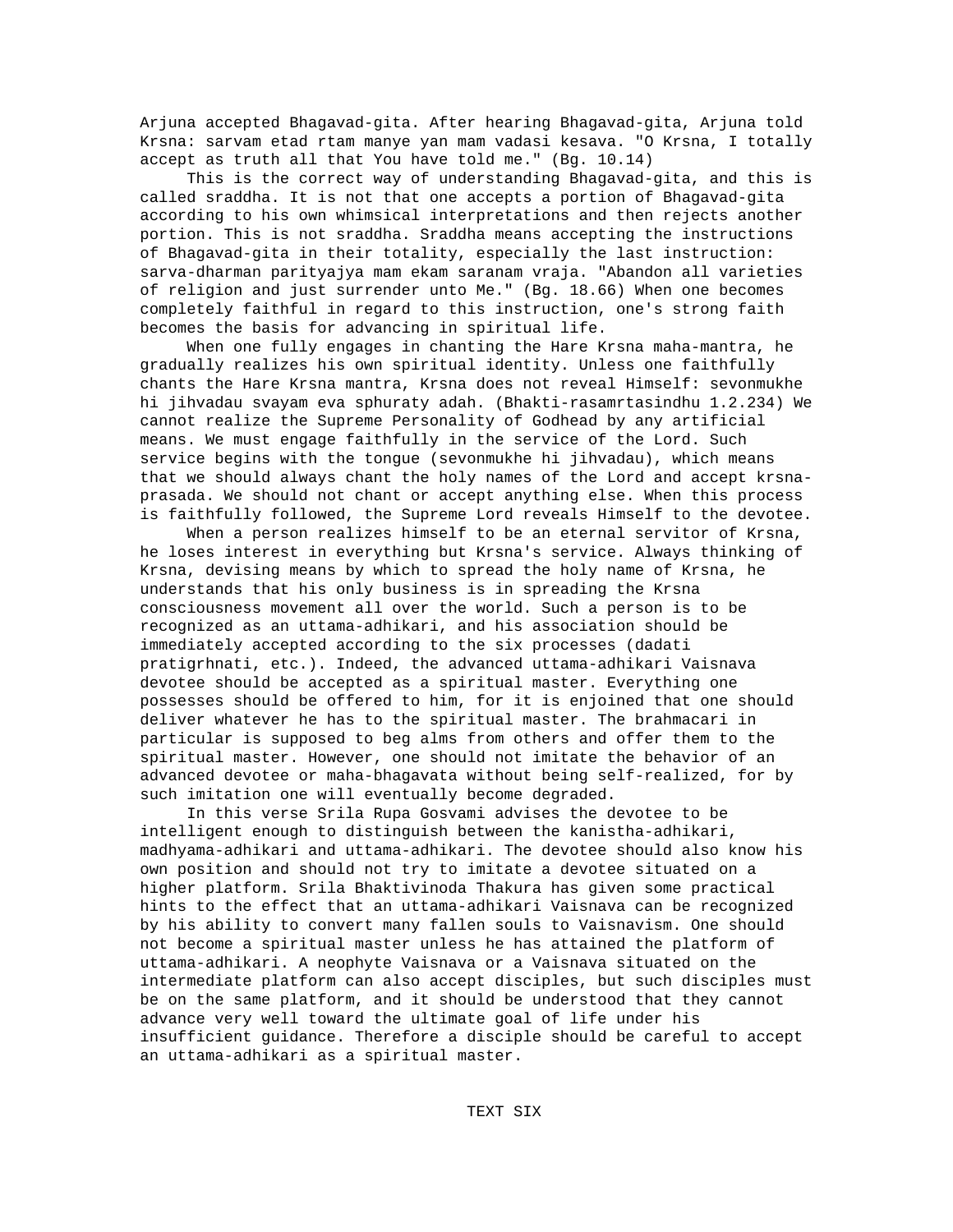drstaih svabhava-janitair vapusas ca dosair na prakrtatvam iha bhakta janasya pasyet gangambhasam na khalu budbuda-phena-pankair brahma-dravatvam apagacchati nira-dharmaih

drstaih--seen by ordinary vision; svabhava janitaih--born of one's own nature; vapusah--of the body; ca--and; dosaih--by the faults; na--not; prakrtatvam--the state of being material; iha--in this world; bhakta janasya--of a pure devotee; pasyet--one should see; ganga-ambhasam--of the Ganges waters; na--not; khalu--certainly; budbuda-hena-pankaih--by bubbles, foam and mud; brahma-dravatvam--the transcendental nature; apagacchati--is spoiled; nira-dharmaih--the characteristics of water.

## TRANSLATION

 Being situated in his original Krsna conscious position, a pure devotee does not identify with the body. Such a devotee should not be seen from a materialistic point of view. Indeed, one should overlook a devotee's having a body born in a low family, a body with a bad complexion, a deformed body, or a diseased or infirm body. According to ordinary vision, such imperfections may seem prominent in the body of a pure devotee, but despite such seeming defects, the body of a pure devotee cannot be polluted. It is exactly like the waters of the Ganges, which sometimes during the rainy season are full of bubbles, foam and mud. The Ganges waters do not become polluted. Those who are advanced in spiritual understanding will bathe in the Ganges without considering the condition of the water.

### PURPORT

 Suddha-bhakti, the activity of the soul proper--in other words, engagement in the transcendental loving service of the Lord--is performed in a liberated condition. In Bhagavad-gita (14.26) it is stated:

> mam ca yo 'vyabhicarena bhakti-yagena sevate sa guna-n samatityaitan brahma-bhuyaya kalpate

 "One who engages in full devotional service, who does not fall down in any circumstance, at once transcends the modes of material nature and thus comes to the level of Brahman."

 Avyabhicarini bhakti means unalloyed devotion. A person engaged in devotional service must be free from material motives. In this Krsna consciousness movement, one's consciousness must be changed. If consciousness is aimed toward material enjoyment, it is material consciousness, and if it is aimed toward serving Krsna, it is Krsna consciousness. A surrendered soul serves Krsna without material considerations (anyabhilasita-sunyam). Jnana-karmady-anavrtam: unalloyed devotional service, which is transcendental to the activities of the body and mind, such as jnana (mental speculation) and karma (fruitive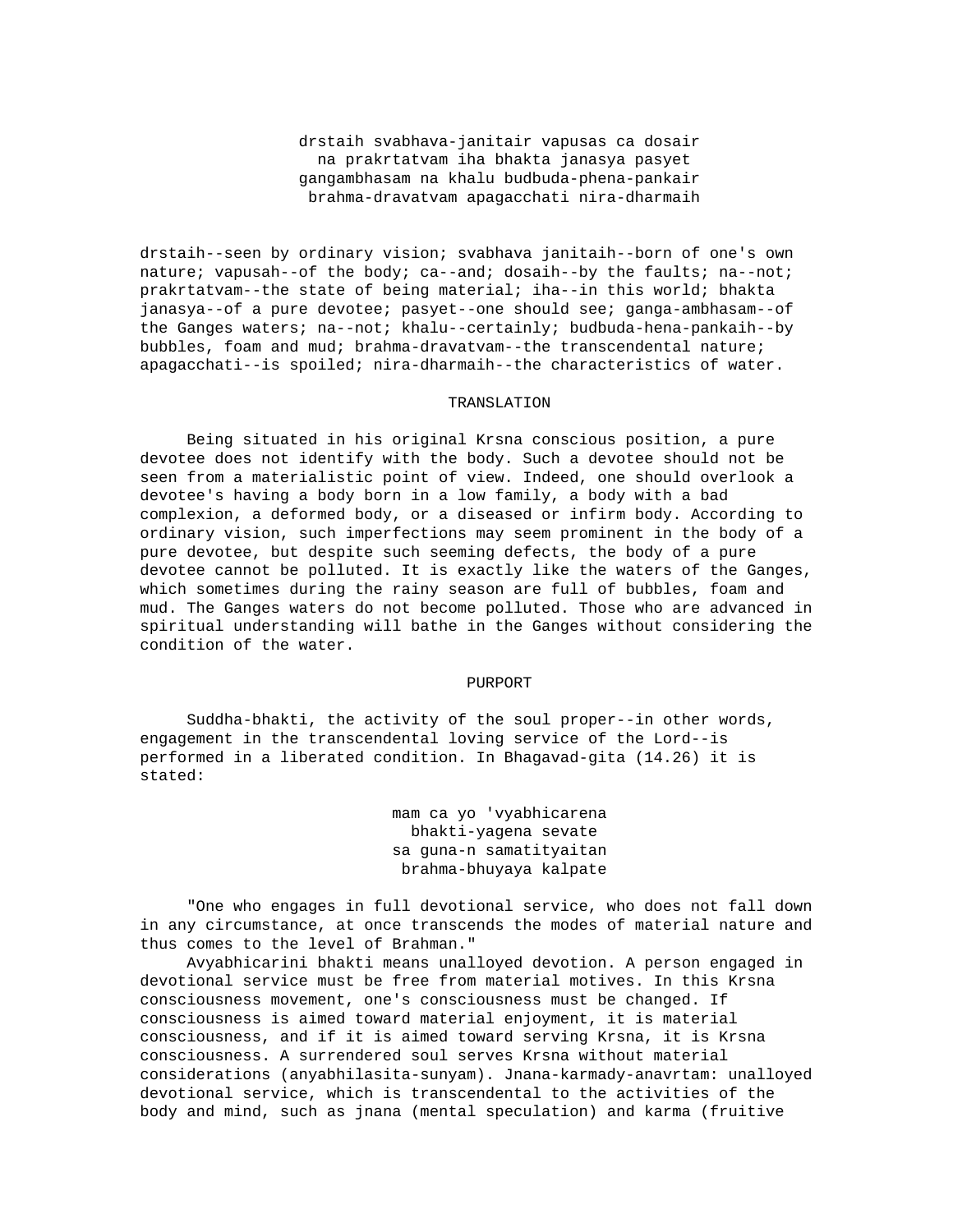work), is called pure bhakti-yoga. Bhakti-yoga is the proper activity of the soul, and when one actually engages in unalloyed, uncontaminated devotional service, he is already liberated (sa gunan samatityaitan). Krsna's devotee is not subjected to material condition, even though his bodily features may appear materially conditioned. One should therefore not see a pure devotee from a materialistic point of view. Unless one is actually a devotee, he cannot see another devotee perfectly. As explained in the previous verse, there are three types of devotees- kanistha-adhikari, madhyama-adhikari and uttama-adhikari. The kanisthaadhikari cannot distinguish between a devotee and nondevotee. He is simply concerned with worshiping the Deity in the temple. A madhyamaadhikari, however, can distinguish between the devotee and nondevotee, as well as between the devotee and the Lord. Thus he treats the Supreme Personality of Godhead, the devotee and the nondevotee in different ways.

 No one should criticize the bodily defects of a pure devotee. If there are such defects, they should be overlooked. What should be taken into account is the spiritual master,s main business, which is devotional service, pure service to the Supreme Lord. As stated in Bhagavad-gita (9.30):

> api cet suduracaro bhajate mam ananya-bhak sadhur eva sa mantavyah samyag vyavasito hi sah

 Even if a devotee sometimes seems to engage in abominable activities, he should be considered a sadhu, a saintly person, because his actual identity is that of one engaged in the loving service of the Lord. In other words, he is not to be considered an ordinary human being.

 Even though a pure devotee may not be born in a brahmana or gosvami family, if he is engaged in the service of the Lord he should not be neglected. In actuality there cannot be a family of gosvamis based on material considerations, caste or heredity. The gosvami title is actually the monopoly of the pure devotees; thus we speak of the six Gosvamis, headed by Rupa Gosvami and Sanatana Gosvami. Rupa Gosvami and Sanatana Gosvami had practically become Mohammedans and had therefore changed their names to Dabira Khasa and Sakara Mallika, but Sri Caitanya Mahaprabhu Himself made them gosvamis. Therefore the gosvami title is not hereditary. The word gosvami refers to one who can control his senses, who is master of the senses. A devotee is not controlled by the senses, but is the controller of the senses. Consequently he should be called svami or gosvami, even though he may not be born in a gosvami family.

 According to this formula, the gosvamis who are descendants of Sri Nityananda Prabhu and Sri Advaita Prabhu are certainly devotees, but devotees coming from other families should not be discriminated against; indeed, whether the devotees come from a family of previous acaryas or from an ordinary family, they should be treated equally. One should not think, "Oh, here is an American gosvami," and discriminate against him. Nor should one think, "Here is a nityananda-vamsa-gosvami." There is an undercurrent of protest against our awarding the title gosvami to the American Vaisnavas of the Krsna consciousness movement. Sometimes people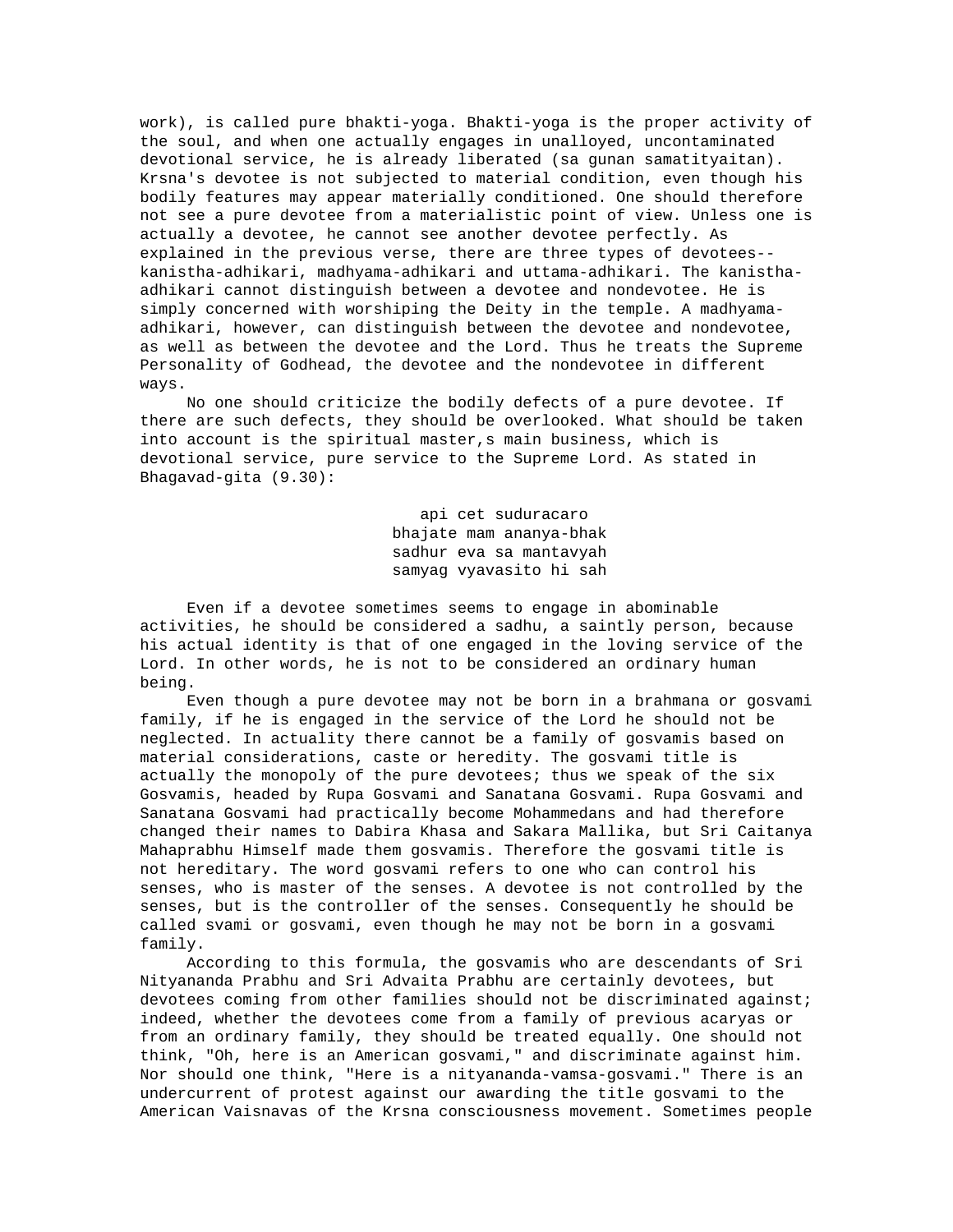flatly tell the American devotees that their sannyasa or title of gosvami is not bona fide. However, according to the statements of Srila Rupa Gosvami in this verse, an American gosvami and a gosvami in a family of acaryas are nondifferent.

 On the other hand, a devotee who has attained the title of gosvami but is not born of a brahmana father or of a gosvami in the family of Nityananda or Advaita Prabhu should not be artificially puffed up by thinking that he has become a gosvami. He should always remember that as soon as he becomes materially puffed up, he immediately falls down. This Krsna consciousness movement is a transcendental science, and there is no room for jealousy. This movement is meant for the paramahamsas who are completely free from all jealousy (paramam nirmatsaranam). One should not be jealous, whether he is born in a family of gosvamis or has the title of gosvami awarded to him. As soon as anyone becomes envious, he falls from the platform of paramahamsa.

 If we consider the bodily defects of a Vaisnava, we should understand that we are committing an offense at the lotus feet of the Vaisnava. An offense at the lotus feet of a Vaisnava is very serious. Indeed, Sri Caitanya Mahaprabhu has described this offense as hati-mata, the mad elephant offense. A mad elephant can create a disaster, especially when it enters into a nicely trimmed garden. One should therefore be very careful not to commit any offense against a Vaisnava. Every devotee should be ready to take instructions from a superior Vaisnava, and a superior Vaisnava must be ready to help an inferior Vaisnava in all respects. One is superior or inferior according to his spiritual development in Krsna consciousness. One is forbidden to observe the activities of a pure Vaisnava from a material point of view. For the neophyte especially, considering a pure devotee from a material point of view is very injurious. One should therefore avoid observing a pure devotee externally, but should try to see the internal features and understand how he is engaged in the transcendental loving service of the Lord. In this way one can avoid seeing the pure devotee from a material point of view, and thus one can gradually become a purified devotee himself.

 Those who think that Krsna consciousness is limited to a certain section of people, a certain section of devotees or a certain tract of land are generally prone to see the external features of the devotee. Such neophytes, unable to appreciate the exalted service of the advanced devotee, try to bring the maha-bhagavata to their platform. We experience such difficulty in propagating this Krsna consciousness all over the world. Unfortunately we are surrounded by neophyte Godbrothers who do not appreciate the extraordinary activities of spreading Krsna consciousness all over the world. They simply try to bring us to their platform, and they try to criticize us in every respect. We very much regret their naive activities and poor fund of knowledge. An empowered person who is actually engaged in the confidential service of the Lord should not be treated as an ordinary human being, for it is stated that unless one is empowered by Krsna, one cannot spread the Krsna consciousness movement all over the world.

 When one thus criticizes a pure devotee, he commits an offense (vaisnava-aparadha) that is very obstructive and dangerous for those who desire to advance in Krsna consciousness. A person cannot derive any spiritual benefit when he offends the lotus feet of a Vaisnava. Everyone should therefore be very careful not to be jealous of an empowered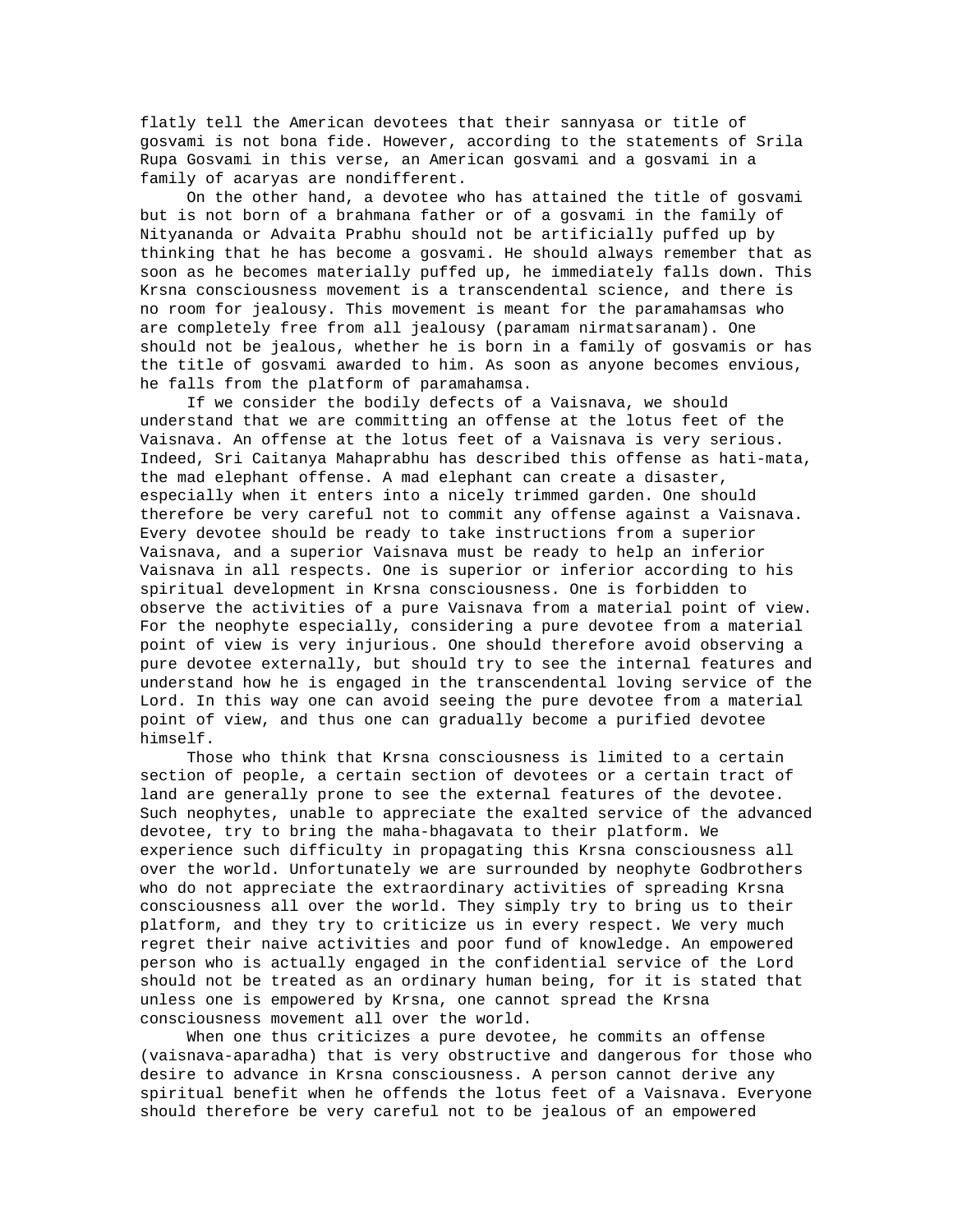Vaisnava, or a suddha-vaisnava. It is also an offense to consider an empowered Vaisnava an object of disciplinary action. It is offensive to try to give him advice or to correct him. One can distinguish between a neophyte Vaisnava and an advanced Vaisnava by their activities. The advanced Vaisnava is always situated as the spiritual master, and the neophyte is always considered his disciple. The spiritual master must not be subjected to the advice of a disciple, nor should a spiritual master be obliged to take instructions from those who are not his disciples. This is the sum and substance of Srila Rupa Gosvami's advice in the sixth verse.

## TEXT SEVEN

 syat krsna-nama-caritadi-sitapy avidya pittopatapta-rasanasya na rocika nu kintv adarad anudinam khalu saiva justa svadvi kramad bhav ati tad-gada-mula-hantri

syat--is; krsna--of Lord Krsna; nama--the holy name; carita-adi- character, pastimes and so forth; sita--sugar candy; api--although; avidya--of ignorance; pitta--by the bile; upatapta--afflicted; rasanasya--of the tongue; na--not; rocika--palatable; nu--oh, how wonderful it is; kintu--but; adarat--carefully; anudinam--every day, or twenty-four hours daily; khalu--naturally; sa--that (sugar candy of the holy name); eva--certainly; justa--taken or chanted; svadvi--relishable; kramat--gradually; bhavati--becomes; tat-gada--of that disease; mula--of the root; hantri--the destroyer.

# TRANSLATION

 The holy name, character, pastimes and activities of Krsna are all transcendentally sweet like sugar candy. Although the tongue of one afflicted by the jaundice of avidya [ignorance] cannot taste anything sweet, it is wonderful that simply by carefully chanting these sweet names every day, a natural relish awakens within his tongue, and his disease is gradually destroyed at the root.

#### PURPORT

 The holy name of Lord Krsna, His quality, pastimes and so forth are all of the nature of absolute truth, beauty and bliss. Naturally they are very sweet, like sugar candy, which appeals to everyone. Nescience, however, is compared to the disease called jaundice, which is caused by bilious secretions. Attacked by jaundice, the tongue of a diseased person cannot palatably relish sugar candy. Rather, a person with jaundice considers something sweet to taste very bitter. Avidya (ignorance) similarly perverts the ability to relish the transcendentally palatable name, quality, form and pastimes of Krsna. Despite this disease, if one with great care and attention takes to Krsna consciousness, chanting the holy name and hearing Krsna's transcendental pastimes, his ignorance will be destroyed and his tongue enabled to taste the sweetness of the transcendental nature of Krsna and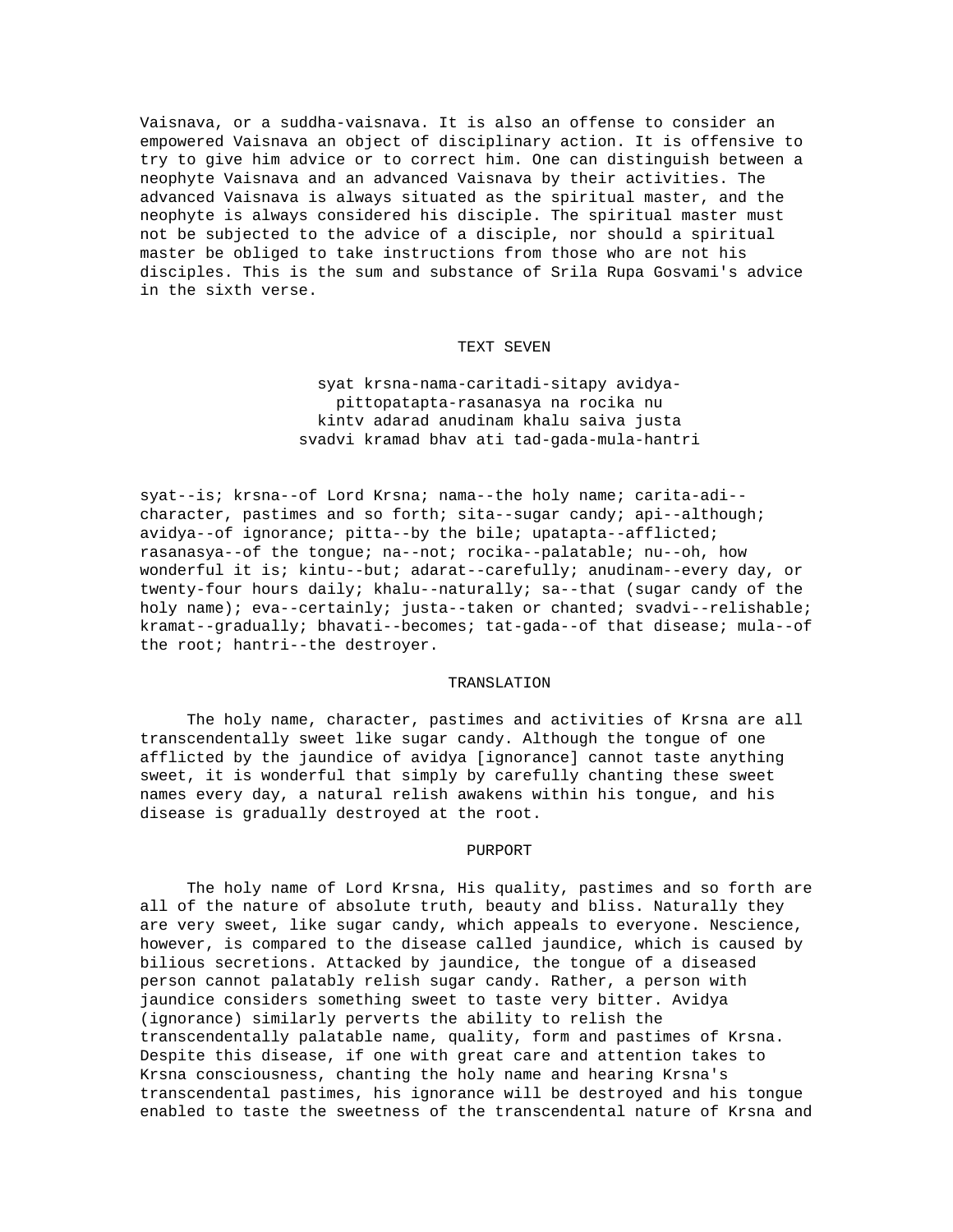His paraphernalia. Such a recovery of spiritual health is possible only by the regular cultivation of Krsna consciousness.

 When a man in the material world takes more interest in the materialistic way of life than in Krsna consciousness, he is considered to be in a diseased condition. The normal condition is to remain an eternal servant of the Lord (jivera `svarapa' haya--krsnera `nityadasa'). This healthy condition is lost when the living entity forgets Krsna due to being attracted by the external features of Krsna's maya energy. This world of maya is called durasraya, which means "false or bad shelter." One who puts his faith in durasraya becomes a candidate for hoping against hope. In the material world everyone is trying to become happy, and although their material attempts are baffled in every way, due to their nescience they cannot understand their mistakes. People try to rectify one mistake by making another mistake. This is the way of the struggle for existence in the material world. If one in this condition is advised to take to Krsna consciousness and be happy, he does not accept such instructions.

 This Krsna consciousness movement is being spread all over the world just to remedy this gross ignorance. People in general are misled by blind leaders. The leaders of human society--the politicians, philosophers and scientists--are blind because they are not Krsna conscious. According to Bhagavad-gita, because they are bereft of all factual knowledge due to their atheistic way of life, they are actually sinful rascals and are the lowest among men.

> na mam duskrtino mudhah prapadyante naradhamah mayayapahrta jnana a-suram bhavam asritah

 "Those miscreants who are grossly foolish, lowest among mankind, whose knowledge is stolen by illusion, and who partake of the atheistic nature of demons, do not surrender unto Me." (Bg. 7.15)

 Such people never surrender to Krsna, and they oppose the endeavor of those who wish to take Krsna's shelter. When such atheists become leaders of society, the entire atmosphere is surcharged with nescience. In such a condition, people do not become very enthusiastic to receive this Krsna consciousness movement, just as a diseased person suffering from jaundice does not relish the taste of sugar candy. However, one must know that for jaundice, sugar candy is the only specific medicine. Similarly, in the present confused state of humanity, Krsna consciousness, the chanting of the holy name of the Lord--Hare Krsna, Hare Krsna, Krsna Krsna, Hare Hare/ Hare Rama, Hare Rama, Rama Rama, Hare Hare--is the only remedy for setting the world aright. Although Krsna consciousness may not be very palatable for a diseased person, Srila Rupa Gosvami nonetheless advises that if one wants to be cured of the material disease, he must take to it with great care and attention. One begins his treatment by chanting the Hare Krsna maha-mantra because by chanting this holy name of the Lord a person in the material condition will be relieved from all misconceptions (ceto-darrpanamarjanam). Avidya, a misconception about one's spiritual identity, provides the foundation for ahankara, or false ego within the heart.

 The real disease is in the heart. If the mind is cleansed, however, if consciousness is cleansed, a person cannot be harmed by the material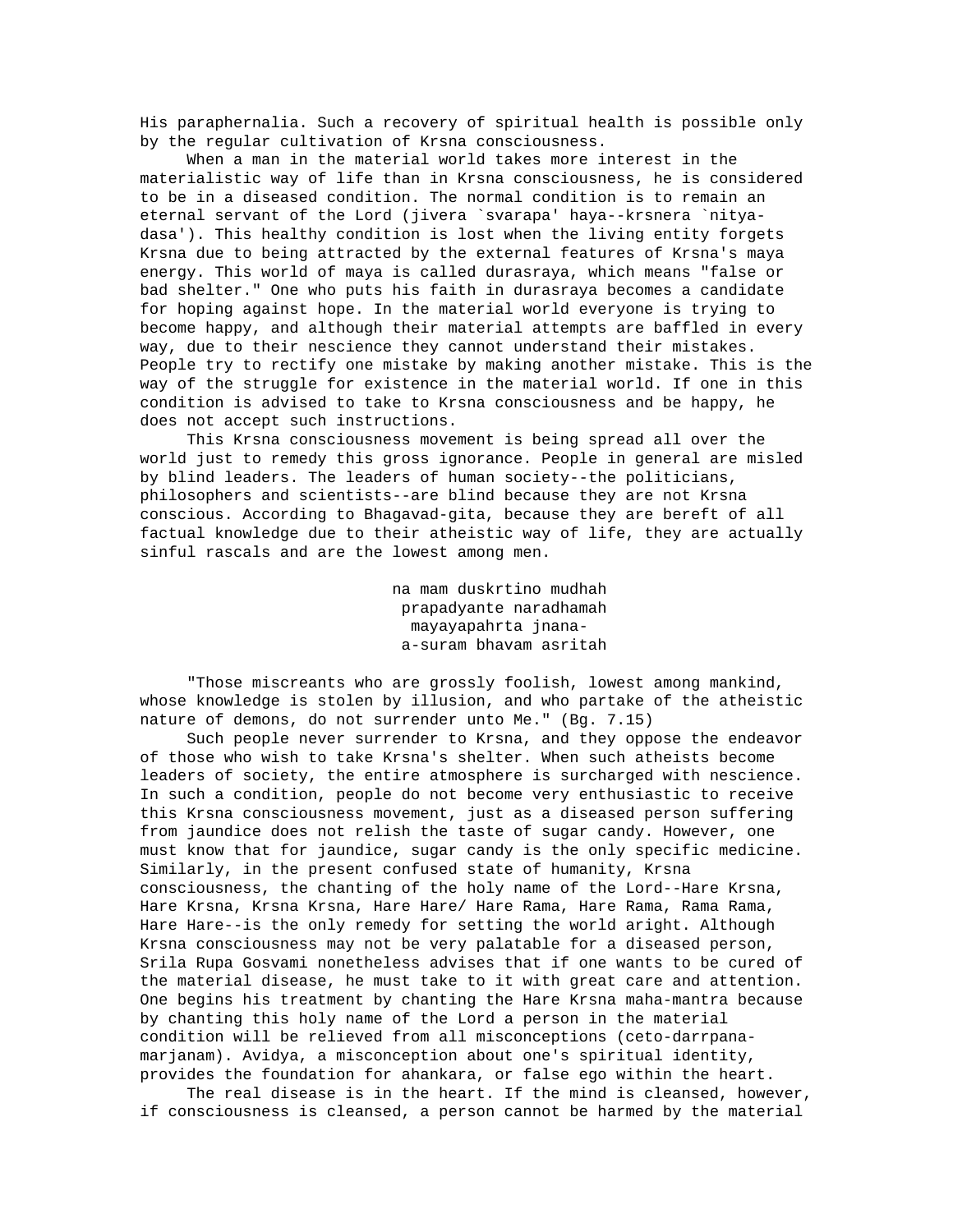disease. To cleanse the mind and heart from all misconceptions, one should take to this chanting of the Hare Krsna maha-mantra. This is both easy and beneficial. By chanting the holy name of the Lord, one is immediately freed from the blazing fire of material existence.

 There are three stages in chanting the holy name of the Lord--the offensive stage, the stage of lessening offenses, and the pure stage. When a neophyte takes to the chanting of the Hare Krsna mantra, he generally commits many offenses. There are ten basic offenses, and if the devotee avoids these, he can glimpse the next stage, which is situated between offensive chanting and pure chanting. When one attains the pure stage, he is immediately liberated. This is called bhava-mahadavagni-nirvapanam. As soon as one is liberated from the blazing fire of material existence, he can relish the taste of transcendental life.

 The conclusion is that in order to get freed from the material disease, one must take to the chanting of the Hare Krsna mantra. The Krsna consciousness movement is especially meant for creating an atmosphere in which people can take to the chanting of the Hare Krsna mantra. One must begin with faith, and when this faith is increased by chanting, a person can become a member of the Society. We are sending sankirtana parties all over the world, and they are experiencing that even in the remotest part of the world, where there is no knowledge of Krsna, the Hare Krsna maha-mantra attracts thousands of men to our camp. In some areas, people begin to imitate the devotees by shaving their heads and chanting the Hare Krsna maha-mantra, only a few days after hearing the mantra. This may be imitative, but imitation of a good thing is desired. Some imitators gradually become interested in being initiated by the spiritual master and offer themselves for initiation.

 If one is sincere, he is initiated, and this stage is called bhajana-kriya. One then actually engages in the service of the Lord by regularly chanting the Hare Krsna maha-mantra, sixteen rounds daily, and refraining from illicit sex, intoxicants, meat-eating and gambling. By bhajana-kriya one attains freedom from the contamination of materialistic life. He no longer goes to a restaurant or hotel to taste so-called palatable dishes made with meat and onions, nor does he care to smoke or drink tea or coffee. He not only refrains from illicit sex, but avoids sex life entirely. Nor is he interested in wasting his time in speculating or gambling. In this way it is to be understood that one is becoming cleansed of unwanted things (anartha-nivrtti). The word anartha refers to unwanted things. Anarthas are vanquished when one becomes attached to the Krsna consciousness movement.

 When a person is relieved from unwanted things, he becomes fixed in executing his Krsna activities. Indeed, he becomes attached to such activities and experiences ecstasy in executing devotional service. This is called bhava, the preliminary awakening of dormant love of Godhead. Thus the conditioned soul becomes free from material existence and loses interest in the bodily conception of life, including material opulence, material knowledge and material attraction of all variety. At such a time one can understand who the Supreme Personality of Godhead is and what His maya is.

 Although maya may be present, it cannot disturb a devotee once he attains the bhava stage. This is because the devotee can see the real position of maya. Maya means forgetfulness of Krsna, and forgetfulness of Krsna and Krsna consciousness stand side by side like light and shadow. If one remains in shadow, he cannot enjoy the facilities offered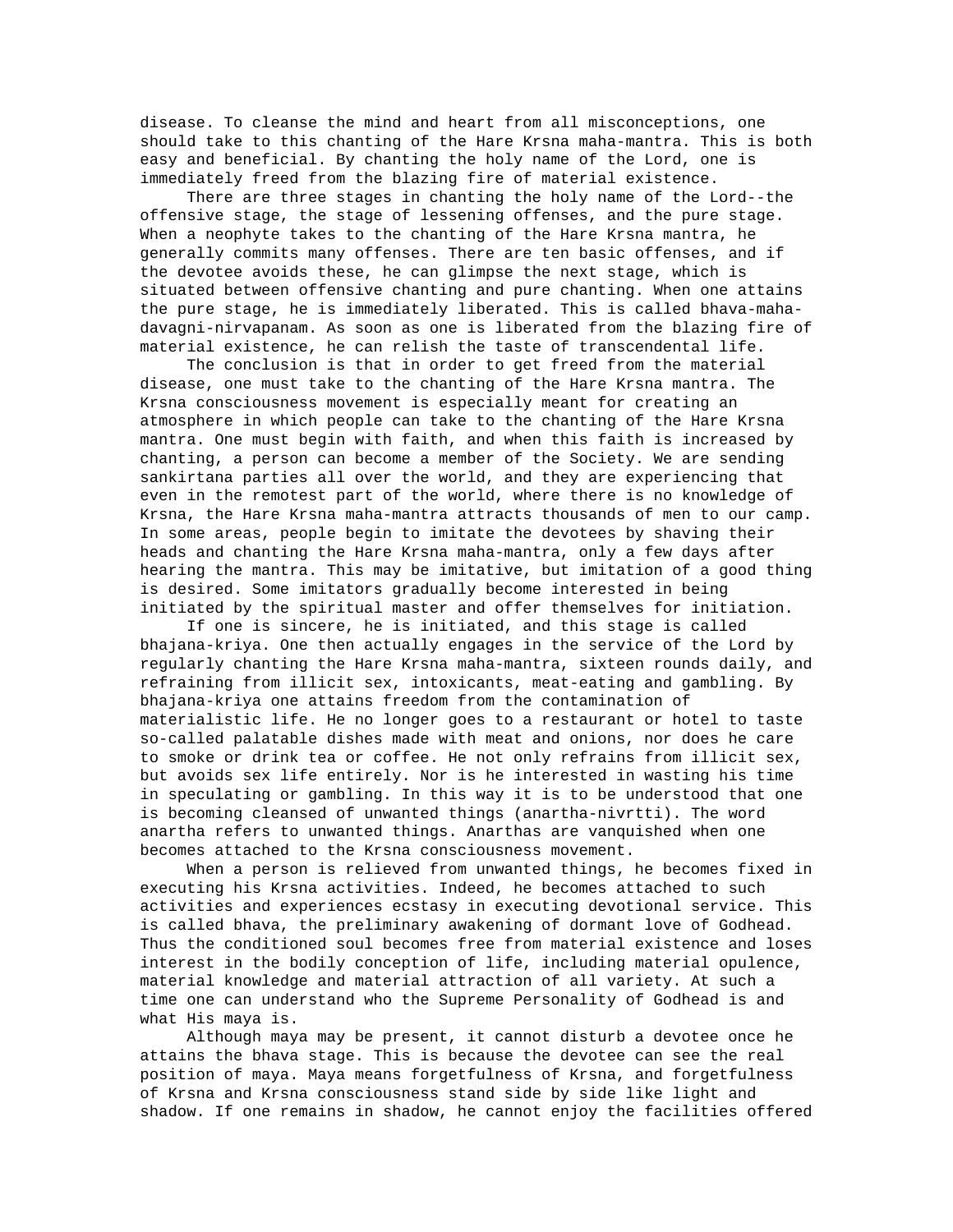by light, and if one remains in light, he cannot be disturbed by the darkness of shadow. By taking to Krsna consciousness, one gradually becomes liberated and remains in light. Indeed, he does not even touch the darkness. As confirmed in Caitanya-caritamrta (Madhya 22.31):

# krsna--surya-sama; maya haya andhakara yahan krsna, tahan nahi mayara adhikara

 "Krsna is compared to sunshine, and maya is compared to darkness. Wherever there is sunshine, there cannot be darkness. As soon as one takes to Krsna consciousness, the darkness of illusion, the influence of the external energy, will immediately vanish."

# TEXT EIGHT

 tan-nama-rupa-caritadi-sukirtananu smrtyoh kramena rasana-manasi niyojya tisthan vraje tad-anuragi jananugami kalam nayed akhilam ity upadesa-saram

tat--of Lord Krsna; nama--the holy name; rupa--form; carita-adi- character, pastimes and so on; su-kirtana--in discussing or chanting nicely; anusmrtyoh--and in remembering; kramena--gradually; rasana--the tongue; manasi--and the mind; niyojya--engaging; tisthan--residing; vraje--in Vraja; tat--to Lord Krsna; anuragi--attached; jana--persons; anugami--following; kalam--time; nayet--should utilize; akhilam--full; iti--thus; upadesa--of advice or instruction; saram--the essence.

# TRANSLATION

 The essence of all advice is that one should utilize one's full time--twenty-four hours a day--in nicely chanting and remembering the Lord's divine name, transcendental form, qualities and eternal pastimes, thereby gradually engaging one's tongue and mind. In this way one should reside in Vraja [Goloka Vrndavana dhama] and serve Krsna under the guidance of devotees. One should follow in the footsteps of the Lord's beloved devotees, who are deeply attached to His devotional service.

## PURPORT

 Since the mind may be one's enemy or one's friend, one has to train the mind to become his friend. The Krsna consciousness movement is especially meant for training the mind to be always engaged in Krsna's business. The mind contains hundreds and thousands of impressions, not only of this life but also of many, many lives of the past. These impressions sometimes come in contact with one another and produce contradictory pictures. In this way the mind's function can become dangerous for a conditioned soul. Students of psychology are aware of the mind's various psychological changes. In Bhagavad-gita (8.6) it is said: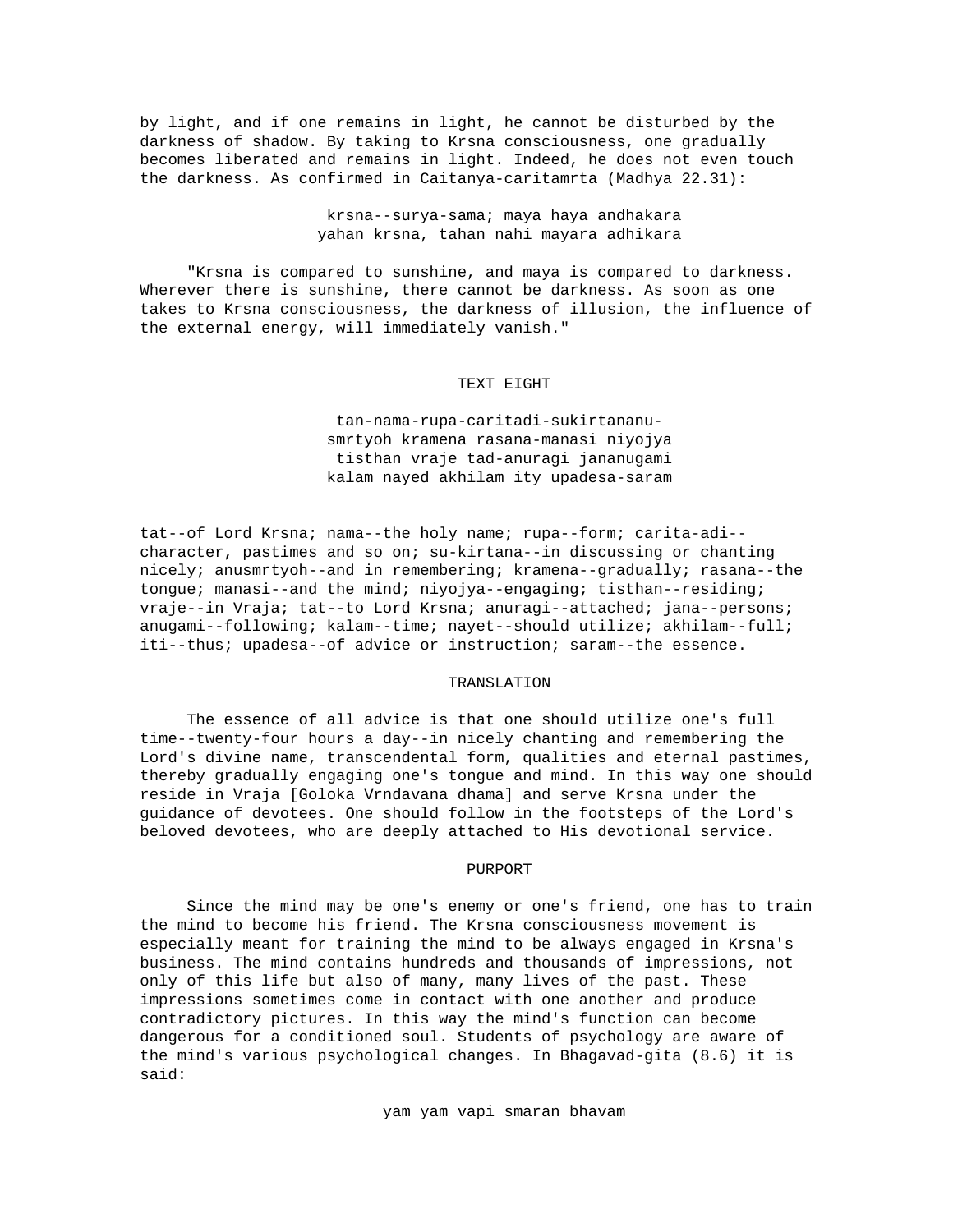tyajaty ante kalevaram tam tam evaiti kaunteya sada tad-bhava-bhavitah

 "Whatever state of being one remembers when he quits his body, that state he will attain without fail."

 At the time of death, the mind and intelligence of a living entity create the subtle form of a certain type of body for the next life. If the mind suddenly thinks of something not very congenial, one has to take a corresponding birth in the next life. On the other hand, if one can think of Krsna at the time of death, he can be transferred to the spiritual world, Goloka Vrndavana. This process of transmigration is very subtle; therefore Srila Rupa Gosvami advises devotees to train their minds in order that they will be unable to remember anything other than Krsna. Similarly, the tongue should be trained to speak only of Krsna and to taste only krsna-prasada. Srila Rupa Gosvami further advises, tisthan vraje: one should live in Vrndavana or any part of Vrajabhumi. Vrajabhumi, or the land of Vrndavana, is supposed to be eighty-four krosas in area. One krosa equals two square miles. When one makes Vrndavana his residence, he should take shelter of an advanced devotee there. In this way one should always think of Krsna and His pastimes. This is further elucidated by Srila Rupa Gosvami in his Bhakti-rasamrta-sindhu (1.2.294):

> krsnam smaran janam casya prestham nija-samihitam tat-tat-katha-ratas casau kuryad vasam vraje sada

 "A devotee should always reside in the transcendental realm of Vraja and always engage in krsnam smaran janam casya prestham, the remembrance of Sri Krsna and His beloved associates. By following in the footsteps of such associates and by entering under their eternal guidance, one can acquire an intense desire to serve the Supreme Personality of Godhead."

 Again Srila Rupa Gosvami states in Bhakti-rasamrta-sindhu (1.2.295):

> seva sadhaka-rupena siddha-rapena catra hi tad-bhava-lipsuna karya vraja-lokanusaratah

 "In the transcendental realm of Vraja [Vraja-dhama] one should serve the Supreme Lord, Sri Krsna, with a feeling similar to that of His associates, and one should place himself under the direct guidance of a particular associate of Krsna and should follow in his footsteps. This method is applicable both in the stage of sadhana [spiritual practices executed while in the stage of bondage] and in the stage of sadhya [God realization], when one is a siddha-purusa, or a spiritually perfect soul."

 Srila Bhaktisiddhanta Sarasvati Thakura has commented as follows upon this verse: "One who has not yet developed interest in Krsna consciousness should give up all material motives and train his mind by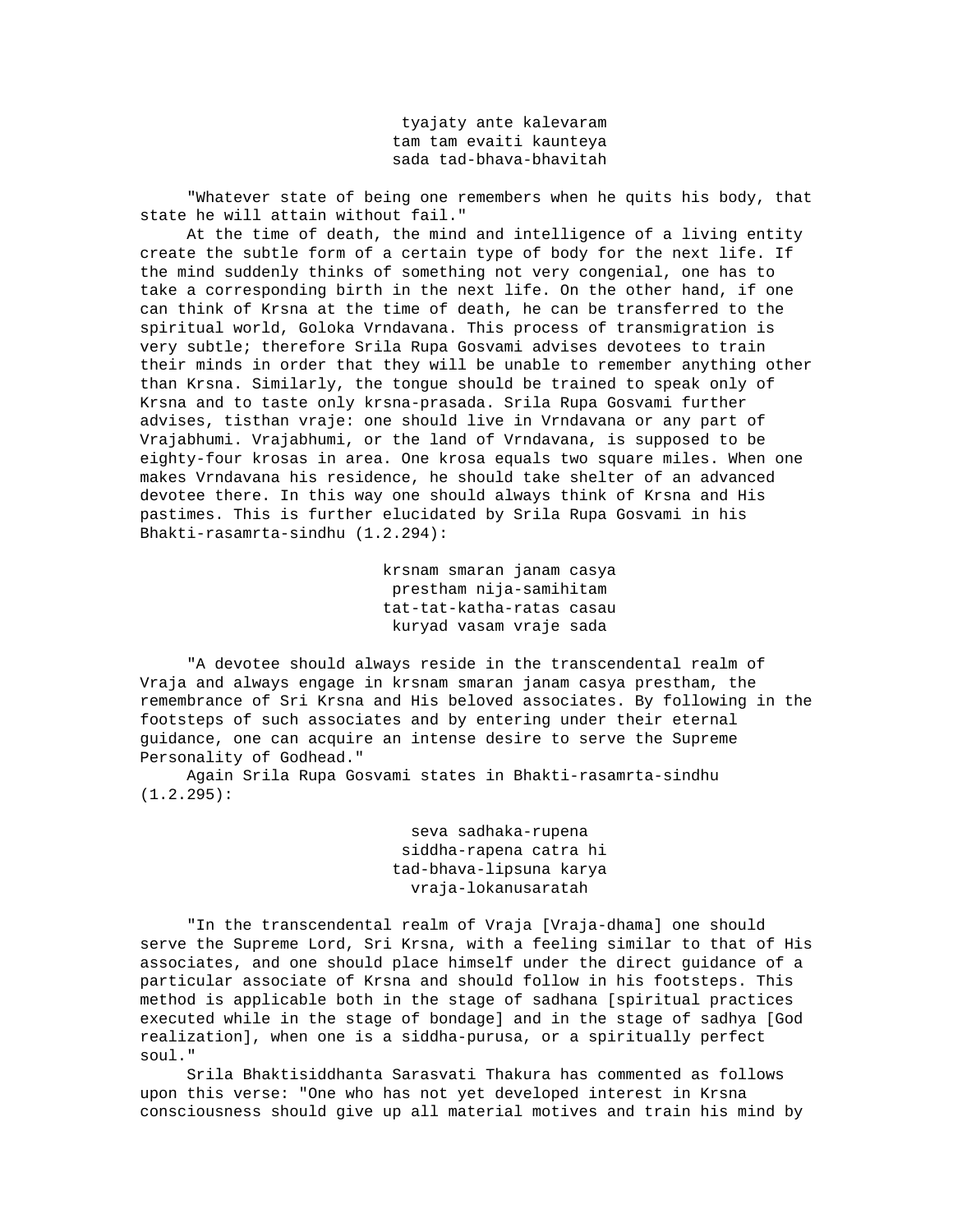following the progressive regulative principles, namely chanting and remembering Krsna and His name, form, quality, pastimes and so forth. In this way, after developing a taste for such things, one should try to live in Vrndavana and pass his time constantly remembering Krsna's name, fame, pastimes and qualities under the direction and protection of an expert devotee. This is the sum and substance of all instruction regarding the cultivation of devotional service.

 "In the neophyte stage one should always engage in hearing krsnakatha. This is called sravana-dasa, the stage of hearing. By constantly hearing the transcendental holy name of Krsna and hearing of His transcendental form, qualities and pastimes, one can attain to the stage of acceptance called varana-dasa. When one attains this stage, he becomes attached to the hearing of krsna-katha. When one is able to chant in ecstasy, he attains the stage of smarana-vastha, the stage of remembering. Recollection, absorption, meditation, constant remembrance and trance are the five items of progressive krsna-smarana. At first, remembrance of Krsna may be interrupted at intervals, but later remembrance proceeds uninterrupted. When remembrance is uninterrupted, it becomes concentrated and is called meditation. When meditation expands and becomes constant, it is called anusmrti. By uninterrupted and unceasing anusmrti one enters the stage of samadhi, or spiritual trance. After smarana-dasa or samadhi has fully developed, the soul comes to understand his original constitutional position. At that time he can perfectly and clearly understand his eternal relationship with Krsna. That is called sampatti-dasa, the perfection of life.

 "Caitanya-caritamrta advises those who are neophytes to give up all kinds of motivated desires and simply engage in the regulative devotional service of the Lord according to the directions of scripture. In this way a neophyte can gradually develop attachment for Krsna's name, fame, form, qualities and so forth. When one has developed such attachment, he can spontaneously serve the lotus feet of Krsna even without following the regulative principles. This stage is called ragabhakti, or devotional service in spontaneous love. At that stage the devotee can follow in the footsteps of one of the eternal associates of Krsna in Vrndavana. This is called raganuga-bhakti. Raganuga-bhakti, or spontaneous devotional service, can be executed in the santa-rasa when one aspires to be like Krsna's cows or the stick or flute in the hand of Krsna, or the flowers around Krsna's neck. In the dasya-rasa one follows in the footsteps of servants like Citraka, Patraka or Raktaka. In the friendly sakhya-rasa one can become a friend like Baladeva, Sridama or Sudama. In the vatsalya-rasa, characterized by parental affection, one can become like Nanda Maharaja and Yasoda, and in the madhurya-rasa, characterized by conjugal love, one can become like Srimati Radharani or Her lady friends such as Lalita and Her serving maids (manjaris) like Rupa and Rati. This is the essence of all instruction in the matter of devotional service."

# TEXT NINE

 vaikunthaj janito vara madhu-puri tatrapi rasotsavad vrndaranyam udara-pani-ramana-t tatrapi govardhanah radha-kundam ihapi gokula-pateh premamrtaplavanat kuryad asya virajato giri-tate sevam viveki na kah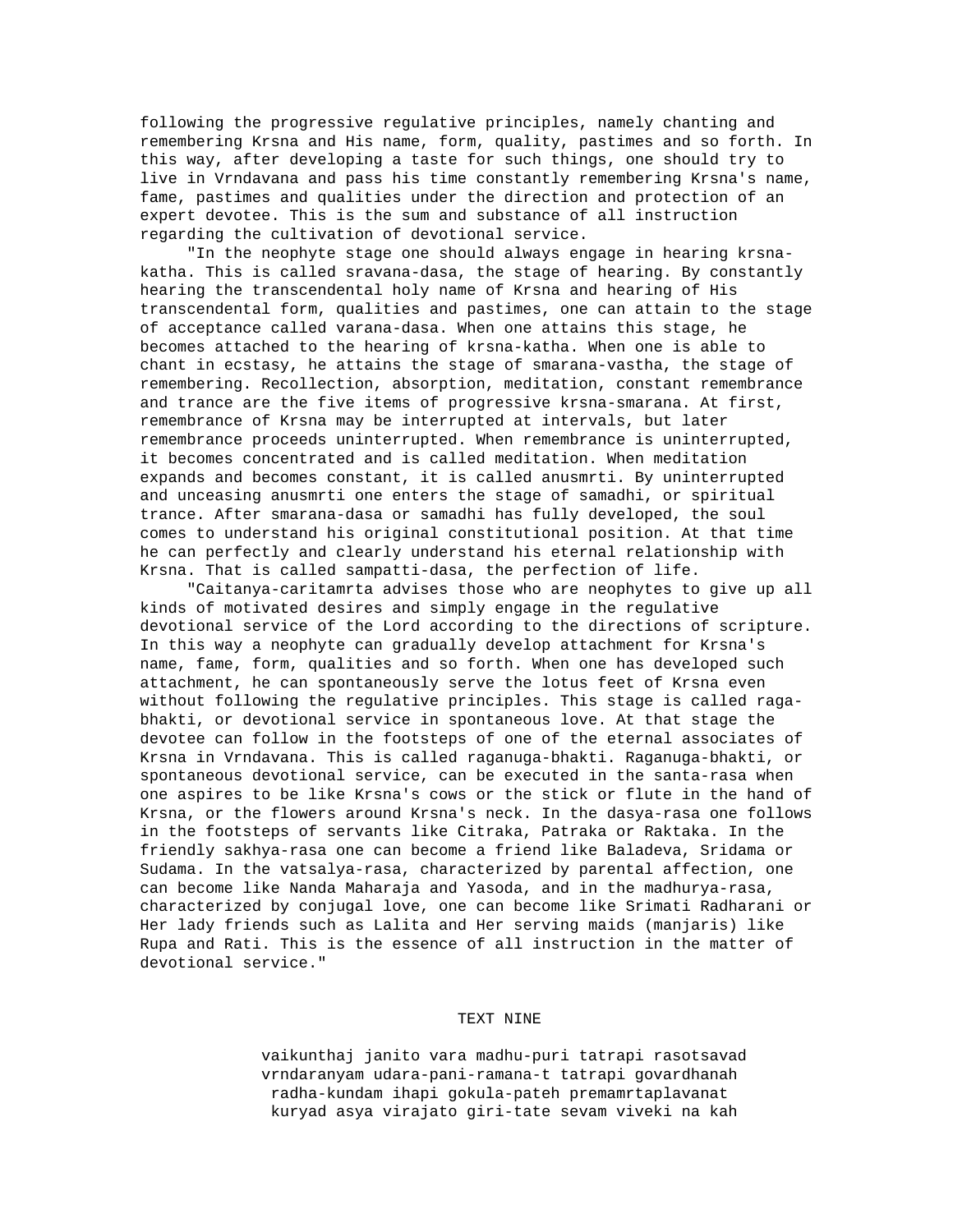vaikunthat--than Vaikuntha, the spiritual world,; janitah--because of birth; vara--better; madhu-puri--the transcendental city known as Mathura; tatra api--superior to that; rasa-utsavat--because of the performance of the rasa-lila; vrnda-aranyam--the forest of Vrndavana; udara-pani--of Lord Krsna; ramanat--because of various kinds of loving pastimes; tatra api--superior to that; govardhanah--Govardhana Hill; radha-kundam--the place known as Radha-kunda; iha api--superior to this; gokula-pateh--of Krsna, the master of Gokula; prema-amrta--with the nectar of divine love; aplavanat--because of being overflooded; kuryat- would do; asya--of this (Radha-kunda); virajatah--situated; giri-tate- at the foot of Govardhana Hill; sevam--service; viveki--who is intelligent; na--not; kah--who.

# TRANSLATION

 The holy place known as Mathura is spiritually superior to Vaikuntha, the transcendental world, because the Lord appeared there. Superior to Mathura-Puri is the transcendental forest of Vrndavana because of Krsna's rasa-lila pastimes. And superior to the forest of Vrndavana is Govardhana Hill, for it was raised by the divine hand of Sri Krsna and was the site of His various loving Pastimes. And, above all, the superexcellent Sri Radha-kunda stands supreme, for it is overflooded with the ambrosial nectarean prema of the Lord of Gokula, Sri Krsna. Where, then, is that intelligent Person who is unwilling to serve this divine Radha-kunda, which is situated at the foot of Govardhana Hill?

#### PURPORT

 The spiritual world is three fourths of the total creation of the Supreme Personality of Godhead, and it is the most exalted region. The spiritual world is naturally superior to the material world; however, Mathura and the adjoining areas, although appearing in the material world, are considered superior to the spiritual world because the Supreme Personality of Godhead Himself appeared at Mathura. The interior forests of Vrndavana are considered superior to Mathura because of the presence of the twelve forests (dvadasa-vana), such as Talavana, Madhuvana and Bahulavana, which are famous for the various pastimes of the Lord. Thus the interior Vrndavana forest is considered superior to Mathura, but superior to these forests is the divine Govardhana Hill because Krsna lifted Govardhana Hill like an umbrella, raising it with His lotuslike beautiful hand to protect His associates, the denizens of Vraja, from the torrential rains sent by the angry Indra, King of the demigods. It is also at Govardhana Hill that Krsna tends the cows with His cowherd friends, and there also He had His rendezvous with His most beloved Sri Radha and engaged in loving pastimes with Her. Radha-kunda, at the foot of Govardhana, is superior to all because it is there that love of Krsna overflows. Advanced devotees prefer to reside at Radhakunda because this place is the site of many memories of the eternal loving affairs between Krsna and Radharani (rati-vilasa).

 In Caitanya-caritamrta (Madhya-lila) it is stated that when Sri Caitanya Mahaprabhu first visited the area of Vrajabhumi, He could not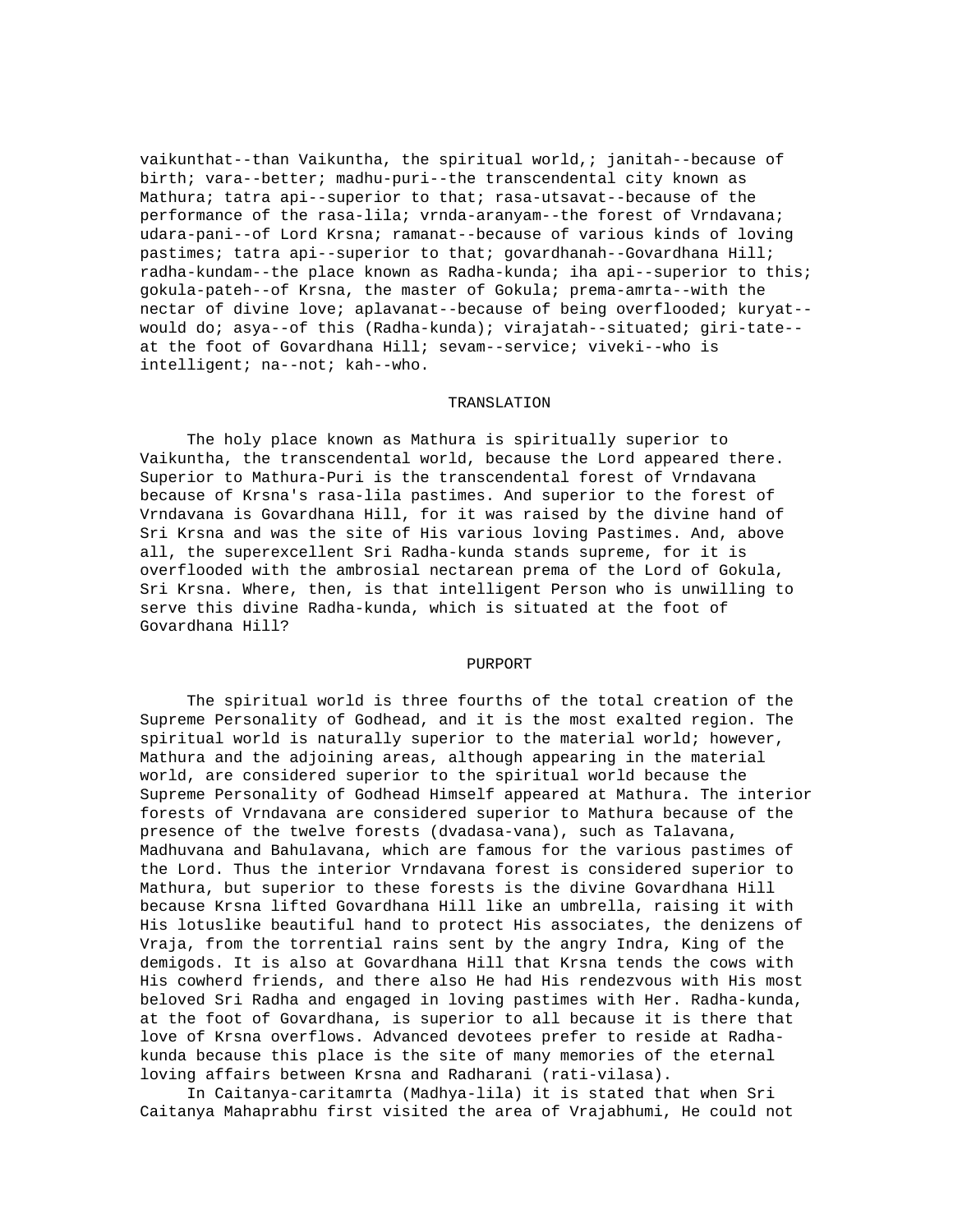at first find the location of Radha-kunda. This means that Sri Caitanya Mahaprabhu was actually searching for the exact location of Radha-kunda. Finally He found the holy spot, and there was a small pond there. He took His bath in that small pond and told His devotees that the actual Radha-kunda was situated there. Later the pond was excavated by Lord Caitanya's devotees, headed first by the six Gosvamis, such as Rupa and Raghunatha dasa. Presently there is a large lake known as Radha-kunda there. Srila Rupa Gosvami has given much stress to Radha-kunda because of Sri Caitanya Mahaprabhu's desire to find it. Who, then, would give up Radha-kunda and try to reside elsewhere? No person with transcendental intelligence would do so. The importance of Radha-kunda, however, cannot be realized by other Vaisnava sampradayas, nor can persons uninterested in the devotional service of Lord Caitanya Mahaprabhu understand the spiritual importance and divine nature of Radha-kunda. Thus Radha-kunda is mainly worshiped by the Gaudiya Vaisnavas, the followers of Lord Sri Krsna Caitanya Mahaprabhu.

## TEXT TEN

 karmibhyah parito hareh priyataya vyaktim yayur jnaninas tebhyo jnana-vimukta-bhakti-paramah premaika-nisthas tatah tebhyas tah pasu-pala-pankaja-drsas tabhyo 'pi sa radhika prestha tadvad iyam tadiya-sarasi tam nasrayet kah krti

karmibhyah--than all fruitive workers; paritah--in all respects; hareh- by the Supreme Personality of Godhead; priyataya--because of being favored; vyaktim yayuh--it is said in the sastra; jnaninah--those advanced in knowledge; tebhyah--superior to them; jnana-vimukta- liberated by knowledge; bhakti-paramah--those engaged in devotional service; prema-eka-nisthah--those who have attained pure love of God; tatah--superior to them; tebhyah--better than them; tah--they; pasupala-pankaja-drsah--the gopis who are always dependent on Krsna, the cowherd boy; tabhyah--above all of them; api--certainly; sa--She; radhika--Srimati Radhika; prestha--very dear; tadvat--similarly; iyam- this; tadiya-sarasi--Her lake, Sri Radha-kunda; tam--Radha-kunda; na- not; asrayet--would take shelter of; kah--who; krti--most fortunate.

#### TRANSLATION

 In the sastra it is said that of all types of fruitive workers, he who is advanced in knowledge of the higher values of life is favored by the Supreme Lord Hari. Out of many such people who are advanced in knowledge [jnanis], one who is practically liberated by virtue of his knowledge may take to devotional service. He is superior to the others. However, one who has actually attained prema, pure love of Krsna, is superior to him. The gopis are exalted above all the advanced devotees because they are always totally dependent upon Sri Krsna, the transcendental cowherd boy. Among the gopis, Srimati Radharani is the most dear to Krsna. Her kunda [lake] is as profoundly dear to Lord Krsna as this most beloved of the gopis. Who, then, will not reside at Radhakunda and, in a spiritual body surcharged with ecstatic devotional feelings [aprakrtabhava], render loving service to the divine couple Sri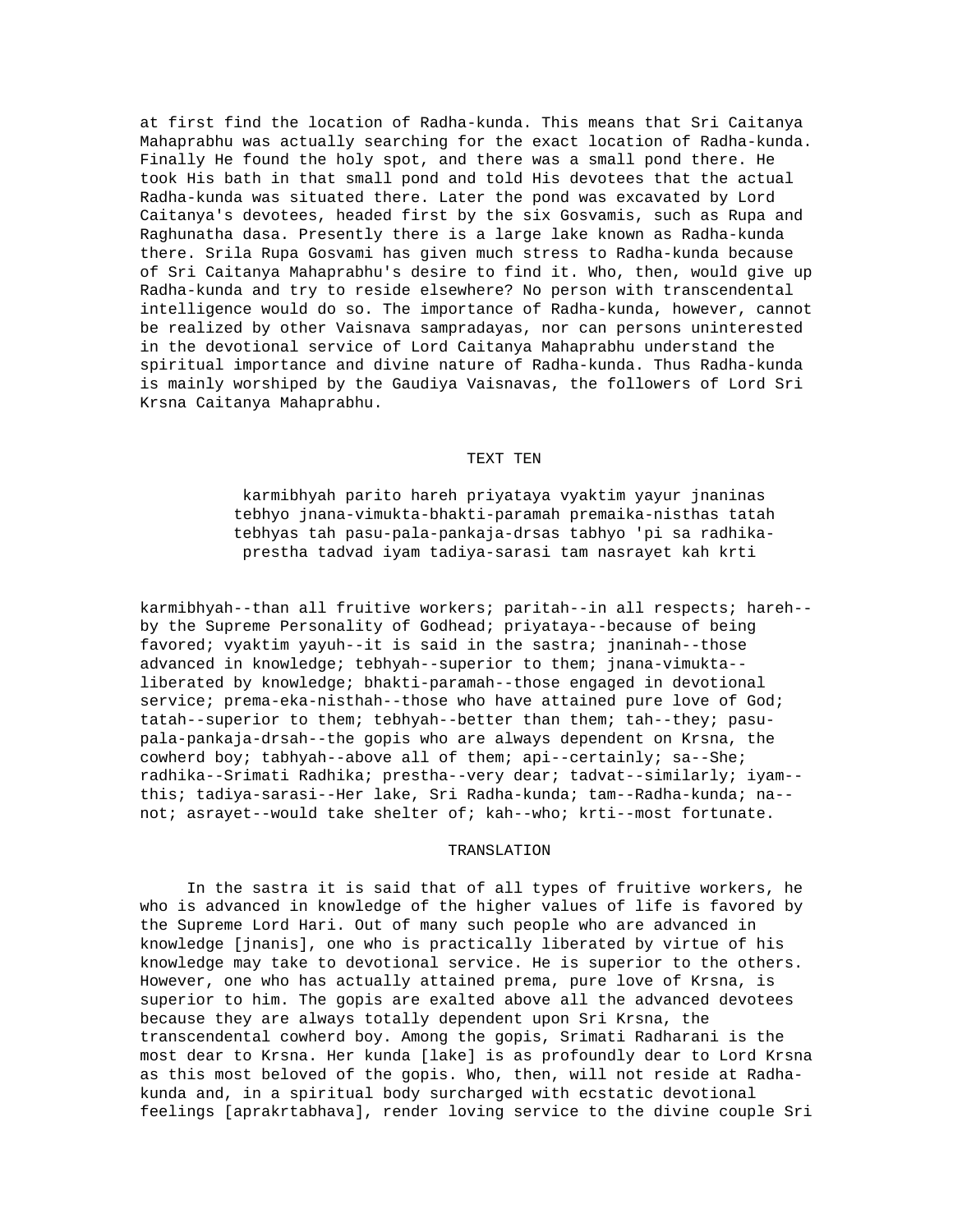Sri Radha-Govinda, who perform Their astakaliya-lila, Their eternal eightfold daily pastimes. Indeed, those who execute devotional service on the banks of Radha Kunda are the most fortunate people in the universe.

PURPORT

 At the present moment almost everyone is engaged in some kind of fruitive activity. Those who are desirous of gaining material profits by working are called karmis, or fruitive workers. All living entities within this material world have come under the spell of maya. This is described in the Visnu Purana (6.7.61):

> visnu-saktih para prokta ksetrajnakhya tatha para avidya-karma-samjnanya trtiya saktir isyate

 Sages have divided the energies of the Supreme Personality of Godhead into three categories--namely, the spiritual energy, marginal energy and material energy. The material energy is considered to be the third-class energy (trtiya saktih). Those living beings within the jurisdiction of the material energy sometimes engage themselves like dogs and hogs in working very hard simply for sense gratification. However, in this life, or, after executing pious activities, in the next life, some karmis become strongly attracted to performing various kinds of sacrifices mentioned in the Vedas. Thus on the strength of their pious merit, they are elevated to heavenly planets. Actually those who perform sacrifices strictly according to Vedic injunctions are elevated to the moon and planets above the moon. As mentioned in Bhagavad-gita (9.21), ksine punye martya-lokam visanti: after exhausting the results of their so-called pious activities, they again return to the earth, which is called martya-loka, the place of death. Although such persons may be elevated to the heavenly planets by their pious activities and although they may enjoy life there for many thousands of years, they nonetheless must return to this planet when the results of their pious activities are exhausted.

 This is the position of all karmis, including those who act piously and those who act impiously. On this planet we find many businessmen, politicians and others who are simply interested in material happiness. They attempt to earn money by all means, not considering whether such means are pious or impious. Such people are called karmis, or gross materialists. Among the karmis are some vikarmis, people who act without the guidance of Vedic knowledge. Those who act on the basis of Vedic knowledge perform sacrifices for the satisfaction of Lord Visnu and to receive benedictions from Him. In this way they are elevated to higher planetary systems. Such karmis are superior to the vikarmis, for they are faithful to the directions of the Vedas and are certainly dear to Krsna. In Bhagavad-gita (4.11), Krsna says: ye yatha mam prapadyante tams tathaiva bhajamy aham. "In whatever way one surrenders unto Me, I reward him accordingly." Krsna is so kind that He fulfilled the desires of the karmis and jnanis, not to speak of the bhaktas. Although the karmis are sometimes elevated to higher planetary systems, as long as they remain attached to fruitive activities they must accept new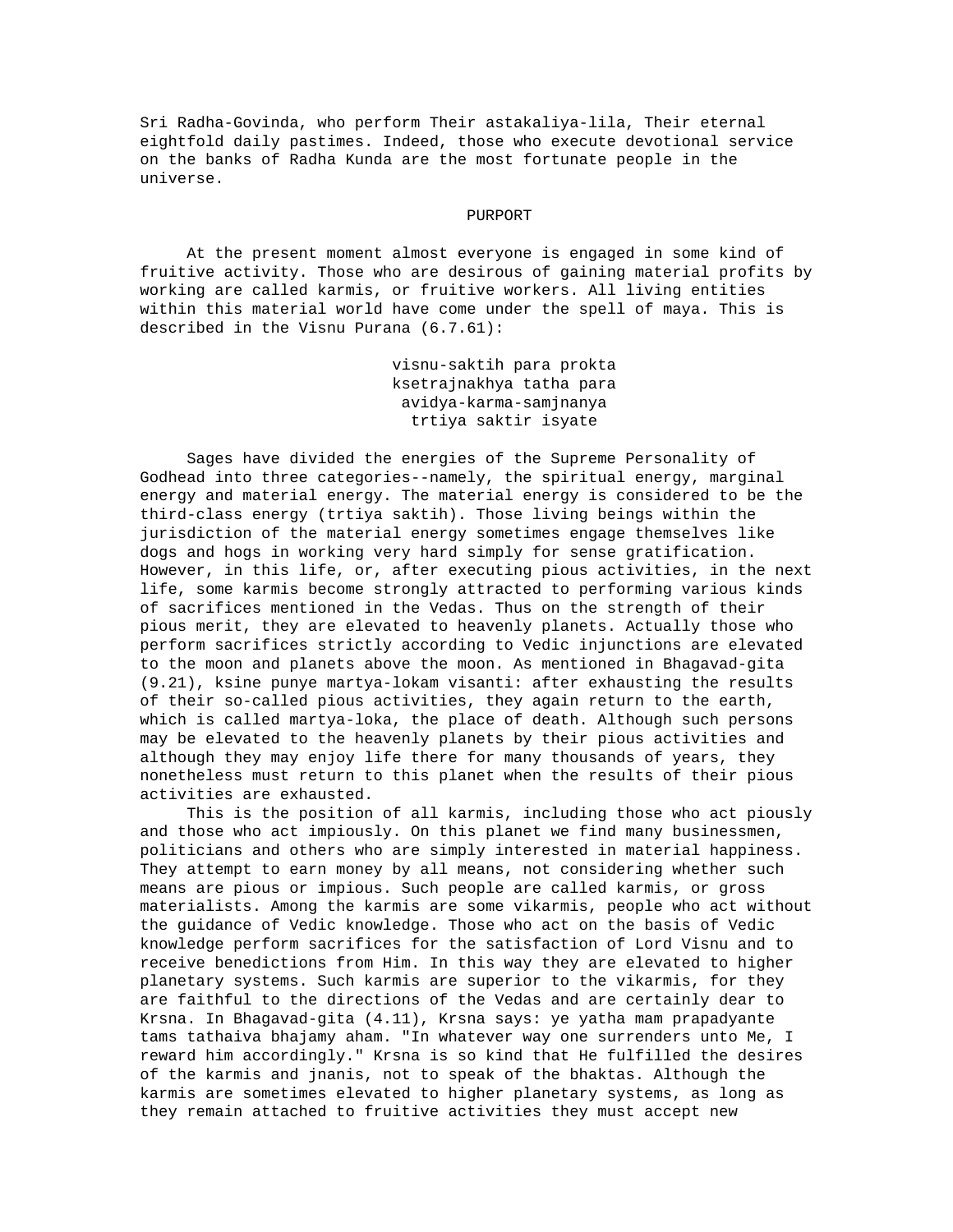material bodies after death. If one acts piously, he can attain a new body among the demigods in the higher planetary systems, or he may attain some other position in which he can enjoy a higher standard of material happiness. On the other hand, those who are engaged in impious activities are degraded and take birth as animals, trees and plants. Thus those fruitive actors who do not care for the Vedic directions (vikarmis) are not appreciated by learned saintly persons. As stated in Srimad-Bhagavatam (5.5.4):

> nunam pramattah kurute vikarma yad indriya-pritaya aprnoti na sadhu manye yata atmano 'yam asann api klesada asa dehah

 "Materialists who work hard like dogs and hogs simply for sense gratification are actually mad. They simply perform all kinds of abominable activities simply for sense gratification. Materialistic activities are not at all worthy of an intelligent man, for as a result of such activities, one gets a material body, which is full of misery." The purpose of human life is to get out of the threefold miserable conditions, which are concomitant with material existence. Unfortunately, fruitive workers are mad to earn money and acquire temporary material comforts by all means; therefore they risk being degraded to lower species of life. Materialists foolishly make many plans to become happy in this material world. They do not stop to consider that they will live only for a certain number of years, out of which they must spend the major portion acquiring money for sense gratification. Ultimately such activities end in death. Materialists do not consider that after giving up the body they may become embodied as lower animals, plants or trees. Thus all their activities simply defeat the purpose of life. Not only are they born ignorant, but they act on the platform of ignorance, thinking that they are getting material benefits in the shape of skyscraper buildings, big cars, honorable positions and so on. The materialists do not know that in the next life they will be degraded and that all their activities simply serve as parabhava, their defeat. This is the verdict of Srimad-Bhagavatam (5.5.5): parabhavas tavad abodha jatah.

 One should therefore be eager to understand the science of the soul (atma-tattva). Unless one comes to the platform of atma-tattva, by which one understands that the soul and not the body is oneself, one remains on the platform of ignorance. Out of thousands and even millions of ignorant people who are wasting their time simply gratifying their senses, one may come to the platform of knowledge and understand higher values of life. Such a person is called a jnani. The jnani knows that fruitive activities will bind him to material existence and cause him to transmigrate from one kind of body to another. As indicated in Srimad-Bhagavatam by the term sarira-bandha (bound to bodily existence), as long as one maintains any conception of sense enjoyment, his mind will be absorbed in karma, fruitive activity, and this will oblige him to transmigrate from one body to another.

 Thus a jnani is considered superior to a karmi because he at least refrains from the blind activities of sense enjoyment. This is the verdict of the Supreme Personality of Godhead. However, although a jnani may be liberated from the ignorance of the karmis, unless he comes to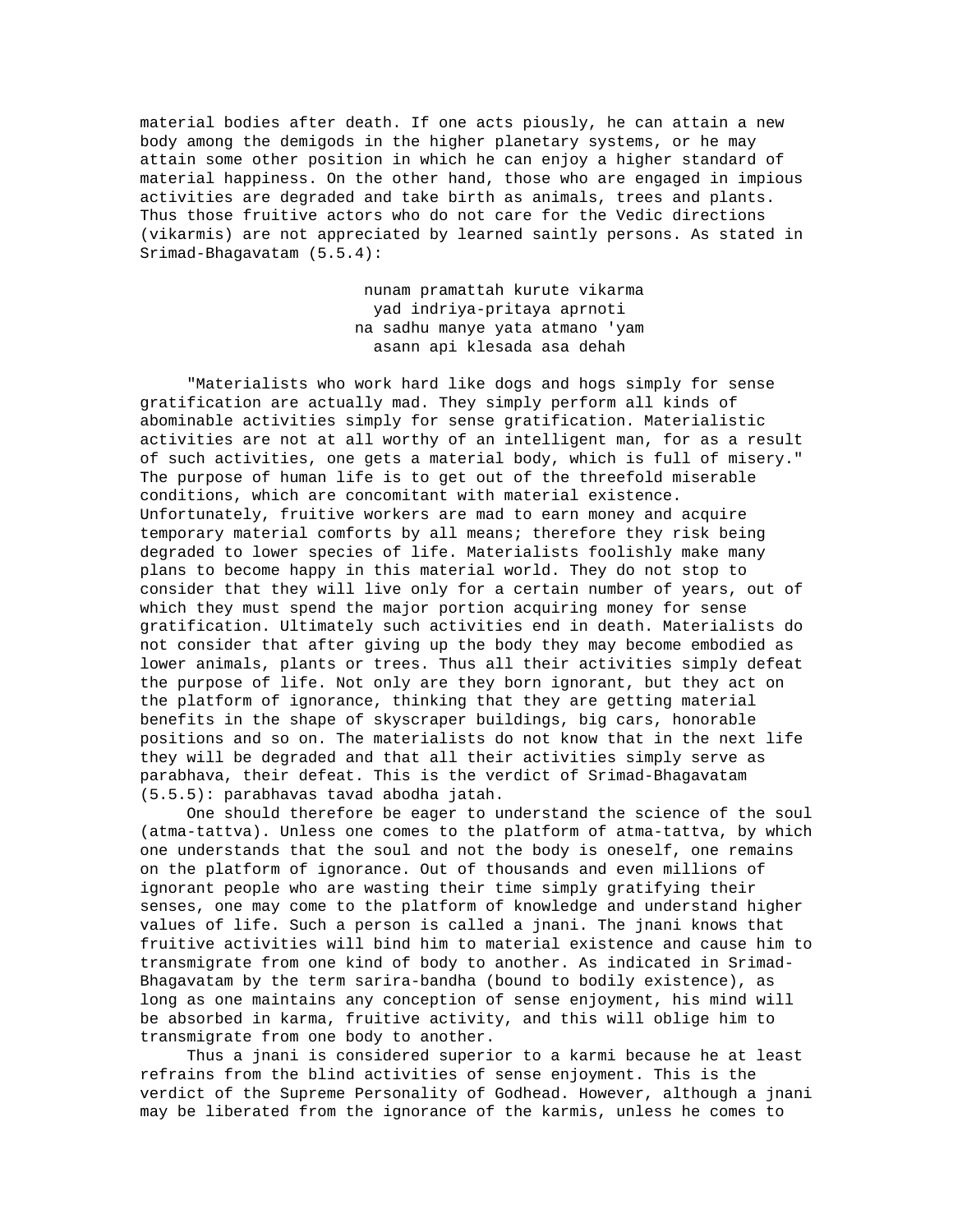the platform of devotional service he is still considered to be in ignorance (avidya). Although one may be accepted as a jnani, or one advanced in knowledge, his knowledge is considered impure because he has no information of devotional service and thus neglects the direct worship of the lotus feet of the Supreme Personality of Godhead.

 When a jnani takes to devotional service, he rapidly becomes superior to an ordinary jnani. Such an advanced person is described as jnana-vimukta-bhakti-parama. How a jnani takes to devotional service is mentioned in Bhagavad-gita (7.19), wherein Krsna says:

> bahunam janmanam ante jnanavan mam prapadyate vasudevah sarvam iti sa mahatma sudurlabhah

 "After many births and deaths, he who is actually in knowledge surrenders unto Me, knowing Me to be the cause of all causes and all that is. Such a great soul is very rare." Actually a person is wise when he surrenders unto the lotus feet of Krsna, but such a mahatma, great soul, is very rare.

 After taking to devotional service under the regulative principles, a person may come to the platform of spontaneous love of Godhead, following in the footsteps of great devotees like Narada and Sanaka and Sanatana. The Supreme Personality of Godhead then recognizes him to be superior. The devotees who have developed love of Godhead are certainly in an exalted position.

 Of all these devotees, the gopis are recognized as superior because they do not know anything other than satisfying Krsna. Nor do the gopis expect any return from Krsna. Indeed, sometimes Krsna puts them into extreme suffering by separating Himself from them. Nonetheless, they cannot forget Krsna. When Krsna left Vrndavana for Mathura, the gopis became most dejected and spent the rest of their lives simply crying in separation from Krsna. This means that in one sense they were never actually separated from Krsna. There is no difference between thinking of Krsna and associating with Him. Rather, vipralambha-seva, thinking of Krsna in separation, as Sri Caitanya Mahaprabhu did, is far better than serving Krsna directly. Thus of all the devotees who have developed unalloyed devotional love for Krsna, the gopis are most exalted, and out of all these exalted gopis, Srimati Radharani is the highest. No one can excel the devotional service of Srimati Radharani. Indeed, even Krsna cannot understand the attitude of Srimati Radharani; therefore He took Her position and appeared as Sri Caitanya Mahaprabhu, just to understand Her transcendental feelings.

 In this way Srila Rupa Gosvami gradually concludes that Srimati Radharani is the most exalted devotee of Krsna and that Her kunda (lake), Sri Radha-kunda, is the most exalted place. This is verified in a quotation from Laghu-bhagavatamrta (Uttara-khanda 45), as quoted in Caitanya-caritamrta:

> yatha radha priya visnos tasyah kundam priyam tatha sarva-gopisu saivaika visnor atyanta-vallabha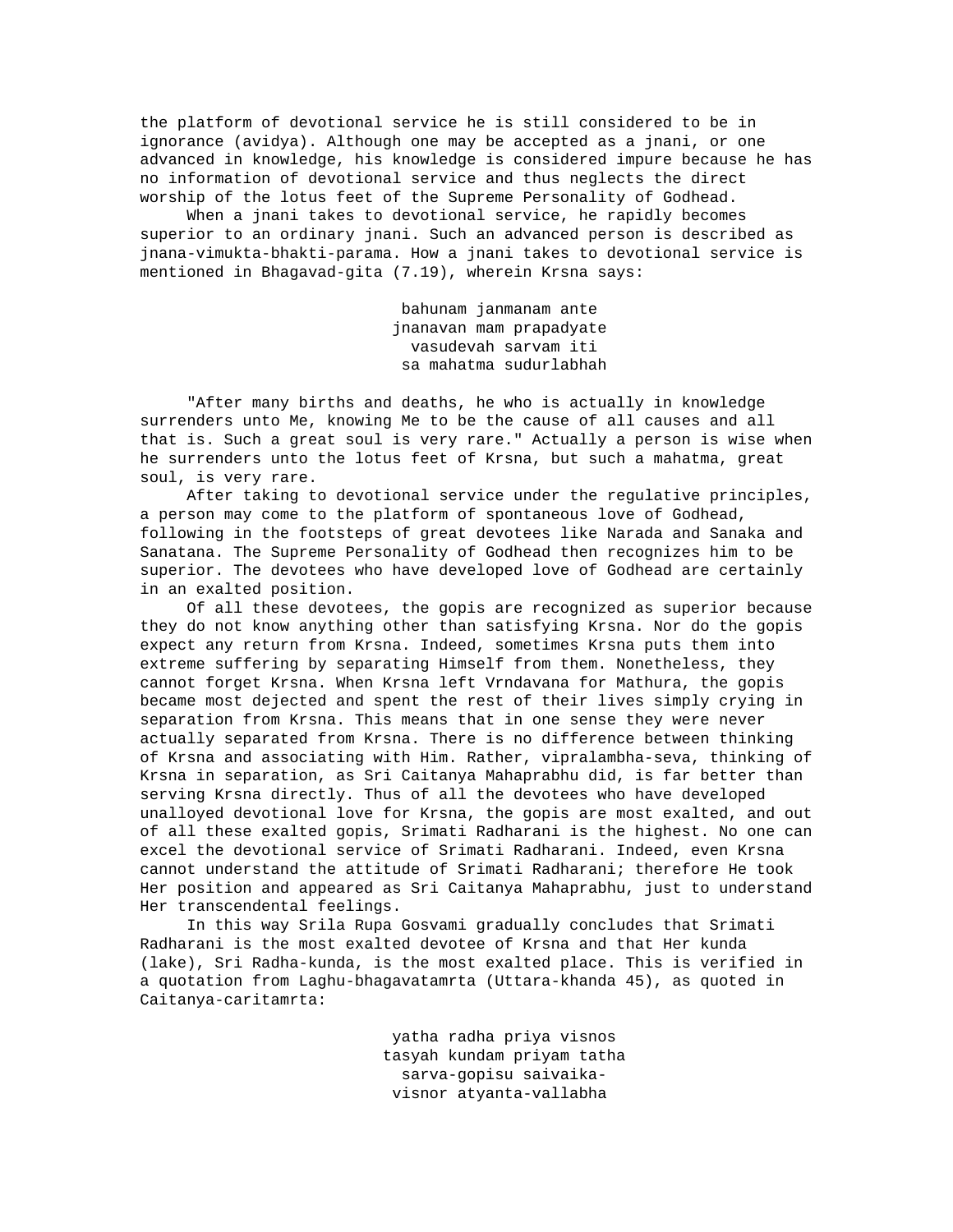"Just as Srimati Radharani is dear to the Supreme Lord Krsna [Visnu], so Her bathing place [Radha-kunda] is equally dear to Krsna. Among all the gopis, She alone stands supreme as the Lord's most beloved."

 Therefore everyone interested in Krsna consciousness should ultimately take shelter of Radha-kunda and execute devotional service there throughout one's life. This is the conclusion of Rupa Gosvami in the tenth verse of Upadesamrta.

#### TEXT ELEVEN

 krsnasyoccaih pranaya-vasatih preyasibhyo 'pi radha kundam casya munibhir abhitas tadrg eva vyadhayi yat presthair apy alam asulabham kim punar bhakti-bhajam tat premedam sakrd api sarah snatur aviskaroti

krsnasya--of Lord Sri Krsna; uccaih--very highly; pranaya-vasatih- object of love; preyasibhyah--out of the many lovable gopis; api- certainly; radha--Srimati Radharani; kundam--lake; ca--also; asyah--of Her; munibhih--by great sages; abhitah--in all respects; tadrk eva- similarly; vyadhayi--is described; yat--which; presthaih--by the most advanced devotees; api--even; alam--enough; asulabham--difficult to obtain; kim--what; punah--again; bhakti-bhajam--for persons engaged in devotional service; tat--that; prema--love of Godhead; idam--this; sakrt--once; api--even; sarah--lake; snatuh--of one who has bathed; aviskaroti--arouses.

### TRANSLATION

 Of the many objects of favored delight and of all the lovable damsels of Vrajabhumi, Srimati Radharani is certainly the most treasured object of Krsna's love. And, in every respect, Her divine kunda is described by great sages as similarly dear to Him. Undoubtedly Radhakunda is very rarely attained even by the great devotees; therefore it is even more difficult for ordinary devotees to attain. If one simply bathes once within those holy waters, one's pure love of Krsna is fully aroused.

#### PURPORT

 Why is Radha-kunda so exalted? The lake is so exalted because it belongs to Srimati Radharani, who is the most beloved object of Sri Krsna. Among all the gopis, She is the most beloved. Similarly, Her lake, Sri Radha-kunda, is also described by great sages as the lake that is as dear to Krsna as Radha Herself. Indeed, Krsna's love for Radhakunda and Srimati Radharani is the same in all respects. Radha-kunda is very rarely attained, even by great personalities fully engaged in devotional service, not to speak of ordinary devotees who are only engaged in the practice of vaidhi bhakti.

 It is stated that a devotee will at once develop pure love of Krsna in the wake of the gopis if he once takes a bath in Radha-kunda. Srila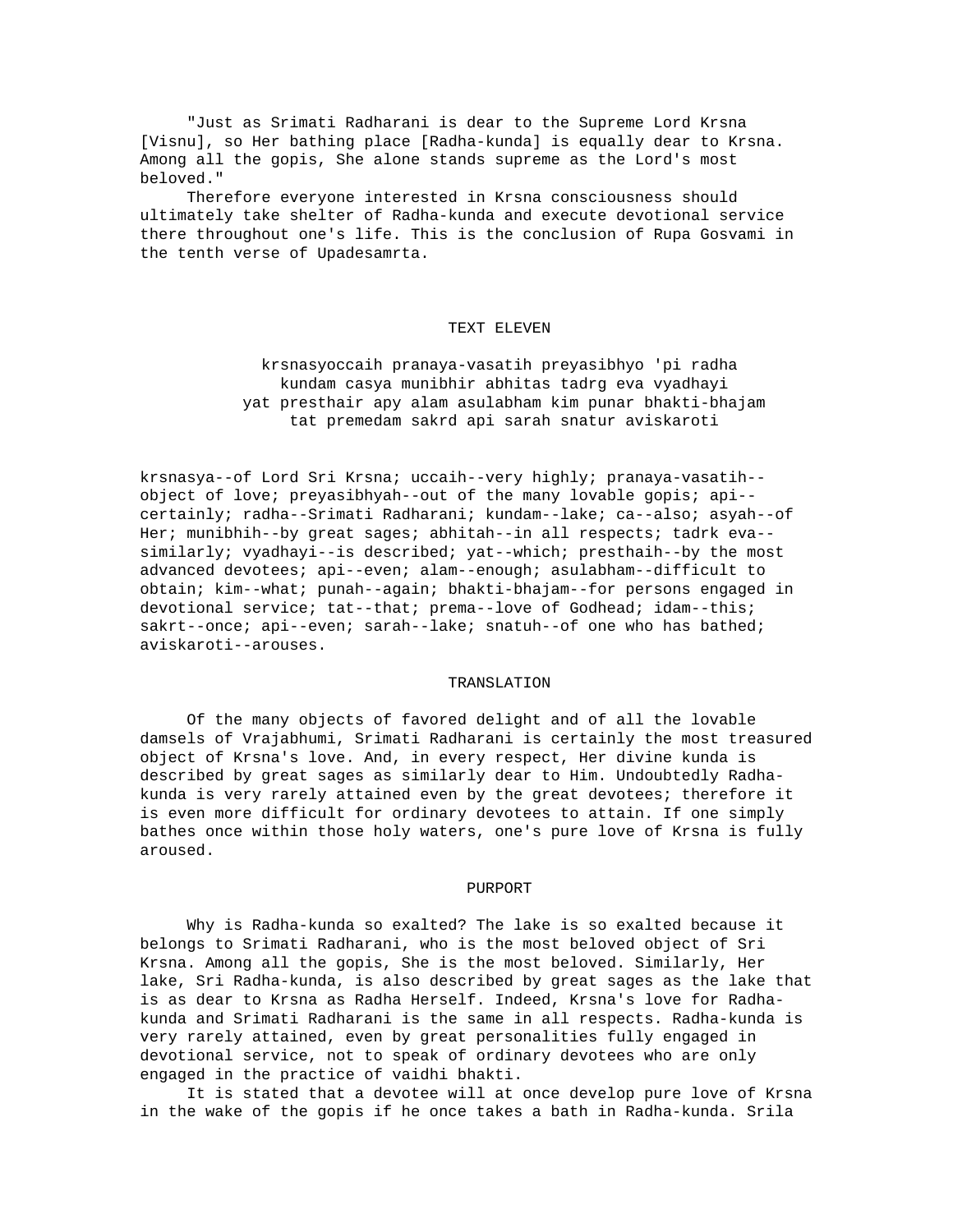Rupa Gosvami recommends that even if one cannot live permanently on the banks of Radha-kunda, he should at least take a bath in the lake as many times as possible. This is a most important item in the execution of devotional service. Srila Bhaktivinoda Thakura writes in this connection that Sri Radha-kunda is the most select place for those interested in advancing their devotional service in the wake of the lady friends (sakhis) and confidential serving maids (manjaris) of Srimati Radharani. Living entities who are eager to return home to the transcendental kingdom of God, Goloka Vrndavana, by means of attaining their spiritual bodies (siddha-deha) should live at Radha-kunda, take shelter of the confidential serving maids of Sri Radha and under their direction engage constantly in Her service. This is the most exalted method for those engaged in devotional service under the protection of Sri Caitanya Mahaprabhu. In this connection Srila Bhaktisiddhanta Sarasvati Thakura writes that even great sages and great devotees like Narada and Sanaka do not get an opportunity to come to Radha-kunda to take their baths. What, then, to speak of ordinary devotees? If, by great fortune, one gets an opportunity to come to Radha-kunda and bathe even once, he can develop his transcendental love for Krsna, exactly as the gopis did. It is also recommended that one should live on the banks of Radha-kunda and should be absorbed in the loving service of the Lord. One should bathe there regularly and give up all material conceptions, taking shelter of Sri Radha and Her assistant gopis. If one is thus constantly engaged during his lifetime, after giving up the body he will return back to Godhead to serve Sri Radha in the same way as he contemplated during his life on the banks of Radhakunda. The conclusion is that to live on the banks of the Radha-kunda and to bathe there daily constitute the highest perfection of devotional service. It is a difficult position to attain, even for great sages and devotees like Narada. Thus there is no limit to the glory of Sri Radhakunda. By serving Radha-kunda, one can get an opportunity to become an assistant of Srimati Radharani under the eternal guidance of the gopis.

"**Nectar of Instruction**" by His Divine Grace A.C. Bhaktivedanta Swami Prabhupada.

COPYRIGHT NOTICE: This is an evaluation copy of the printed version of this book, and is NOT FOR RESALE. This evaluation copy is intended for personal non-commercial use only, under the "fair use" guidelines established by international copyright laws. You may use this electronic file to evaluate the printed version of this book, for your own private use, or for short excerpts used in academic works, research, student papers, presentations, and the like. You can distribute this evaluation copy to others over the Internet, so long as you keep this copyright information intact. You may not reproduce more than ten percent (10%) of this book in any media without the express written permission from the copyright holders. Reference any excerpts in the following way: "Excerpted from "Nectar of Instruction" by the Bhaktivedanta Book Trust International, www.Krishna.com."